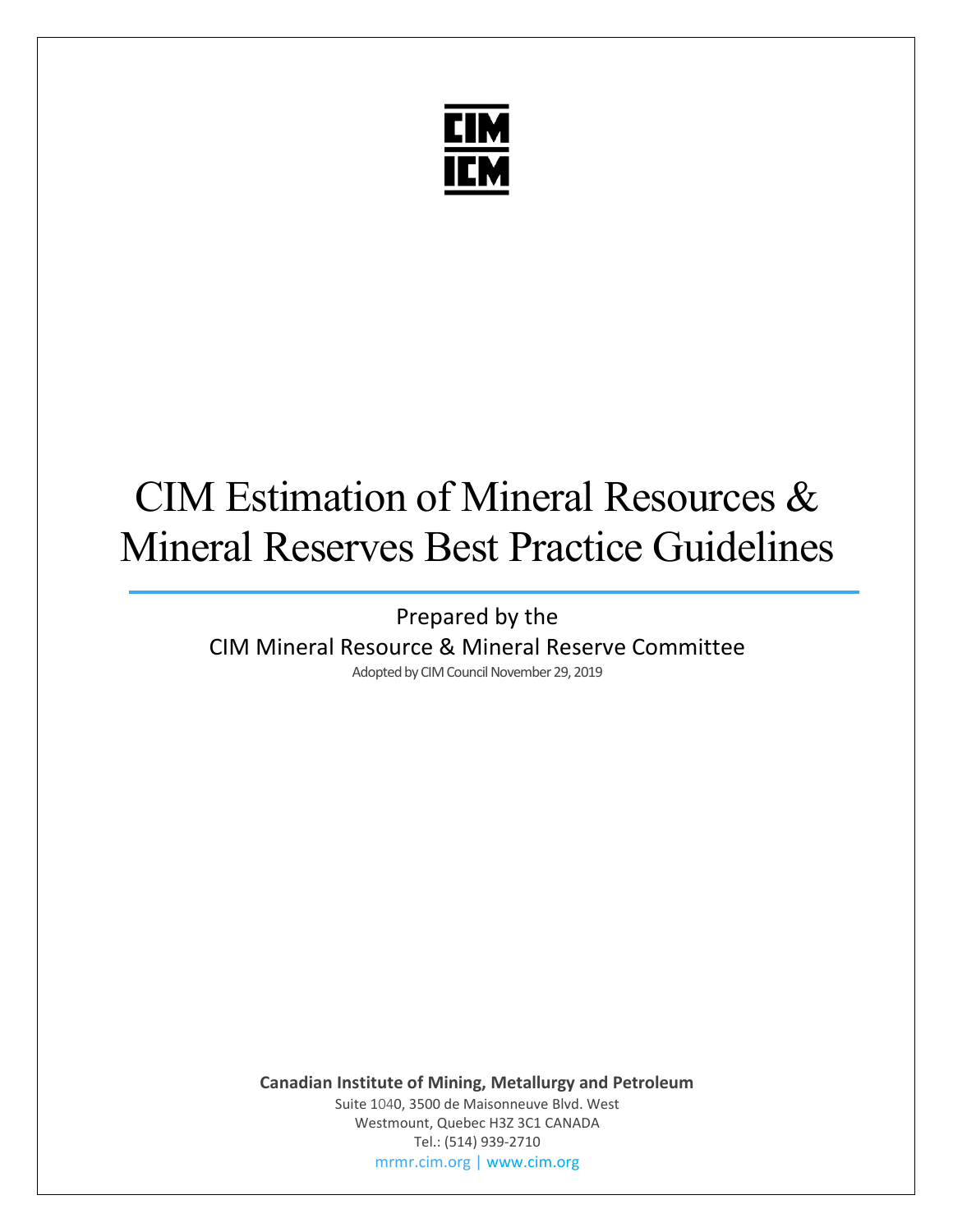# **Table of Contents**

| <u>1.</u>                  |  |  |  |
|----------------------------|--|--|--|
| <u>2.</u>                  |  |  |  |
| 3 <sub>1</sub>             |  |  |  |
| <u>4.</u>                  |  |  |  |
| 4.1.                       |  |  |  |
| 4.2.                       |  |  |  |
| 4.3.                       |  |  |  |
| 4.4.                       |  |  |  |
| 4.5.                       |  |  |  |
| $\underline{\mathbf{5}}$ . |  |  |  |
| 5.1.                       |  |  |  |
| 5.2.                       |  |  |  |
| 5.3.                       |  |  |  |
| 5.4.                       |  |  |  |
| 5.5.                       |  |  |  |
| 6.                         |  |  |  |
| 6.1.                       |  |  |  |
| 6.2.                       |  |  |  |
| 6.3.                       |  |  |  |
| 6.4.                       |  |  |  |
| 6.5.                       |  |  |  |
| 6.6.                       |  |  |  |
| 6.7.                       |  |  |  |
| 6.8.                       |  |  |  |
| 6.9.                       |  |  |  |
| <u>6.10.</u>               |  |  |  |
| 6.10.1                     |  |  |  |
| 6.10.2.                    |  |  |  |
| <u>6.11.</u>               |  |  |  |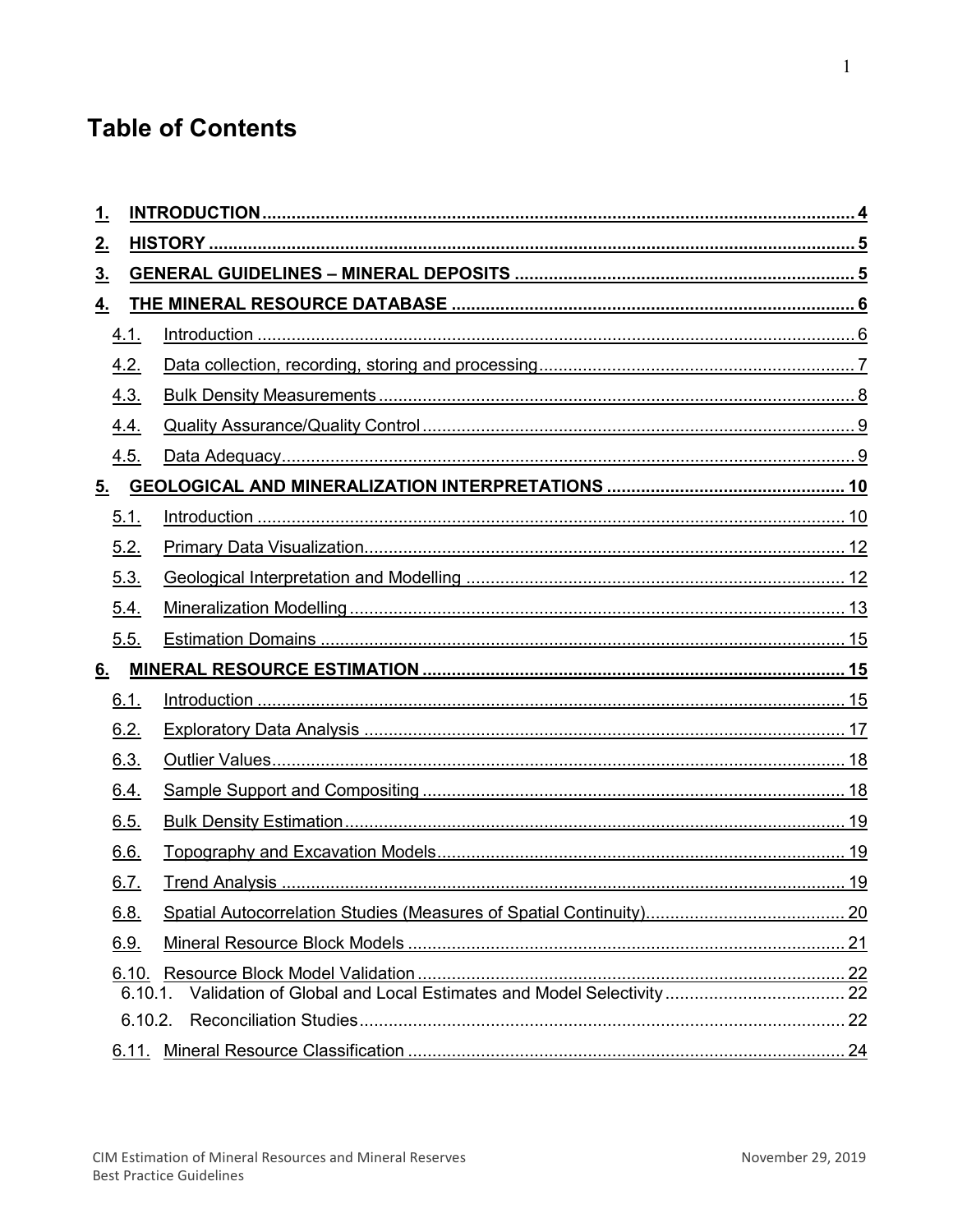| 6.12.1.              |  |
|----------------------|--|
|                      |  |
|                      |  |
|                      |  |
| <u>7. </u>           |  |
| 7.1.                 |  |
| 7.2.                 |  |
| 7.2.1.               |  |
| 7.2.2.               |  |
| 7.2.3.               |  |
| 7.3.                 |  |
| 7.3.1.               |  |
| 7.3.2.               |  |
| 7.4.                 |  |
| 7.4.1.               |  |
| 7.4.2.               |  |
| 7.5.                 |  |
| $\overline{7.5.1}$ . |  |
| 7.5.2.               |  |
| 7.5.3.               |  |
| <u>7.6.</u>          |  |
| 7.6.1.               |  |
| 7.6.2.               |  |
| 7.6.3.               |  |
| 7.7.                 |  |
| <u>7.8.</u>          |  |
| 7.8.1.               |  |
| 7.8.2.               |  |
| 7.9.                 |  |
|                      |  |
|                      |  |
|                      |  |
|                      |  |
| 7.11.1.              |  |
| 7.11.2.              |  |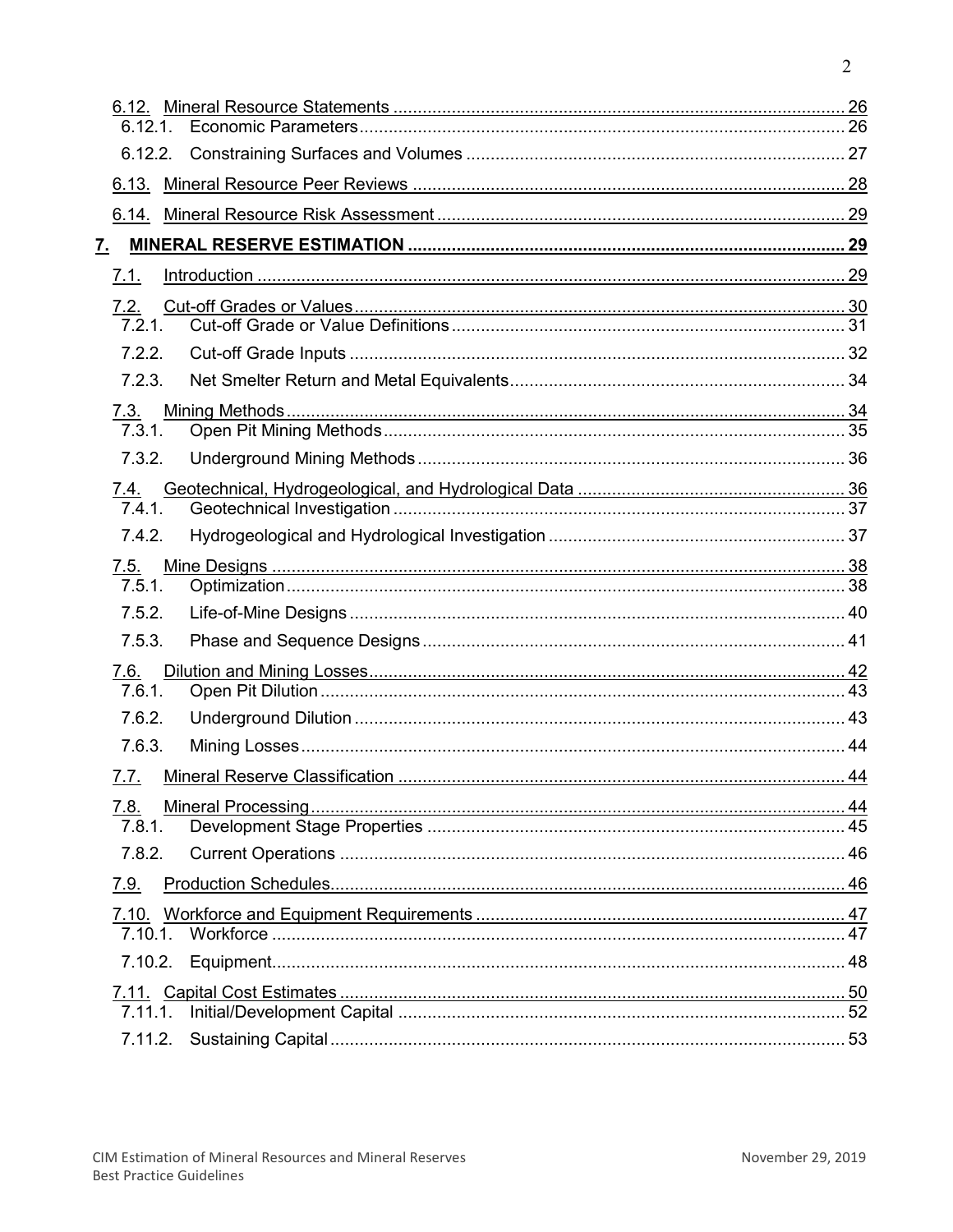| 7.13.1         |  |  |  |  |
|----------------|--|--|--|--|
| 7.13.2.        |  |  |  |  |
| 7.13.3.        |  |  |  |  |
| 7.13.4.        |  |  |  |  |
| 7.13.5.        |  |  |  |  |
| 7.13.6.        |  |  |  |  |
| 7.13.7.        |  |  |  |  |
|                |  |  |  |  |
| 7 14 1         |  |  |  |  |
| 7.14.2.        |  |  |  |  |
|                |  |  |  |  |
|                |  |  |  |  |
| 7.16.          |  |  |  |  |
| 7.17.          |  |  |  |  |
| 7.18.          |  |  |  |  |
|                |  |  |  |  |
|                |  |  |  |  |
| 7.19.2.        |  |  |  |  |
| 7.19.3.        |  |  |  |  |
| 7.19.4.        |  |  |  |  |
| 7.19.5.        |  |  |  |  |
| 7.19.6.        |  |  |  |  |
|                |  |  |  |  |
| 7.19.8.        |  |  |  |  |
| 7.19.9.        |  |  |  |  |
| 8 <sub>1</sub> |  |  |  |  |
| 9 <sub>1</sub> |  |  |  |  |
|                |  |  |  |  |
|                |  |  |  |  |
|                |  |  |  |  |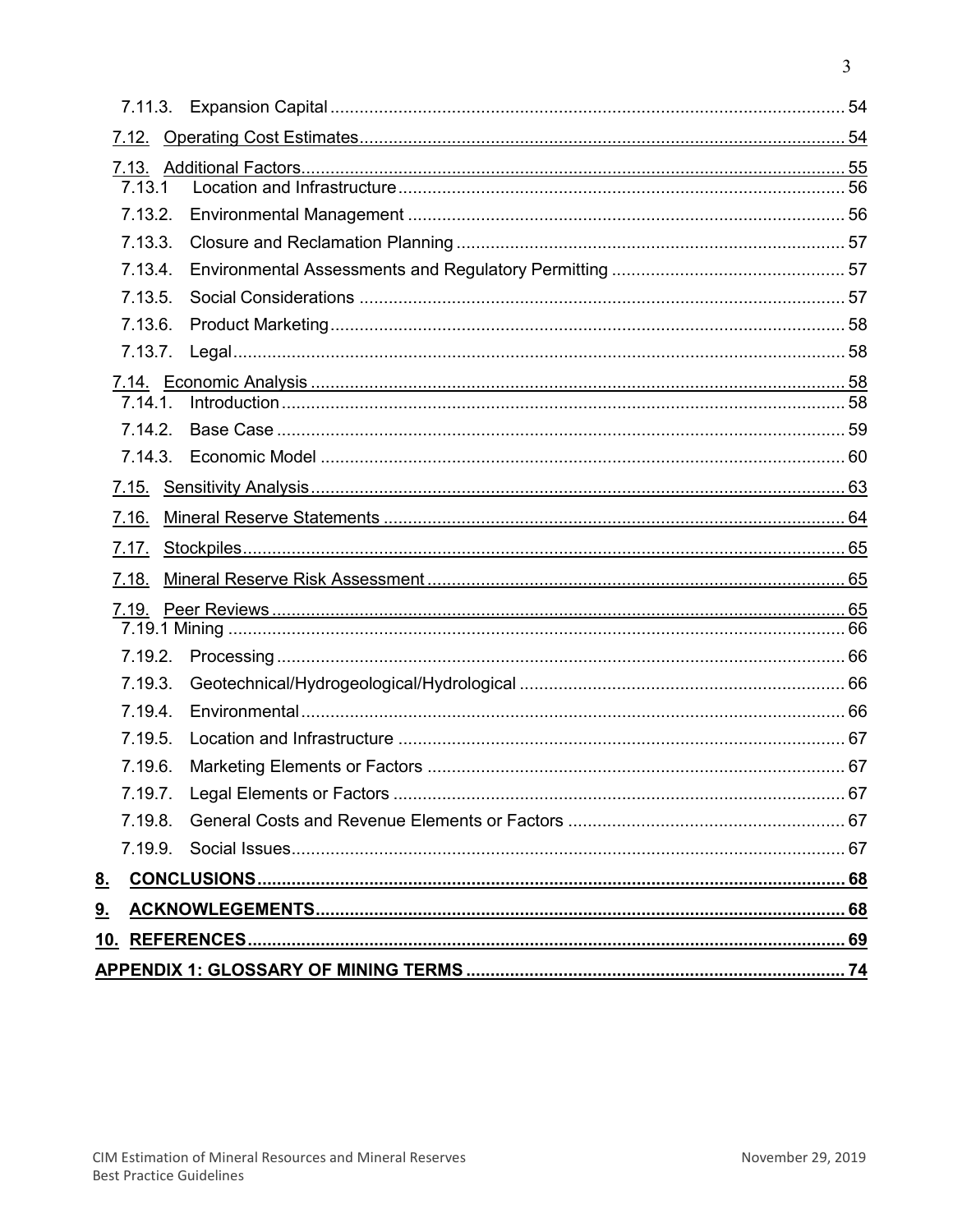Best Practice Guidelines

# <span id="page-4-0"></span>**1. INTRODUCTION**

The CIM Estimation of Mineral Resources and Mineral Reserves Best Practice Guidelines (MRMR Best Practice Guidelines) were prepared by the Canadian Institute of Mining, Metallurgy and Petroleum's (CIM) Mineral Resources and Mineral Reserves Committee (CIM MRMR Committee) to update an earlier version that was accepted by CIM Council on November 23, 2003 (CIM, 2003). These 2019 MRMR Best Practice Guidelines supersede and replace the November 23, 2003 version of the MRMR Guidelines.

These 2019 MRMR Guidelines are not intended to be prescriptive and are not intended to provide detailed and exhaustive instructions for preparation of Mineral Resource and/or Mineral Reserve (MRMR) estimates. Rather, they are intended as general guidance to assist professional geoscientists (or equivalent) and engineers (or equivalent) in preparing high quality estimates of MRMR that incorporate sound geoscientific, engineering, evaluation and design practices. They are based on well-established estimation and mine planning principles and are designed to provide general guidelines of best professional practices employed in the preparation of MRMR estimates. Although the 2019 MRMR Best Practice Guidelines are intended for use by Canadian-based mining/exploration practitioners, many of the concepts and practices presented herein are in general agreement with current industry practices in jurisdictions with membership in the Committee for Mineral Reserves International Reporting Standards (CRIRSCO).

For this document, persons preparing MRMR estimates are called Practitioners. Preparation of MRMR estimates should be carried out by Practitioners who either hold the status of Professional Geoscientist (or equivalent) or Professional Engineer (or equivalent), or who prepare the estimates under the supervision of a Professional Geoscientist (or equivalent) or Professional Engineer (or equivalent). For the purposes of this document, all references to reporting describe such necessary reports and related documentation that are created as part of the normal-course work flow of preparing MRMR estimates for internal purposes. For clarity, all public disclosure of MRMR estimates made by, or on behalf of, an issuer and intended to be, or reasonably likely to be, made available to the public in a jurisdiction of Canada must comply with the requirements of National Instrument 43-101 Standards of Disclosure for Mineral Projects (NI 43-101), as amended from time to time.

At least one Qualified Person (QP) must take responsibility for each part of the estimation process when publicly disclosing the results of MRMR estimates.

The intended audience for these 2019 MRMR Best Practice Guidelines includes Practitioners at all levels of skill and experience, government agencies, academic institutions, and the public.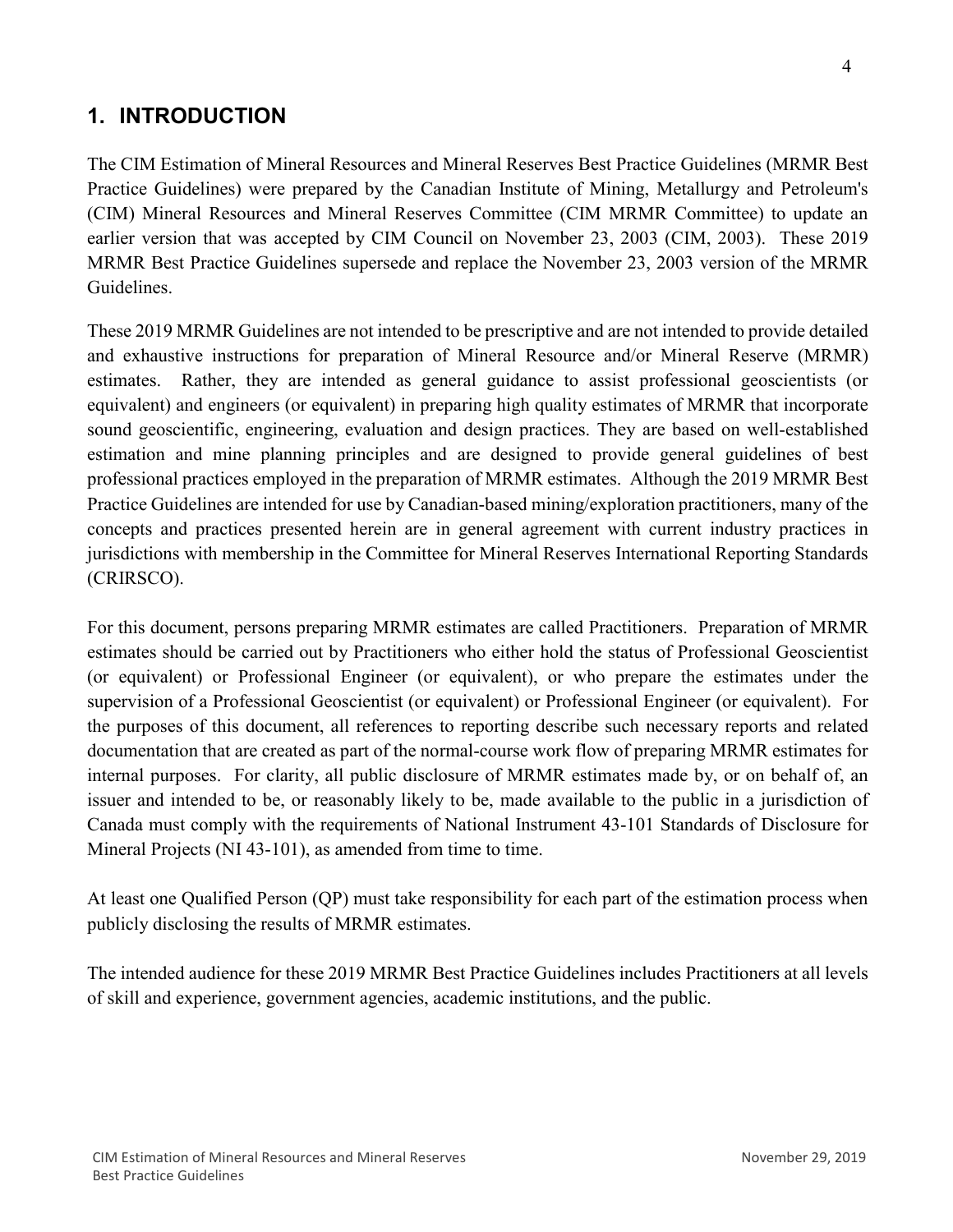# <span id="page-5-0"></span>**2. HISTORY**

On January 9, 2018, the CIM Council formed the CIM MRMR Committee, which is a combination of the previous Standing Committee on Reserve Definitions and the Best Practices Committee. Among others, the CIM MRMR Committee's mandate is to update the 2003 MRMR Best Practice Guidelines.

The new document was adopted by CIM Council on November 29, 2019 and supersedes the 2003 MRMR Best Practices Guidelines.

# <span id="page-5-1"></span>**3. GENERAL GUIDELINES – MINERAL DEPOSITS**

This document deals primarily with the description of best practice guidelines as they apply to the preparation of MRMR estimates for metalliferous and other deposits. The CIM MRMR Committee recognizes that preparation of MRMR estimates for certain commodities, deposit types, and recovery practices requires specialized estimation methodologies and considerations. Additional Best Practices Guidelines have been prepared for those commodities, deposit types, and recovery practices, and these are available on the CIM website at www.cim.org.

In planning, implementing, and directing any MRMR estimation work, Practitioners should ensure, to the extent practical, that the estimates are prepared using sound evaluation practices, sound estimation and scientific principles, and according to best mining practices. They should also ensure that the provisions of the CIM Definition Standards on Mineral Resources and Mineral Reserves adopted by CIM Council, as amended from time to time (CIM Definition Standards) and the CIM Mineral Exploration Best Practices Guidelines adopted by CIM Council as amended from time to time have been adhered to. These documents are updated on a periodic basis; thus Practitioners should consult the CIM website at [www.cim.org](http://www.cim.org/) to ensure that they are adhering to the current version.

In addition to assisting the Practitioners in the preparation of MRMR estimates, these 2019 MRMR Best Practice Guidelines are intended to promote quality of work with a broad consistency of form and content that will increase public confidence in the validity of publicly disclosed MRMR estimates. Practitioners should ensure that all main assumptions, methods, and procedures which were used in the preparation of MRMR estimates are disclosed using clear and concise language.

While Practitioners are encouraged to follow the concepts and principles presented within these 2019 MRMR Best Practices Guidelines, it is certain that some deposit-specific situations will be encountered that are not covered by the Guidelines. Where guidance has not been provided, the Practitioners should be guided by good scientific and engineering principles and conduct MRMR estimation such that they can support and defend their methodology to theirpeers.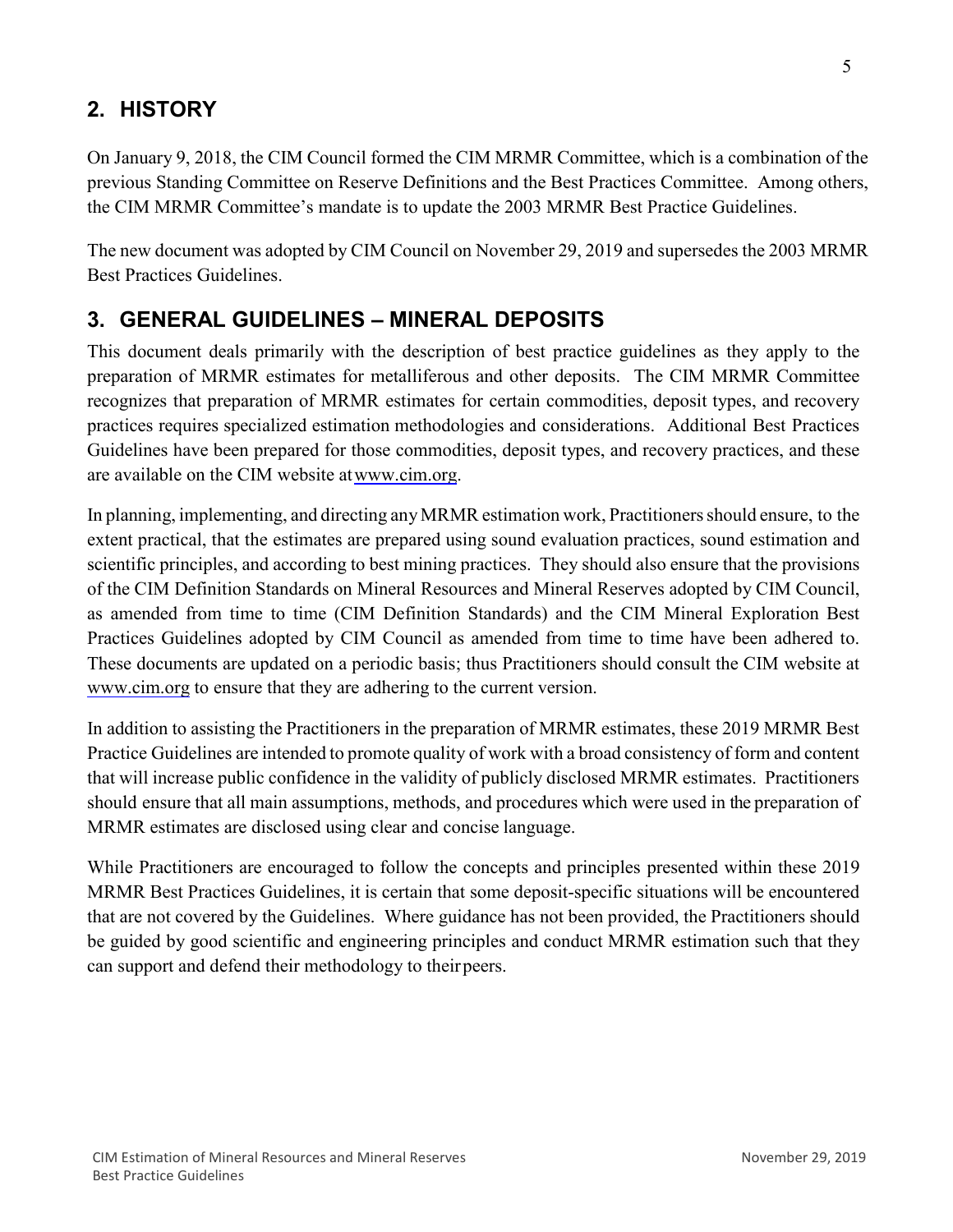# <span id="page-6-0"></span>**4. THE MINERAL RESOURCE DATABASE**

#### <span id="page-6-1"></span>**4.1. Introduction**

This section considers important factors in the creation and maintenance of a Mineral Resource Database (Database) and other information (e.g. photographs, topographic surfaces, digital imagery, and excavation models) used to prepare Mineral Resource estimates.

A Database consists of two types of data, primary observed and measured data, and interpreted data. Primary data are features amenable to direct physical measurement. Common examples include geological attributes, assay results for various sample types, drill hole survey data, weathering state, core photography, etc. Primary data can also include excavation volumes, topography, mine production and processing plant information.

Interpreted data are derivations or interpretations based on the primary data. Examples are geological projections, correlation of mineralized intervals, depicted mineralization limits, and multiple estimation domains.

The Database is established by the collection, verification, recording, storing, and processing of the relevant primary geological and technical data that forms the critical foundation necessary for the estimation of Mineral Resources. The Database can include information collected from exploration stage properties, advanced properties, or from producing mines and hence can evolve over time.

The Database is a record of all the data collected throughout the work history of a mineral deposit and includes the dates when the work was conducted, observations relating to the work, and conclusions based on the results obtained. The Database should contain all of the information available to support current geological interpretations and modelling and should be easily accessible. It is essential that systematic recording of geological observations from field mapping, drill hole logging, and core photography be easily retrievable and stored in an organized and legible manner.

The Database may typically include information for such items as:

- geological data (e.g. lithology, mineralogy, mineralization style, alteration, structure, etc.),
- collar location/orientation,
- drill hole length,
- core or hole diameter,
- down-hole deviation survey data,
- topographic data,
- geophysical data,
- geotechnical data,
- geochemical data,
- geometallurgical data,
- sample types,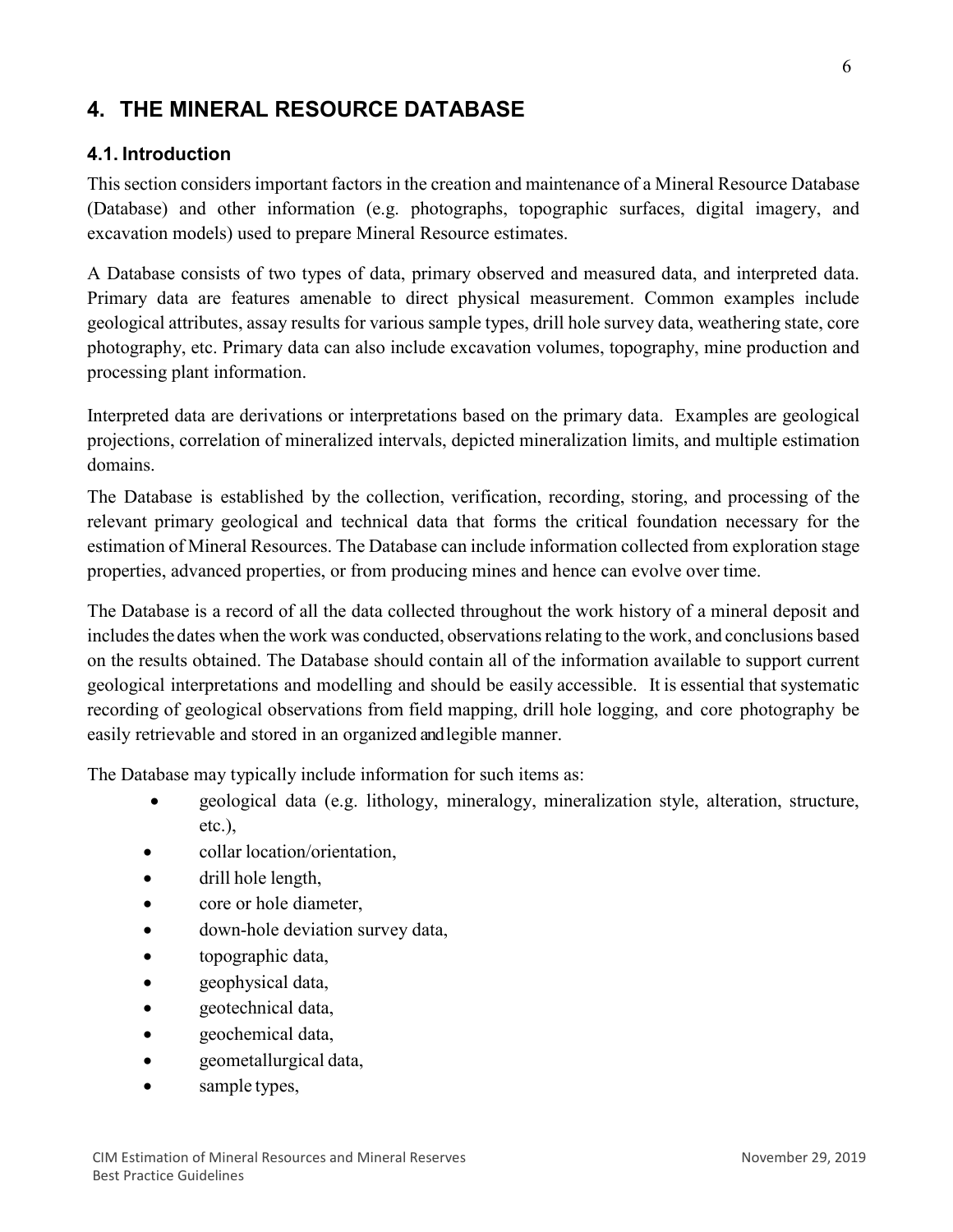- assay data,
- assay method,
- quality assurance and quality control data,
- rock quality data,
- bulk density information, and
- activity dates.

Additional information can be added to the Database to suit the circumstances of specific situations.

Practitioners should evaluate the suitability of information in the Database for use in the preparation of the MRMR estimates; this evaluation includes examining data-input protocols and validating the database content. The utilization of a Database Management Protocol isrecommended for the collection and addition of new information. The protocol should be designed to validate, store, and secure all data that is used in the preparation of Mineral Resource estimates. Verification of data within the Database should be undertaken to assure the accuracy, completeness, and suitability of the information for Mineral Resource estimation. In some cases, independent verification of the Database can be carried out.

#### <span id="page-7-0"></span>**4.2. Data collection, recording, storing and processing**

It is recommended that the Database be maintained in an electronically-stored digital format using a documented, standard format and a reliable medium that allows for secure storage, access, documentation of any changes made to entered data, and easy and complete future retrieval of the data.

Guidance regarding standardization of digital data formats has been proposed by the Prospectors and Developers Association of Canada (2017). An additional example regarding standardization of digital data formats can be found in the guidelines prepared by the Australian Government Geoscience Information Committee (2017).

All primary data collected should be recorded even if it is not used for an MRMR estimate. Allsampling, sample preparation, analytical procedures, and methodologies should be clearly described and a discussion provided for the choice of the particular methods used. Drill hole, channel sample, or other sample data acquired over multiple periods and by various workers should be verified and checked prior to entry into the Database.

Data records should possess unique identifiers (e.g. unique drill hole, zone and sample numbers, etc.). Distinctions should be made between samples collected by different methodologies (e.g. reverse circulation drill holes versus diamond drill holes, etc.) and an explanation should be provided on how these data sets are integrated.

The analytical methods and sample preparation procedures can have a major effect on the reported values and these should be documented. Original assay data should be recorded in the Database in the units of measure as received from the laboratory (e.g. large ppm values should not be reported as percentages). Analytical data should be converted into common units of measure, where possible. Original and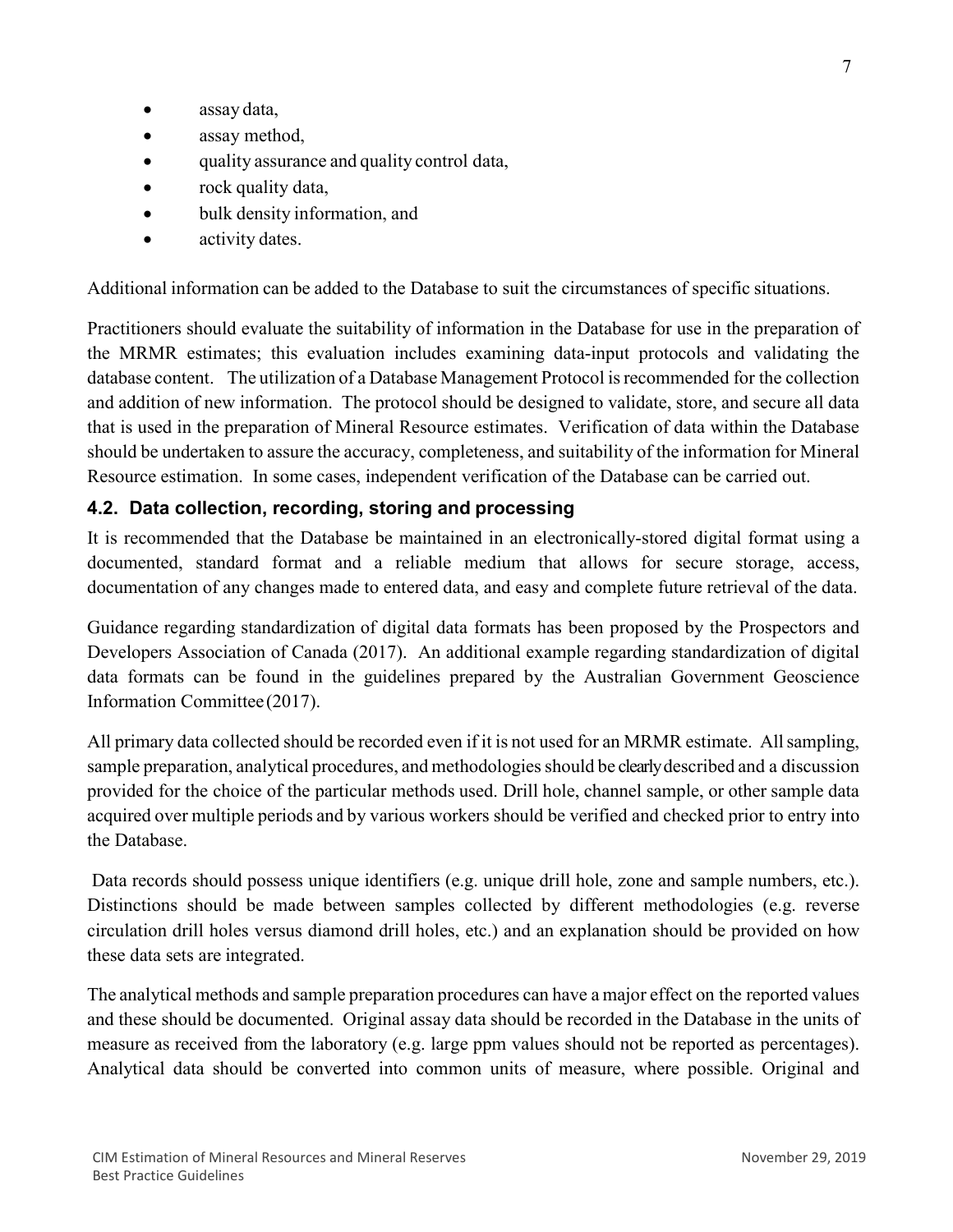converted values should be reported, including the conversion factor(s). Where multiple analytical data have been created from such activities as re-assaying of samples or by multiple analytical methods, a clear description must be provided of how the final analytical results used for preparation of Mineral Resource estimates were derived.

A series of Database management protocols that describe the standards, procedures, and security measures used to manage and update the Database should be prepared and maintained on a regular basis. The protocol should also include provisions for validating the accuracy of newly entered data, validation checks for ensuring that no unintended changes have occurred in previously entered data, and documentation of any changes or edits made to previously entered data. This protocol should be designed to validate, store, and secure not only analytical data, but all data as well as other technical and scientific information that is used in the preparation of Mineral Resource estimates. Duplicate, secure off-site storage of data is recommended, along with frequent backups of any digital data. An archived copy of the Database, documentation, and all support data that was used to prepare a Mineral Resource estimate should be assembled and stored for reference and audit purposes.

#### <span id="page-8-0"></span>**4.3. Bulk Density Measurements**

The determination of the bulk density values for the deposit is as important a part of the MRMR estimation as determination of the volume or grade of the mineralization. Method(s) used to determine bulk density values should be described in detail and must account for any void spaces or cavities that may be present to avoid over-estimation of tonnage. Density values determined for materials such as drill cuttings or highly fractured materials must have their porosity satisfactorily taken into account. Useful guidance on sample collection and preparation for bulk density measurement is given in Lipton and Horton (2014).

Factors such as mineralogy, weathering, primary alteration and moisture content can be highly variable and have significant control on bulk density. These factors should be considered by the Practitioner. For example, where Mineral Resource estimates are to be prepared on an in-situ, dry bulk tonnage basis, it is important to document the nature and spatial distribution of the moisture content.

The number of measurements required depends on the variability of density within each material type for any given mineral deposit; direct measurement of the bulk density for each sample assayed is preferred. The bulk density of waste rock material that may be mined should also be determined.

In certain cases, the density of a sample can be estimated using a formula that relies on the chemistry or the mineralogy of the sample. The data and methods used to derive such a formula should be clearly documented. The accuracy of the formula used to estimate the bulk densities should be demonstrated by comparison of the calculated values with the corresponding measured values. In cases where the error can be quantified it could be included as a criterion of the resource confidence classification.

Pre-existing density measurements should be validated. Validation procedures include duplicating measurements, use of alternative procedures, or use of materials of known density. Monitoring the collection of density values and the application of quality control procedures is recommended as new data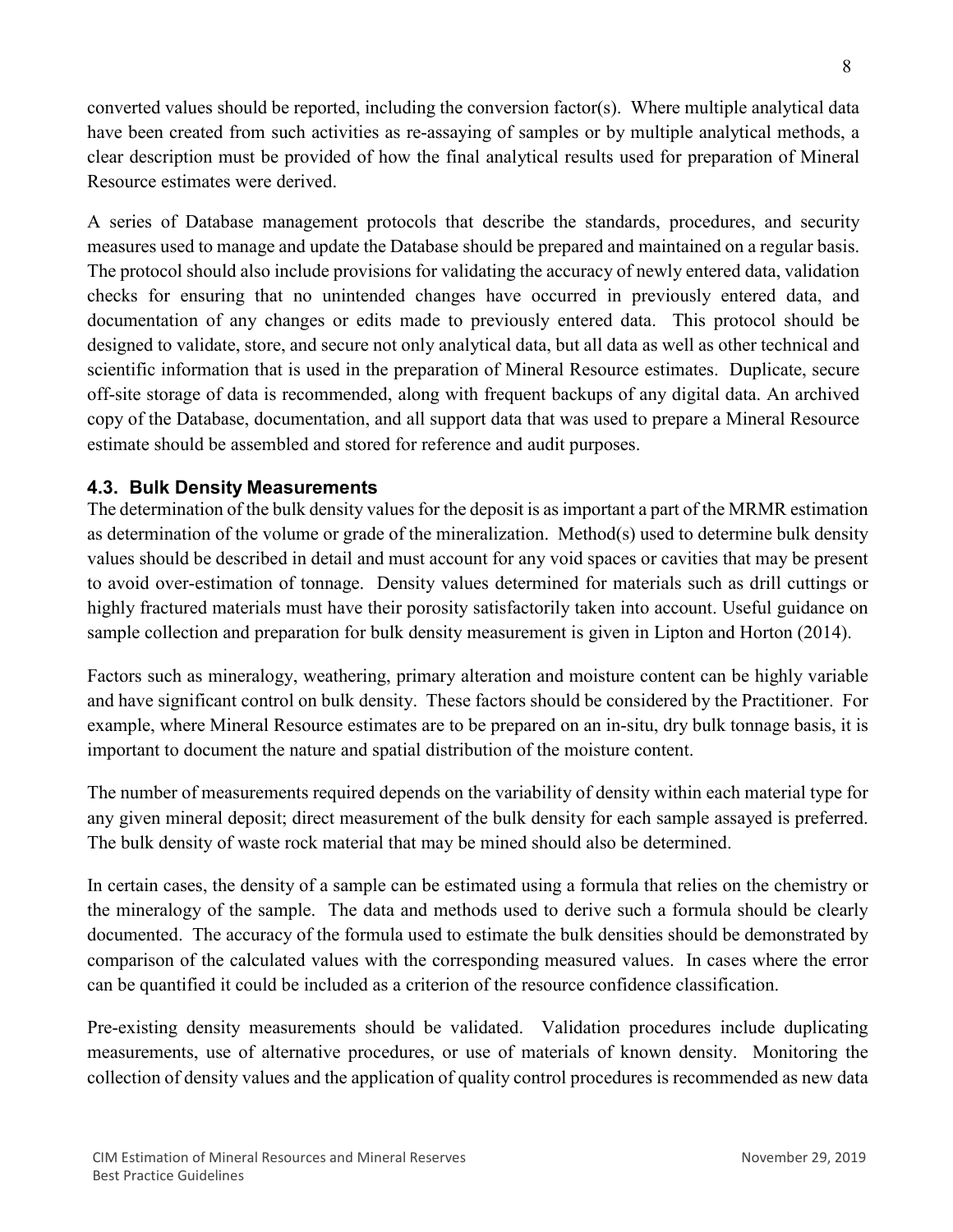are collected. Additional discussion regarding collection of density information is provided in the CIM Mineral Exploration Best Practices Guidelines and the references quoted therein.

In all cases, it is important to document all sample collection and measurement procedures. Review and reporting of the results for all major material types is important in understanding the distribution of the density values for the materials included in a Mineral Resource estimate, including waste materials that will likely be mined. In cases where the initial data are modified (such as to address outlier sample values), the Practitioner should provide a discussion supporting all such modifications.

## <span id="page-9-0"></span>**4.4. Quality Assurance/Quality Control**

Quality Assurance and Quality Control (QA/QC) information must be considered and evaluated for all data used for MRMR estimation. Historical data require validation which may include, to the extent possible, re-locating the historical data in the field, and resampling and re-assaying of historical drill core or drilling samples and submission to a laboratory with certified reference materials. Historical drill hole data should be supported with newly completed drill holes and sampling. In this context, "historical" means data acquired by previous operators of the mineral property.

In general, a program of data collection should have quality control measures integrated into the normal sampling-subsampling analytical protocol. QA/QC protocols should include replicate analyses of appropriate standards and blanks and duplicate analyses of field samples, crushed sample material, and pulps. Regular monitoring of assays by an independent laboratory is considered as best practice. The results of the QA/QC program, a description of the pass/fail criteria, and the actions taken to address results that are outside of the pass/fail limits of the QA/QC program should be documented. Where an indirect analytical method is used the results should be validated with physical samples. The QA/QC programs should be structured to include all the grade attributes reported in the Mineral Resource statement and should also include evaluation of any deleterious elements. Where precision is quoted quantitatively the calculation method should be indicated clearly and the sample type (pulp, field duplicates, etc.) to which the precision applies should be stated.

The results from the QA/QC program should be reviewed and evaluated upon receipt so that any errors and discrepancies can be addressed in a timely manner. Discussions regarding QA/QC practices and procedures have been presented in Long (1998), Abzalov (2011), and Roden and Smith(2014).

# <span id="page-9-1"></span>**4.5. Data Adequacy**

Geological and sample information of suitable quality and completeness remain the foundation of Mineral Resource estimates. A key step prior to the commencement of a Mineral Resource estimate is the assessment of data adequacy and its representativeness of the mineralization to be modelled. While the contents of the Database are frequently collected by a number of individuals other than the Practitioners, the Practitioners have the primary responsibility of judging whether the Database is suitable for use in the preparation of Mineral Resource estimates. If the sample population size, quality, and spatial distribution of data are inadequate to determine the variability and distribution of the economically significant minerals, the Practitioners should estimate and state how much additional data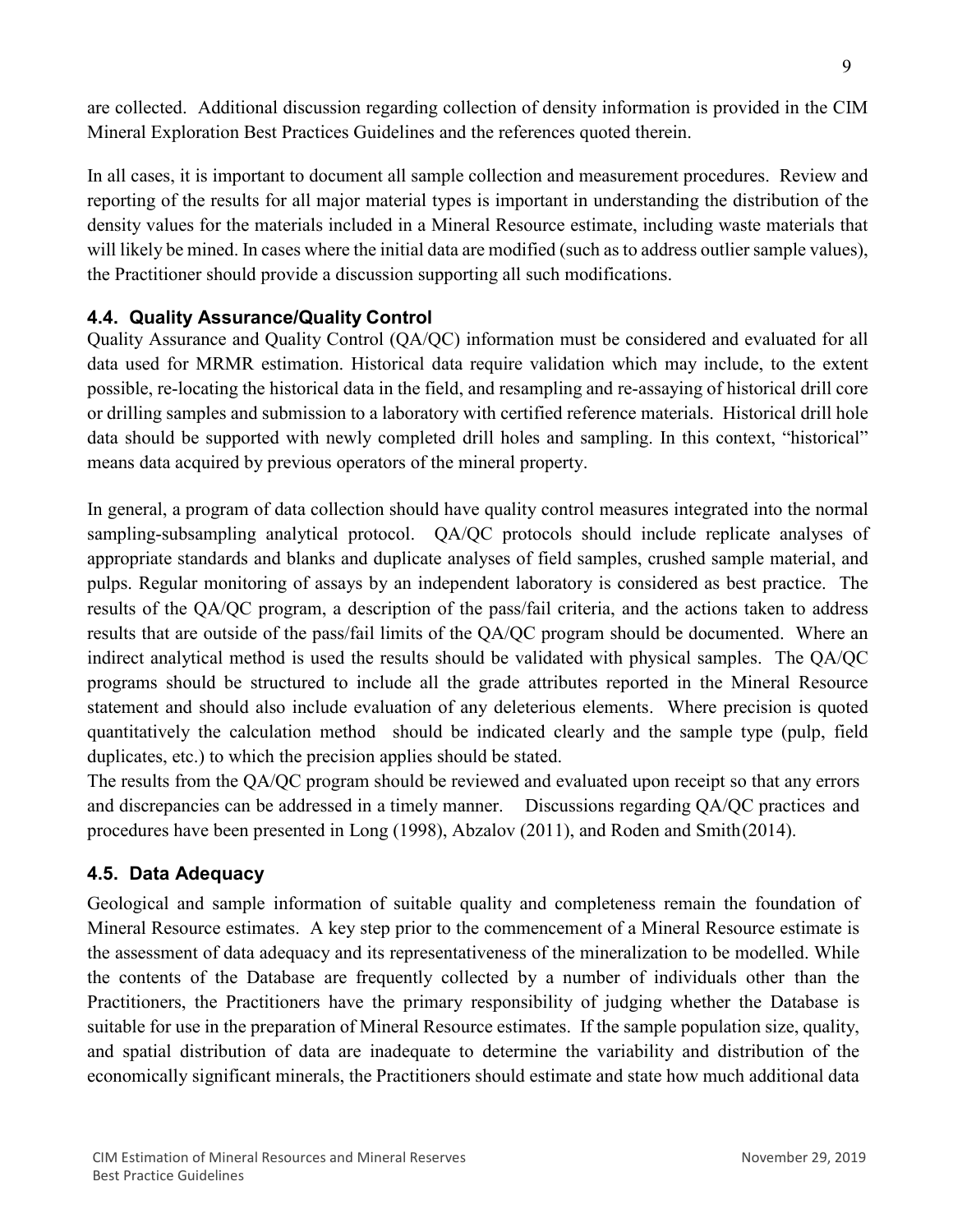may be needed before a Mineral Resource estimate can be completed.

The Practitioners should be diligent in ensuring that the Database fairly represents the primary information. Data verification is an essential part of determining whether the Database is suitable to support estimation of a Mineral Resource. Data integrity verification activities on such items as the accuracy of drill hole collars and sample locations, down-hole deviation, the accuracy and internal consistency of lithological and alteration data, and the accuracy and precision of analytical information should form an integral component in the construction/review of a Database. The Practitioners should carry out their own data verification activities on the Database to search for (1) factual errors, (2) completeness of the lithological and assay data (e.g. intervals with no information), and (3) suitability of the primary data. As part of the Database verification activities, the Practitioners are encouraged to examine assay information and certificates that are under the signature of an authorized individual. It is considered best practice to examine analytical information obtained directly from the analytical laboratory whenever possible.

A keystep before relying on the Database for preparation of a Mineral Resource estimate includesreviews and personal inspection by the Practitioners of any geological and sample information that is used in the preparation of a Mineral Resource estimate.

The Practitioners should ensure that the available information and sample density allow preparation of a reasonable estimate of the geometries, tonnage, and grade continuity of the mineralization in accordance with the level of confidence established by the Mineral Resource categories in the CIM Definition Standards.

# <span id="page-10-0"></span>**5. GEOLOGICAL AND MINERALIZATION INTERPRETATIONS**

# <span id="page-10-1"></span>**5.1. Introduction**

This section outlines the requirements for the interpretation of geological and mineralization data, consideration of economic and mining criteria, and the application of that information to the grade distribution and volume component of the Mineral Resource estimate.

Interpretation of the deposit's geometry, geology, alteration, and structure, along with a clear understanding by the Practitioners of mineralization types, distribution, character, and controls forms the fundamental basis of a Mineral Resource estimate. **The preparation of a geologically sound interpretation that honours the sample data and the controls on mineralization is an important activity when preparing a Mineral Resource estimate.**

An understanding of the mineralogy and mineral assemblages, textural/structural character, and their spatial variations can be helpful in preparing geological interpretations. The data should be integrated into, and reconciled with, the geological interpretations as part of the estimation process. The interpretation should include the consideration and use of reasonable assumptions on the limits and geometry of the mineralization, mineralization controls, and internal un-mineralized or "waste" areas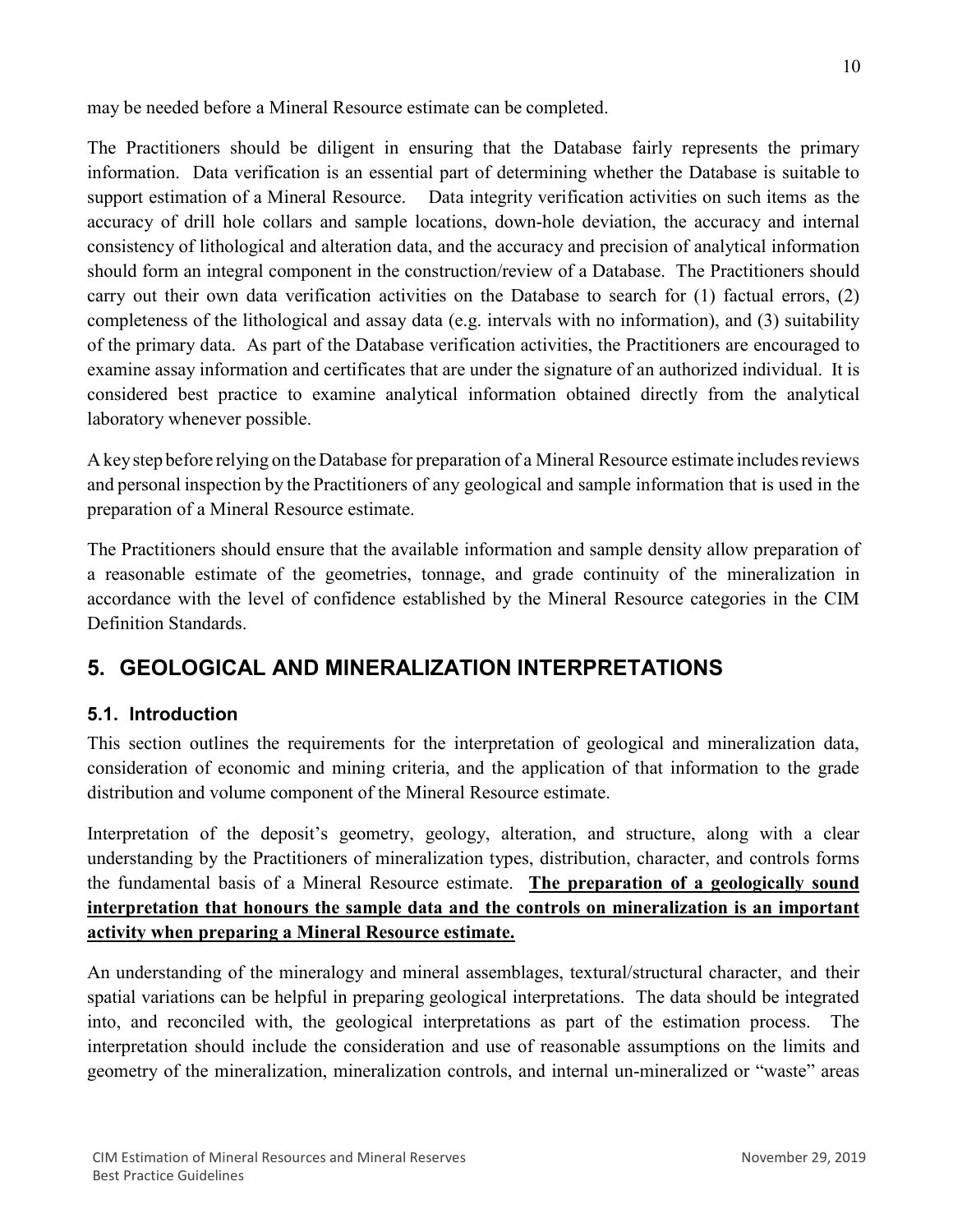#### (e.g. barren dikes, sills, etc.).

In general terms, all primary data should be recorded in their entirety, in original form. For those cases where, in the Practitioners opinion, the primary data are deemed not of adequate quality for use in Mineral Resource estimation, the Practitioners must clearly explain their exclusion. The primary data should be analyzed in an unbiased, scientific fashion to develop a geological concept which forms the underlying premise upon which the geological and mineralization interpretations are developed. The geological concept should include consideration of the geological setting, analogous deposits, styles of mineralization, mineralogical characteristics, and genesis. The geological concept should also include consideration of such operational-related items as potential mining and processing methods. A conceptual operating scenario can then be developed.

Development of a conceptual operating scenario should be considered early in Mineral Resource estimation process. Clearly, this initial view is a forward-looking item that is formed by Practitioners based on their judgement, experience, and consultations with their colleagues. This initial conceptual operating scenario may evolve with time as new information becomes available.

An understanding of the possible mining methods, mineral deposit location, mineral processing methods, and potential product quality is necessary to ensure that the resulting Mineral Resource estimate is appropriate for the assumed physical and operational limits. For mineral properties that are currently in production, the selection of operational scenarios can be guided by the existing operations or can contemplate potential changes to the current operations.

For non-producing properties, the selection of conceptual operational scenarios requires assumptions appropriate for the deposit type, location, and available operational procedures for comparable deposits. It is acknowledged that the conceptual view is often required to be established at an early stage, using incomplete knowledge or limited testing results, and therefore requires application of judgement and experience of the Practitioners or Mineral Resource estimation team based upon all information available at the time. Practitioners are encouraged to consult with colleagues in other disciplines for guidance and assistance in establishing an appropriate set of initial parameters for a conceptual operational scenario. As the preparation of a Mineral Resource estimate is often an iterative process, Practitioners and their colleagues should periodically re-visit the assumptions and update the proposed inputs as more current and detailed information becomes available. Multiple estimates can be prepared for internal decision-making purposes to examine the sensitivity of alternate conceptual operational scenarios, but the Mineral Resource estimate will be prepared using only one conceptual operational scenario for final reporting to the public domain. Geostatistical conditional simulation methods can also be applied to quantifyuncertainties in the resource models.

Information used to prepare geological interpretations can include surface or sub-surface information on geology at suitable scales (lithologies, mineralogical zones, structural data, alteration, etc.), topographical data, density information, a complete set of all available and verified sample results and surveyed locations of all sample sites (channels, drill samples, etc.), excavation models, weathering surfaces,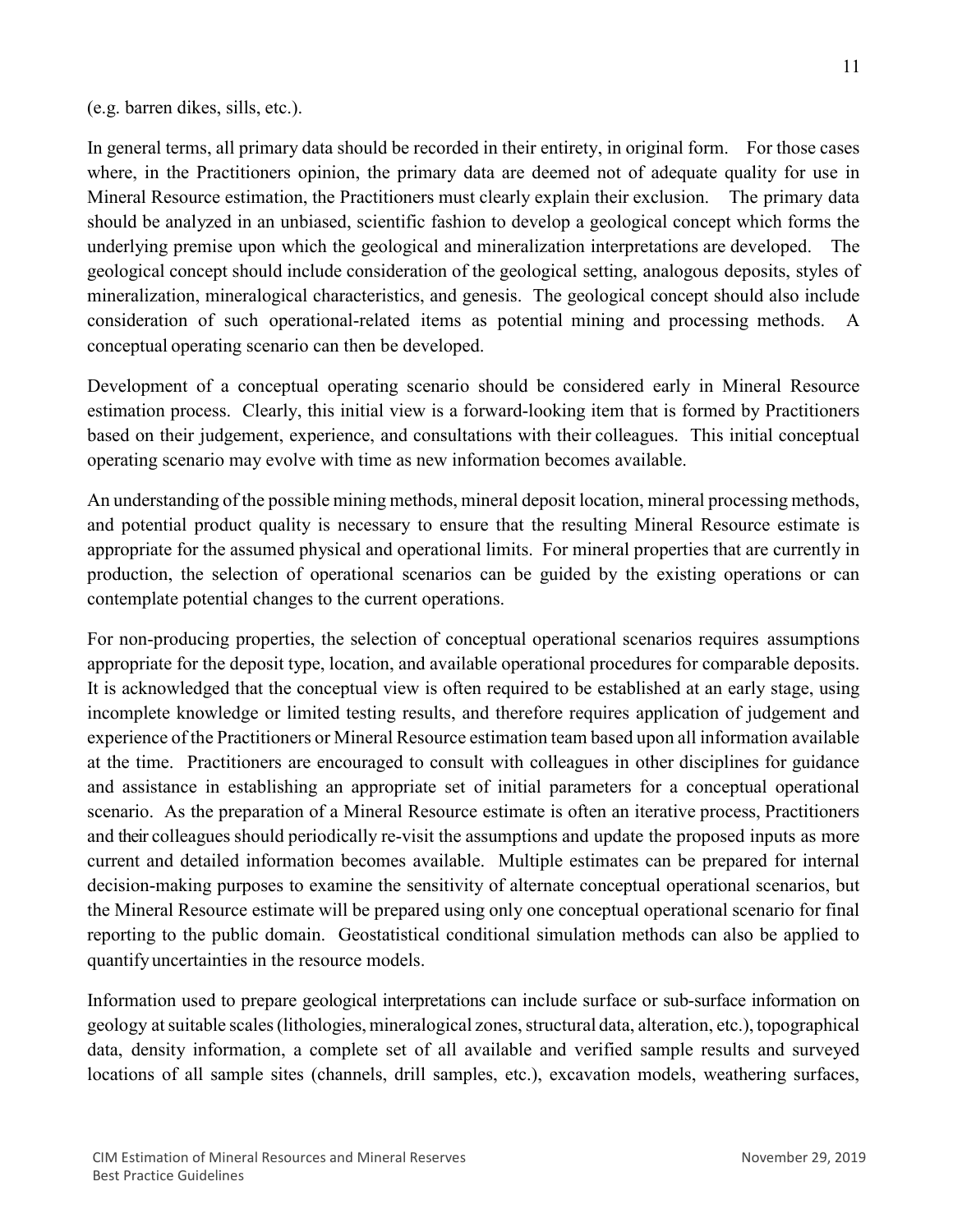geometallurgy, etc. This information is typically captured and stored in a Database as described above, or as a series of maps and sections in either digital or physical format, or in various digital formats.

Preparation of geological, alteration, and structural models should be developed to scales that are consistent within the regional and local context of the mineral deposit. Accordingly, it is important to have an understanding of the regional geology and property geology in relation to the style of mineralization under consideration, and structural controls on the mineralization.

# <span id="page-12-0"></span>**5.2. Primary Data Visualization**

Data collection and display must support the geological interpretation of the various mineralization styles of a deposit as a prerequisite for the Mineral Resource estimation process.

The important primary data (e.g., lithologies, assays, etc.) should be identified and accurately presented in three dimensions.

Where local mine coordinates are used on geological maps and sections, a procedure for conversion to universal coordinates should be provided as appropriate. Maps and sections should include appropriate grid coordinates, elevation, scale, date, author(s), and appropriate directional information such as a north arrow or viewing direction.

Data positioning information should be relative to a common property co-ordinate system and should include the methodology and accuracy used to obtain that information. Accurate location of data points is essential, and proper survey procedures and control systems must be established to ensure a high degree of confidence. If data points are located in relation to a particular map or grid reference system, those reference data should be included as part of the Database, the map properly identified and the coordinate system clearly stated. The details of the projection system used should also bedescribed.

If primary data have been modified or intentionally omitted from the preparation of a Mineral Resource estimate, those data should be identified with an explanatory note for the modification or exclusion.

# <span id="page-12-1"></span>**5.3. Geological Interpretation and Modelling**

Understanding the relationship between the mineralization and the geological processes that resulted in its spatial distribution, geometry, and paragenetic history is a key concept in the preparation of a Mineral Resource estimate. A sound understanding of the applicable mineral deposit model(s) and a current understanding of the character of the mineralization for the deposit under consideration is a fundamental requirement of the Practitioners. This understanding can be greatly improved by input from individuals with direct personal knowledge of the deposit gained through mapping and core logging programs for development-stage properties, or through grade control programs in operating mines or advanced-stage projects. Personal inspection of the host geological units is also of great benefit to the Practitioners.

Preparation of digital three-dimensional lithological, alteration, and structural interpretations are often important for the Practitioners to understand the type, spatial location, distribution, and continuity of the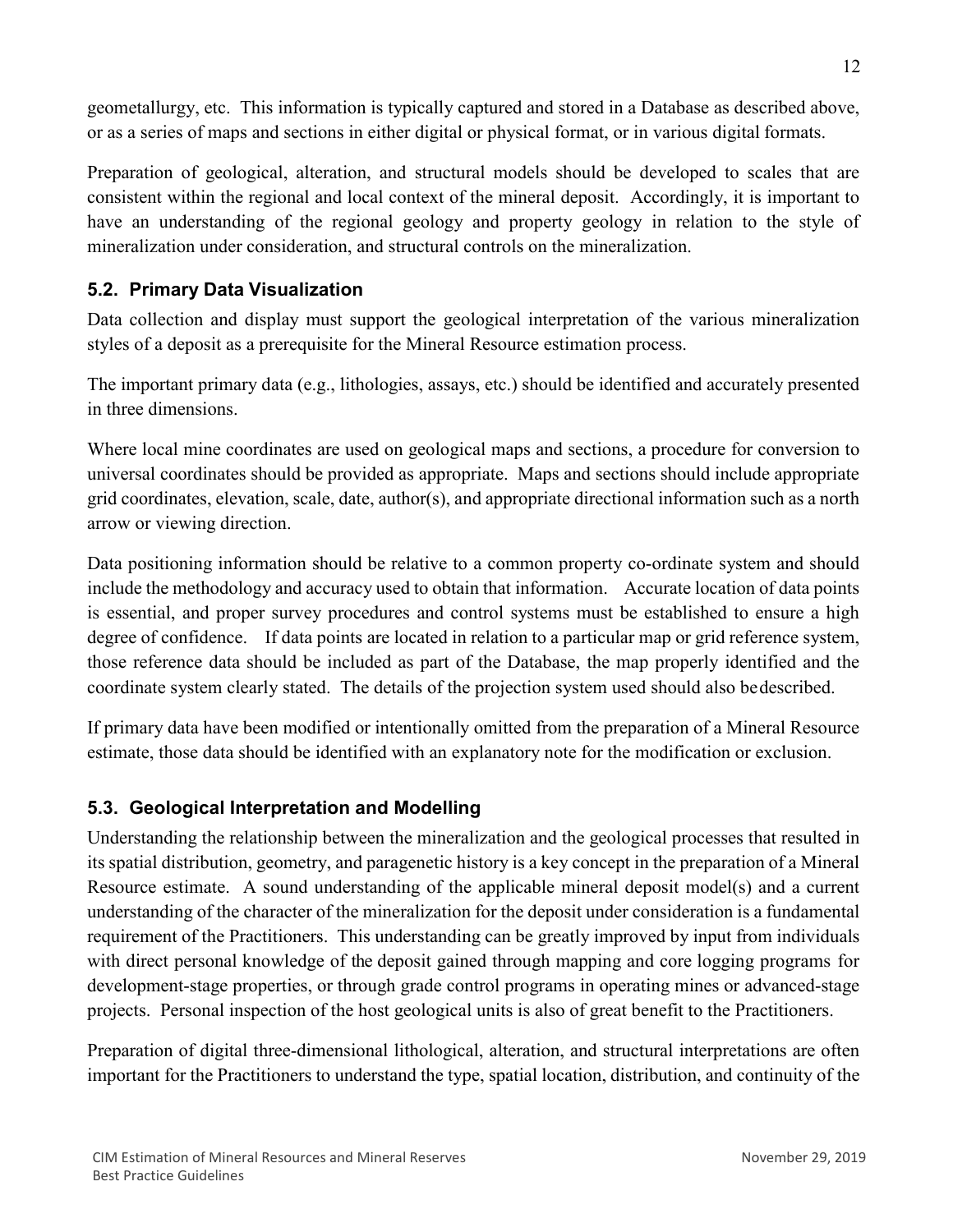mineralization under consideration. The geological limits within which the Mineral Resources are to be estimated must consider the three-dimensional distribution and continuity of the mineralization, along with any alteration, structural, or other relevant information. This information is typically viewed, interpreted, and depicted in plan, cross section, longitudinal section, or three-dimensional views. Digital models of the deposit's geological, alteration, weathering, and structural features should honour the informing data as closely as practical.

Practitioners traditionally have used explicit geological modelling techniques to create digital threedimensional wireframe models. In more recent times, implicit modelling techniques have gained in acceptance. Practitioners are responsible for understanding the strengths and weaknesses of each technique when preparing wireframe models. In all cases, the final wireframe models must be examined to ensure that they are a reasonable reflection of the current understanding of the deposit's geological, alteration, weathering and structural features, do not contain unrealistic artifacts, and honour the informing data as closely as practical. Additional guidance in relation to the use of implicit modelling techniques is provided in Cowan et. al. (2014), Gradim et. al. (2014), and Haddow and Cowan (2014).

Viewing the resulting digital interpretations in at least two or more viewing directions is helpful to ensure that the digital interpretations are reasonable and internally consistent.

The geometallurgical characteristics, degree of weathering, and other secondary alteration associated with the mineralization often has important implications across the entire scope of the project from the drill recoveries to the metallurgical characteristics of the mineralization. Consequently, Practitioners should develop an understanding of how the type and intensity of weathering, alteration or the other physical and chemical characteristics may potentially impact on the other mining disciplines.

Digital models of the various types and intensities of weathering are often prepared as integral components of a Mineral Resource estimate. The selection of the criteria for the preparation of these weathering models is best accomplished by the Practitioners consulting with the logging geologists and individuals in the other disciplines such as mining, metallurgy and environmental. In general, digital models of the weathering surfaces should honour the informing data as closely as practical.

# <span id="page-13-0"></span>**5.4. Mineralization Modelling**

To the extent applicable, once the lithological model of the deposit has been established, threedimensional models of the mineralization of interest can be prepared. Attention to detail is vital for early recognition of important features that control the spatial distribution, variability, and continuity of potentially economically significant mineralization. Personal inspection of the mineralization character by the Practitioners is a critical element in developing an understanding of the spatial distribution, variability, character, and continuity of the mineralized zones.

All interpretations of mineralization information within the deposit should be examined in threedimensions to assess the continuity of the mineralization and reasonableness of the interpretations relative to available observation points such as drill holes, channel samples, or geological mapping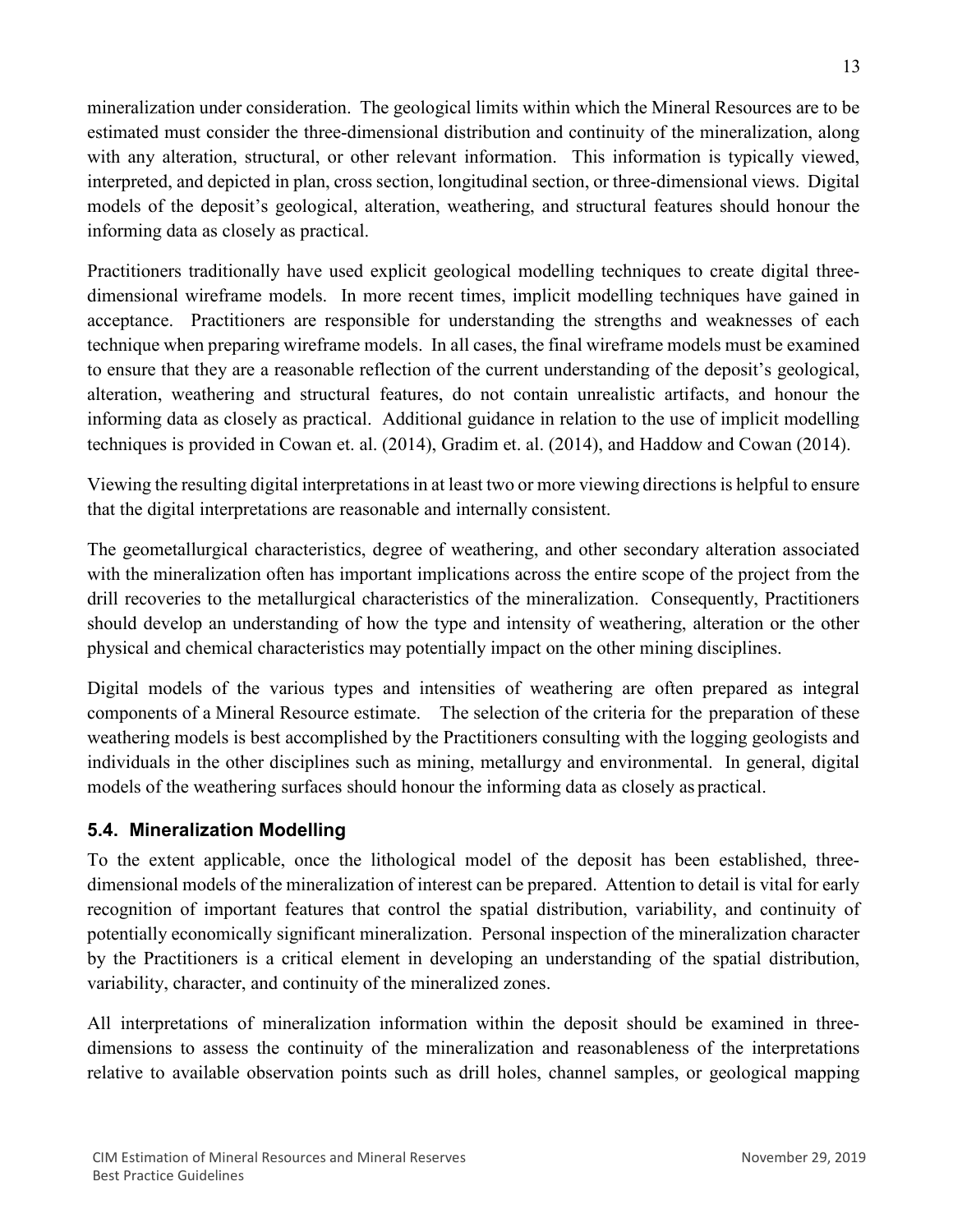information. Mineralized solids are often extended beyond the limits of supporting data to achieve a particular geological shape for modelling purposes. Interpreted mineralization models should honour the primary data as closely as possible and the Practitioners should be convinced of the geological continuity of mineralized intervals in three dimensions and be prepared to explain and defend their interpretations to their peers.

Different styles and geometries of a deposit under investigation should be identified and understood to allow the Practitioners to prepare acceptable three-dimensional models of the mineralized zones, correctly establish domains, and complete reasonable interpolation. Grade continuity can be variable from zone to zone and should be documented.

Mineralization outlines may be defined or limited by some combination of features such as:

- structure,
- lithology,
- mineralogy,
- degree of weathering,
- oxidation,
- alteration,
- timing of mineralization,
- elevation of the deposit top or bottom,
- metallurgical characteristics, or
- other relevant factors.

These controls should be described and used to constrain the interpolation of grade or quality within the Mineral Resource model as appropriate. An assessment of alternate interpretations can be carried out to evaluate the effect of the different interpretations on the resulting tonnage and grade estimates. When determining limits of mineralization, the Practitioners should recognize that mineral deposits can consist of more than one type of mineralization, consist of multiple mineralizing events, be telescoped, be controlled/influenced by different lithologies or structures, be overprinted by different mineralizing events, be affected by supergene processes, or be affected by weathering, all within a single deposit. The characteristics of each mineralization type may require adaptations of the modelling techniques and/or parameters to suit the specific segments of the mineralization.

When establishing criteria for interpretation of mineralized zones or domains, the Practitioners should consider potential controlling factors such as:

- anticipated mining method and mining rate,
- anticipated economic limits of the extraction (such as a grade, grade equivalent or a value parameter) and processing scenario under consideration,
- spatial distribution and continuity of the mineralization,
- continuity and distribution of the grade of the mineralization,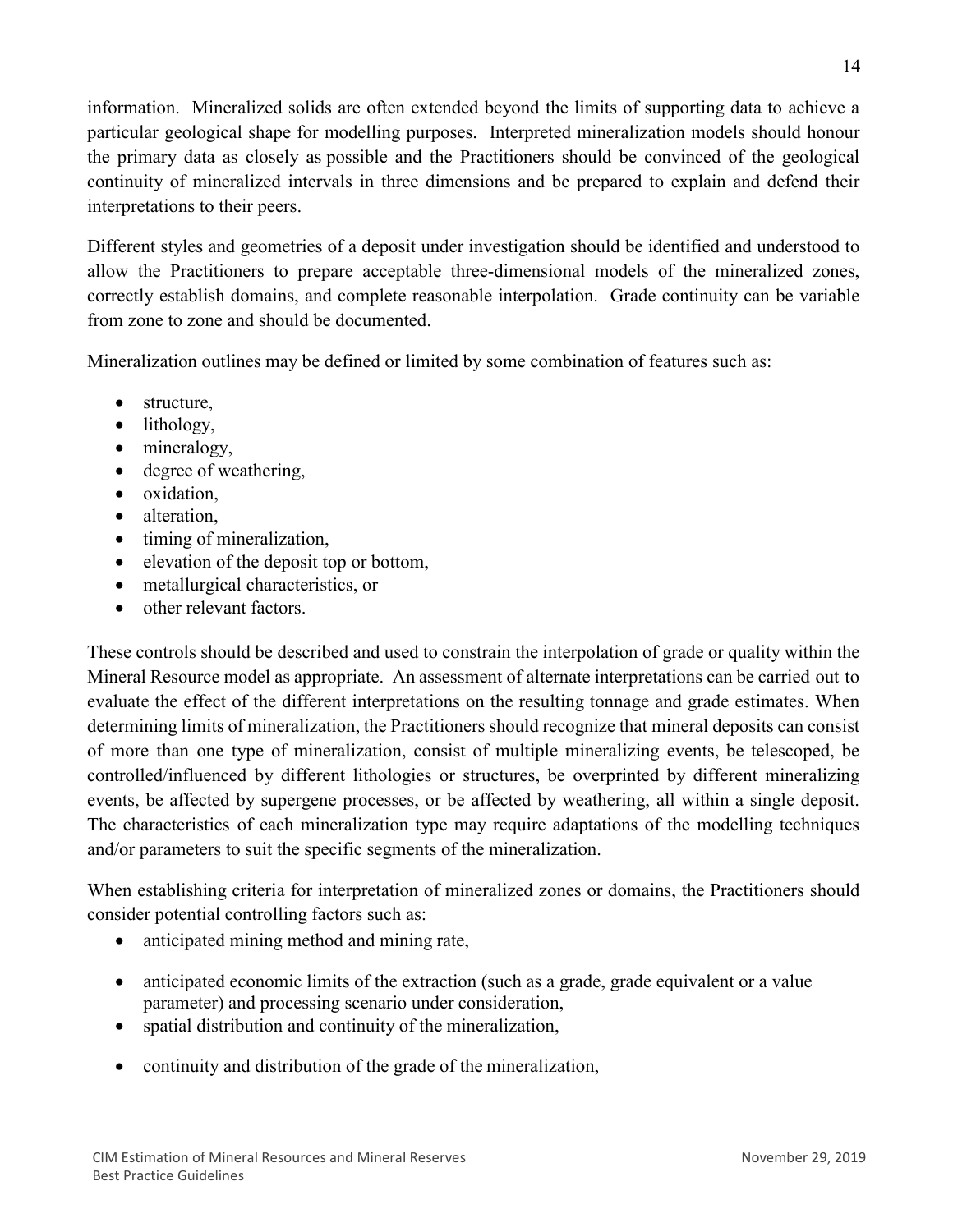- spatial density and distribution of the sample information,
- pertinent geological features such as lithology and structure, and
- nature of the boundaries (e.g., sharp or gradational).

Assumptions concerning the spatial continuity of the mineralizing structures in the mineralization wireframe models should be reasonable, be supported by the direct geological evidence, and be consistent with similar deposits where the spatial continuity has been demonstrated. The parameters used for the construction of all mineralized wireframe models should be fully documented.

In all cases, the final wireframe models must be examined to ensure that they are a reasonable reflection of the current understanding of the mineralization, do not contain unrealistic artifacts, and honour the informing data as closely as practical.

For clarity, the use of a grade equivalent or a value parameter should be for the sole purpose of preparing the outlines of potentially economic mineralization. Subsequent grade estimations should be carried out for each grade element separately.

# <span id="page-15-0"></span>**5.5. Estimation Domains**

The identification of estimation domains is an important component to Mineral Resource estimation. The estimation domains should be defined based on geological and statistical characteristics. They subdivide a deposit into discrete volumes of rock with mineralization controls and statistical characteristics that result in a consistent distribution of the attribute being estimated (e.g. grade). The estimation domains can be based on a combination of geologic variables that have a relationship with the attribute being estimated. For example, the estimation domain can be defined by a combination of structural and oxidation controls on mineralization. The determination of estimation domains should be supported by a clear understanding of the controls on the mineralization, extensive statistical analysis (exploratory data analysis), and spatial autocorrelation studies. The geometry of the estimation domains needs to reflect the style of mineralization being modelled, and the operational constraints associated with the conceptual operating scenario selected for preparation of a Mineral Resource estimate. In multi element deposits different elements might be controlled by different geological characteristics, and they may require identification of a different sets of estimation domains. A sound definition of estimation domains is a critical aspect of mineral resource estimation

# <span id="page-15-1"></span>**6. MINERAL RESOURCE ESTIMATION**

# <span id="page-15-2"></span>**6.1. Introduction**

This section provides guidelines with respect to data analysis, sample support, model setup, estimation, and model validation. Estimation of Mineral Resources is best achieved by a multi-disciplinary effort that includes consideration of such topics as: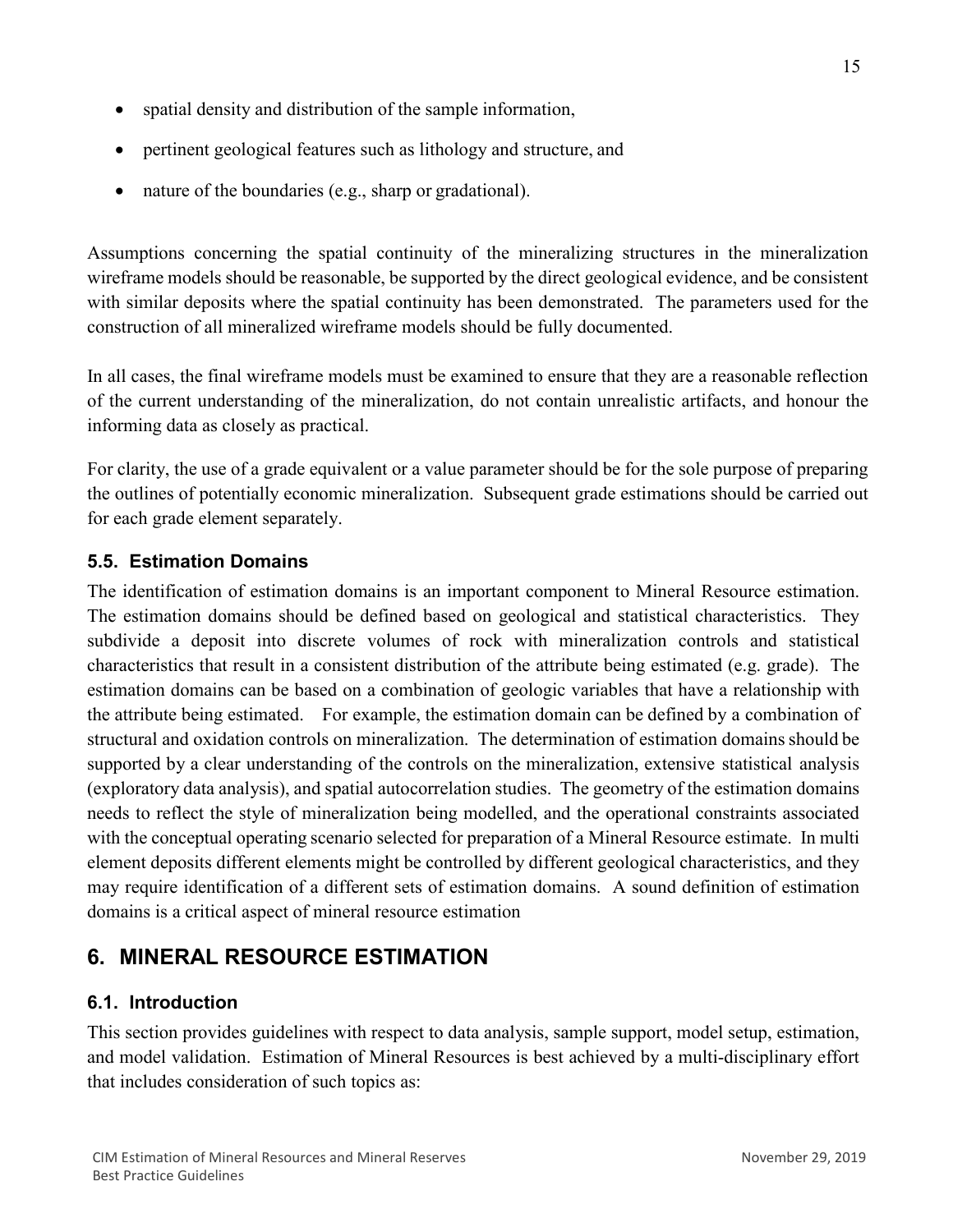- land title issues.
- surveying,
- exploration techniques,
- geophysics,
- sampling theory,
- sample preparation equipment and methods,
- assaying equipment and methods,
- quality assurance and quality control,
- treatment of outlier values (capping),
- mineralogy,
- comminution characteristics and how they relate to geology,
- processing methods and how they relate to geology,
- deleterious elements or minerals and how they relate to geology,
- acid rock drainage modeling of waste rock,
- hydrogeology,
- permafrost,
- effects of weathering,
- strip ratios,
- geotechnical considerations and mining methods,
- selective mining unit sizes as they relate to geology,
- estimations of mine dilution and mine recovery,
- environmental and social considerations,
- application of cut-off and recovery formulas,
- geostatistical and geological knowledge, and
- grade estimation procedures.

A multi-disciplinary approach might involve geologists, metallurgists and mining engineers. For example, one person or team may be responsible for collecting the geological data, another person or team may be responsible for the metallurgical testing program, another person or team will deal with environmental issues, another person or team will deal with mining constraints, and another person or team may be responsible for preparing the Mineral Resource estimate. As a general principle, all parts of the Mineral Resource Estimation process should be documented to facilitate peer reviews and reproduction of the results to within reasonable limits.

Critical elements to a Mineral Resource estimate are:

- consideration of the appropriate geological interpretation,
- assumed mining method and mining rate,
- assumed mineral processing method and recoveries, and
- the application of reasonably developed economic parameters based on generally accepted industry practice, experience, and understanding based on deposit location, shape, and available testwork of rock characteristics, product recoverability and value.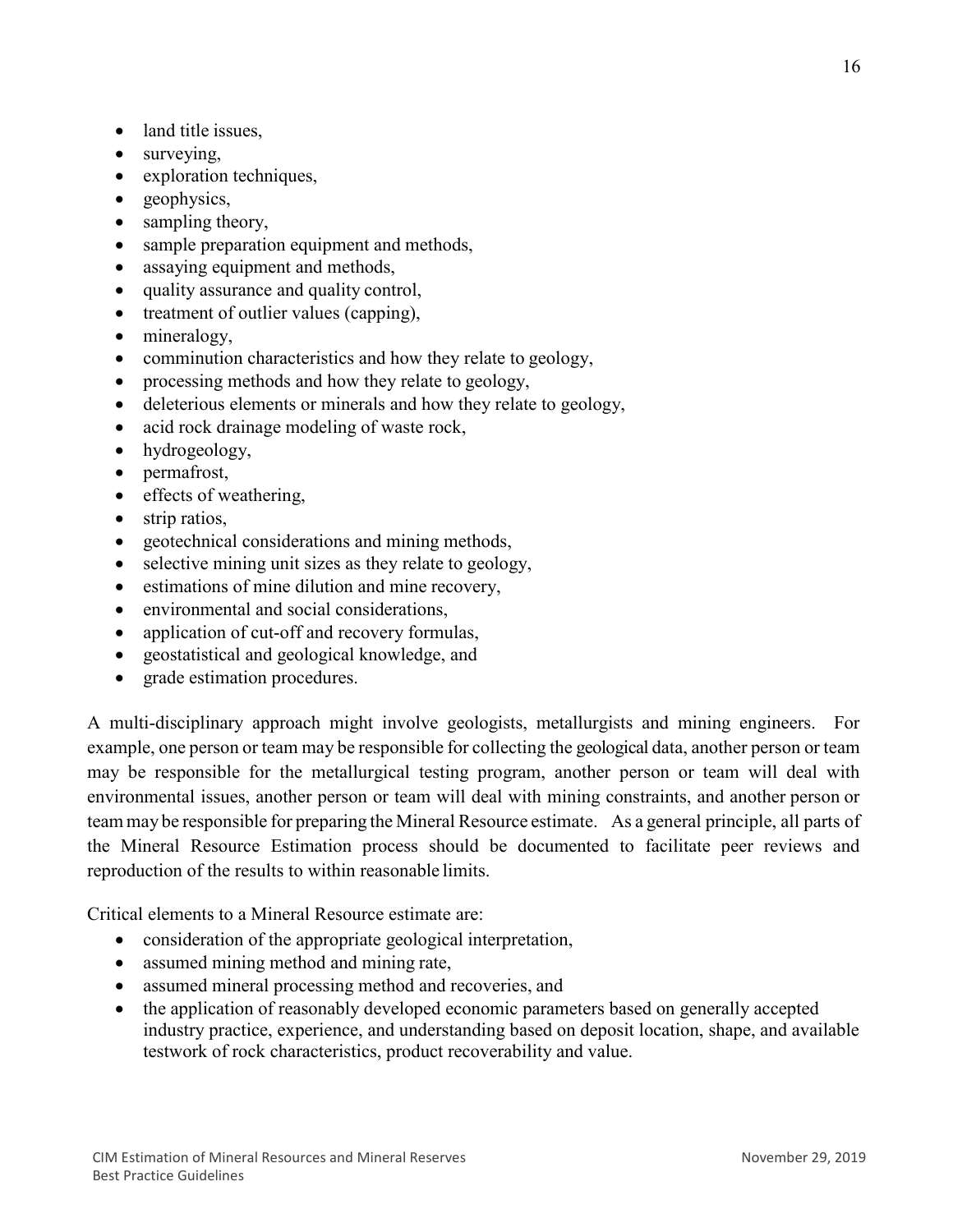The iterative nature of Mineral Resource estimation permits the Practitioners and team to re-examine any initial assumptions in light of the results and update them as deemed necessary. While innovation is acceptable in preparing Mineral Resource estimates, comparisons and validations with other established and tested methods are essential prior to publicly disclosing Mineral Resource estimates prepared using novel methods or approaches.

Transparent, concise, and comprehensive documentation of the various procedures used, assumptions made, and parameters selected is essential in preparation of a Mineral Resource estimate.

# <span id="page-17-0"></span>**6.2. Exploratory Data Analysis**

The Practitioner should use a comprehensive approach to, and appropriate methods of, exploratory data analysis to understand the statistical and spatial character of variables on which the estimate depends, to detect possible errors, and recognize any information that is useful for deposit model validation.

Such data analysis includes interrelationships among variables of interest, recognition of systematic spatial variation of the variables (e.g. grade, thickness, density, etc.), definition of distinctive domains that must be evaluated independently for the estimate, and identification and understanding of outliers. In particular, it is necessary to understand the nature and magnitude of the geological "nugget effect" (as distinct from the geostatistical nugget (C0)) and its impact on estimation. This is often a major concern for precious metal deposits and may be important in other types of deposits. Important decisions resulting from data analysis should bedocumented.

The Practitioner should examine whether un-sampled intervals, treatment of below detection limit and method over-limit values, evidence of multiple types of analytical methods, negative values, the presence of special characters (e.g. a "<" symbol), or other data artifacts and anomalies exist in the Database to assess their implications to resource estimation. Guidance on recommended sampling procedures can be found in the CIM Mineral Exploration Best Practices Guidelines. Where modifications to raw assay values are required (e.g. ounces per ton to grams per tonne, etc.), a clear description of the rationale and procedures used must be documented. Preparation and maintenance of a list of the changes or modifications to the raw assay information is recommended as good practice.

Data analysis can include a range of univariate, bivariate, and/or multivariate statistical procedures applied to data for each mineralization (or waste) domain. Results should be summarized in part by tables and diagrams that supplement the text and can include features such as statistical summaries (mean, median, standard deviation, etc.), and graphical summaries such as histograms, boxplots, probability plots, swath plots, scatter plots, quantile-quantile plots, relative differences plots, contact plots, variogram plots, regression analysis and various multivariate procedures such as trend analysis, multiple regression analysis (e.g. bulk density–metal relationships) and multiple variable plots (e.g. ternary diagrams). All diagrams should be accompanied by a caption and/or legend with adequate information to interpret the diagrams unambiguously.

In addition to basic statistical tools, examination of the raw assay data by visual methods is an essential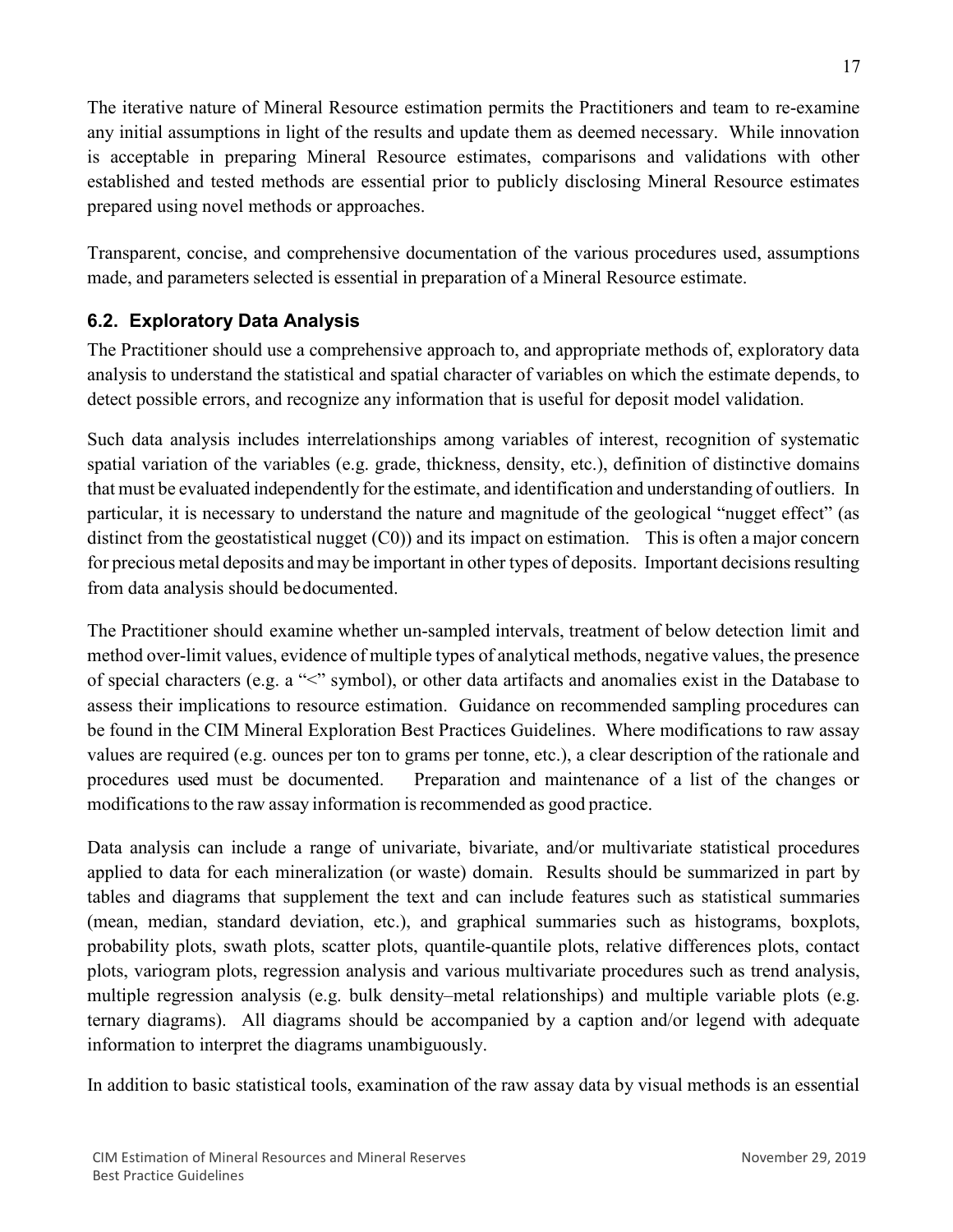component of data analysis and is often helpful in characterizing and understanding the spatial distributions of the various mineralized intervals. Visual methods can include traditional twodimensional presentations in plan, cross section, or longitudinal views, or can be accomplished by threedimensional means.

# <span id="page-18-0"></span>**6.3. Outlier Values**

Outliers, those small proportion of values inconsistent with the majority of the data, must be recognized and managed in the estimate because high value outliers can contribute to serious overestimation of global and local grades or values.

Recognition of the spatial extent of outlier values (a component of grade continuity) should be investigated and a procedure devised for incorporating such data appropriately into an estimate. Procedures including domaining, grade capping (also known as top cutting), spatially restricting the influence of high-grade assays, single and multiple indicator kriging, and Monte Carlo simulation methods all compensate in varying ways for potential overestimation. Regardless of the methodology selected, the Practitioners must provide documentation of the approach selected, along with justification and support for the decision possibly including reconciliation of estimated block model grades with available production information. Comparisons ofthe outcome of the different approaches can be useful.

Selecting an approach for treating outlier values is best carried out by reconciling the resulting estimated block model grades with production information. In the absence of production data, statistical methods and graphical methods may be used.

# <span id="page-18-1"></span>**6.4. Sample Support and Compositing**

Sample or data supports (size, shape, and orientation of samples) should be considered. Data for the Mineral Resource estimate generally are obtained with a variety of supports and statistical parameters that can differ substantially. If composites are used as a basis for estimation, the data should be combined in a manner to produce composites of approximately uniform support prior to grade estimation.

Selection of a composite length should be appropriate for the data, deposit, and conceptual operational scenario (e.g. bench or half bench height, dominant assay interval length, vein thickness). Commonly, compositing of samples is specific to a geological or mineralization domain, and composite samples do not cross domain boundaries. The methods and procedures used to prepare composite samples should be clearly described.

Preparation of descriptive statistics of the composited sample values is useful for evaluating the nature of the mineralization being modelled, estimating the accuracy of the compositing method by comparison with the descriptive statistics of the un-composited assay values, and evaluating the global accuracy of the estimated grades of the Mineral Resources.

Data declustering techniques to minimize the bias due to data clustering can be used to get an unbiased prediction of the global mean. This can be done through a declustered histogram in order to estimate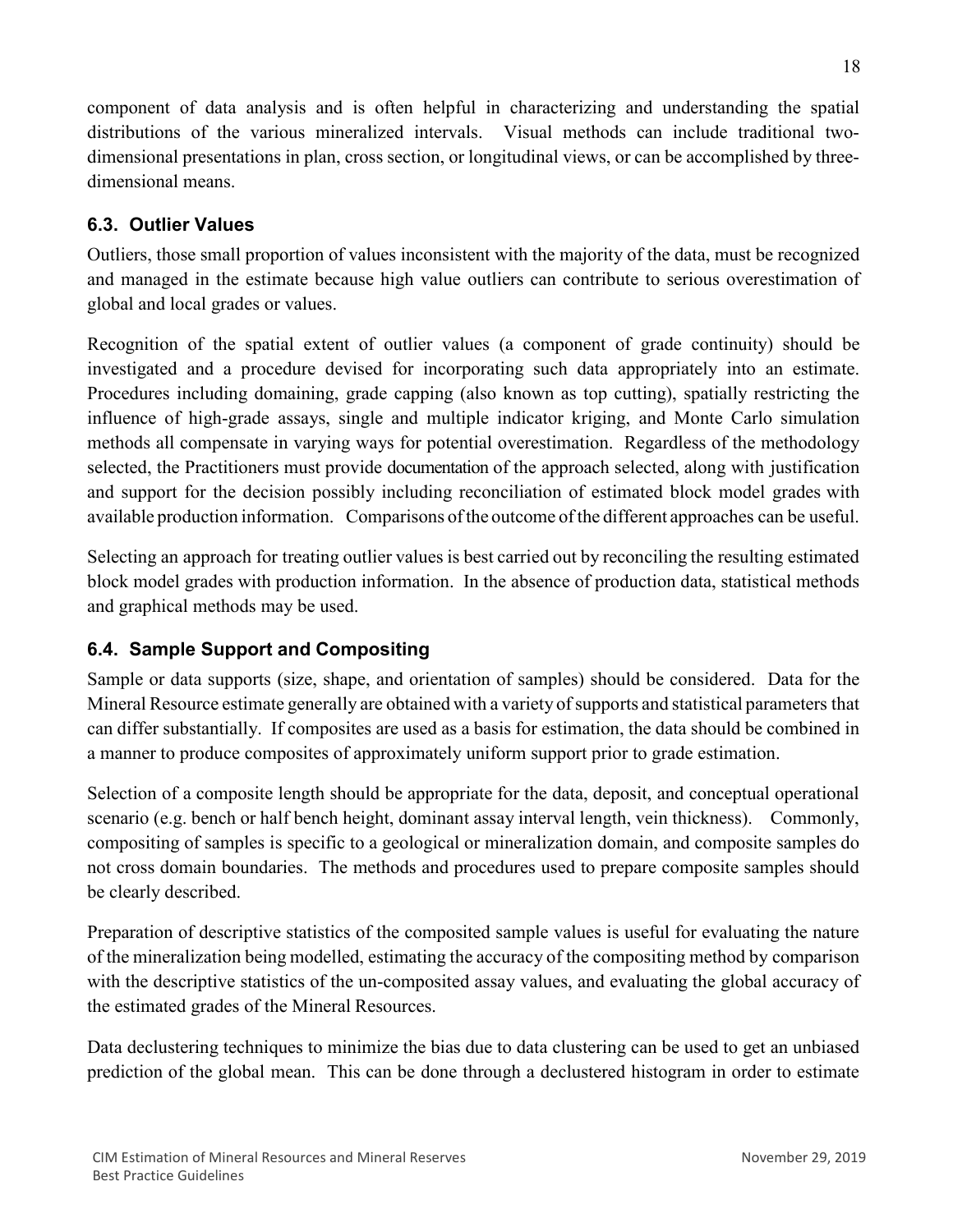unbiased grade tonnage curves.

# <span id="page-19-0"></span>**6.5. Bulk Density Estimation**

Estimation of the bulk density is a critical component in the preparation of an accurate tonnage estimate for both the mineralized volumes, and the adjoining non-mineralized or weakly mineralized material. Lithologies, weathering characteristics, alteration types and character, variations in ore mineral assemblages, and primary and secondary porosity all contribute to possible spatial variations in bulk density and require examination.

Bulk density can be integrated into MRMR estimates by use of average density values for a given geological or mineralization domain, estimation of bulk density values directly from sample data, and estimation of the bulk density values by means of a mathematical relationship with other variables such as grade(s) or gangue mineralogy. In all cases, Practitioners should include a clear explanation of the procedures used and why they are considered appropriate.

# <span id="page-19-1"></span>**6.6. Topography and Excavation Models**

The effective date and origin of the digital models of topographic surfaces or excavation pits used for MRMR estimates should be clearly stated in the supporting documentation, along with a description of the methods used in their preparation. For advanced stage properties, digital models of the current bedrock and topographic surface should be prepared to enable the proper coding of the grade block model.

For open pit mines, current digital models of the as-mined topographic surfaces should be prepared to enable the proper coding of the grade block model for that portion of the Mineral Resource that has already been exploited. In circumstances where material has been placed back into the open pit excavation, the Practitioners may deem it appropriate to include this information into the grade block model. The accurate determination of the bulk density of any pit back-fill or sloughed material is an important component of this task.

For underground mines, current models of all excavation voids in digital format should be prepared for coding into the grade block models. Many tools and approaches are available to collect, prepare and process this information, and Practitioners should be aware of the strengths and limitations of each when selecting the preferred method. In certain circumstances, either the grade or the bulk density of any stope back-fill or caved material is an important component of an estimate.

#### <span id="page-19-2"></span>**6.7. Trend Analysis**

An understanding of the two-dimensional or three-dimensional distribution of metal grades or other parameters, or values throughout a mineral deposit can provide important information regarding metal zoning or spatial trends as well as aid in conducting autocorrelation studies. This understanding is facilitated by preparation of two-dimensional contour maps in either level or bench plan, longitudinal, or cross-sectional views using available analytical data contained within a selected mineralization or estimation domain. Preparation of fully rendered three-dimensional contours of the element contents is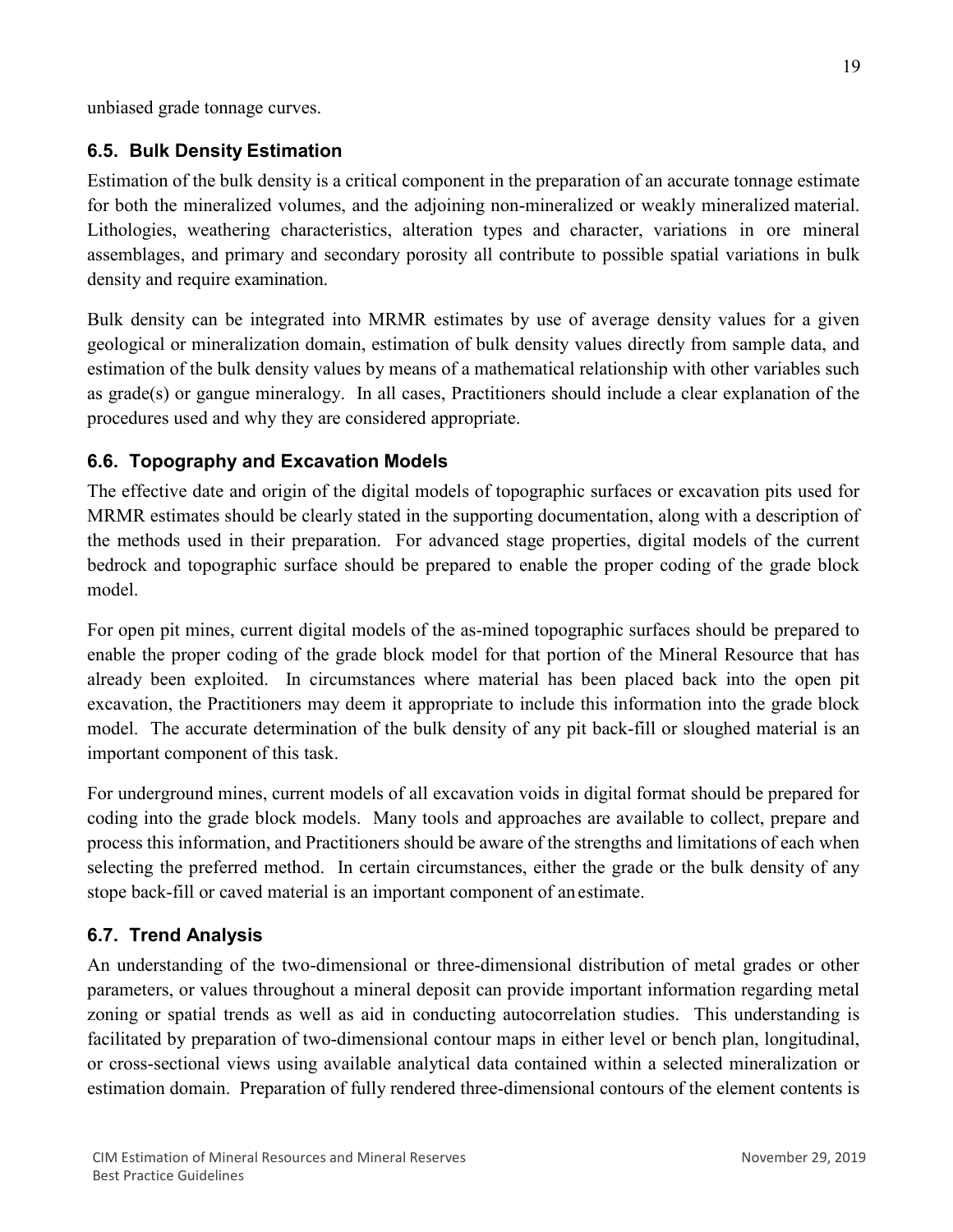also useful. A description of the methods and parameters used to prepare any trend analysis maps, including identification of software used, is essential. The results should be carefully reviewed to ensure that the results are a reasonable reflection of the informing data points.

Evaluations of the local-scale distribution of the thickness of the mineralized zones are also of benefit to the Practitioners and their colleagues in the other disciplines. For horizontal or shallowly dipping deposits, the thickness is typically measured in the vertical direction. For dipping deposits, the thickness of the mineralized zones is commonly measured either as the true thickness (e.g. approximately perpendicular to the dip of the mineralization), or as the horizontal or vertical thicknesses. The resulting trend analyses should clearly state the basis of the thickness being presented. Where thickness of a mineralized zone is the variable under consideration, the nature of the thickness variable should be clearly stated (e.g., vertical, horizontal, or apparent thickness relative to a specified dip orientation).

Where evaluations of the grade times thickness product (commonly referred to as the GxT product) are completed, it is important to verify that contoured GxT maps are a reasonable reflection of the thickness of the mineralization because high grades can introduce significant bias. When preparing gradethickness maps using drill hole information, the Practitioner should use true-thickness to prevent the significant bias which can result from the use of apparent thicknesses.

# <span id="page-20-0"></span>**6.8. Spatial Autocorrelation Studies (Measures of Spatial Continuity)**

In practice, both semivariograms (variograms) and correlograms are common spatial autocorrelation functions used to quantify average grade continuity in 2D or 3D space; parameters of both are widely used in defining data selection criteria for block estimation and are essential to geostatistical estimation procedures. Spatial variability of grade can differ significantly among deposit types and within different zones of the same deposit. Autocorrelation modelling of this variability has become a standard step in Mineral Resource estimation that commonly is assisted by the preparation of contour maps for the element or value under consideration. Practitioners should ensure that data abundance, appropriateness, and spatial distribution are adequate to produce acceptable experimental variograms/correlograms to which models can be fitted with confidence. These variograms/correlograms should be developed using data selected within carefully designed exploratory data analysis envelopes. Parameters (e.g., nugget effect, ranges, anisotropy) of these models are the basis of critical decisions in the estimation procedures and must be consistent with established geological features. Behaviour of the spatial autocorrelation function near the origin, which impacts block model selectivity analysis, should be fitted by an appropriate mathematical equation.

Outlier grades are a complicating factor in establishing spatial autocorrelation models to be considered by the Practitioners, as are variations of the informing data from a simple tabular arrangement.

In cases where locally varying anisotropies are present (such as in folded stratigraphy or in areas of faulting), consideration should be given to a coordinate transformation to reconstitute the data and account for the spatial correlation on a pre-deformation or pre-faulting basis prior to the spatial autocorrelation studies.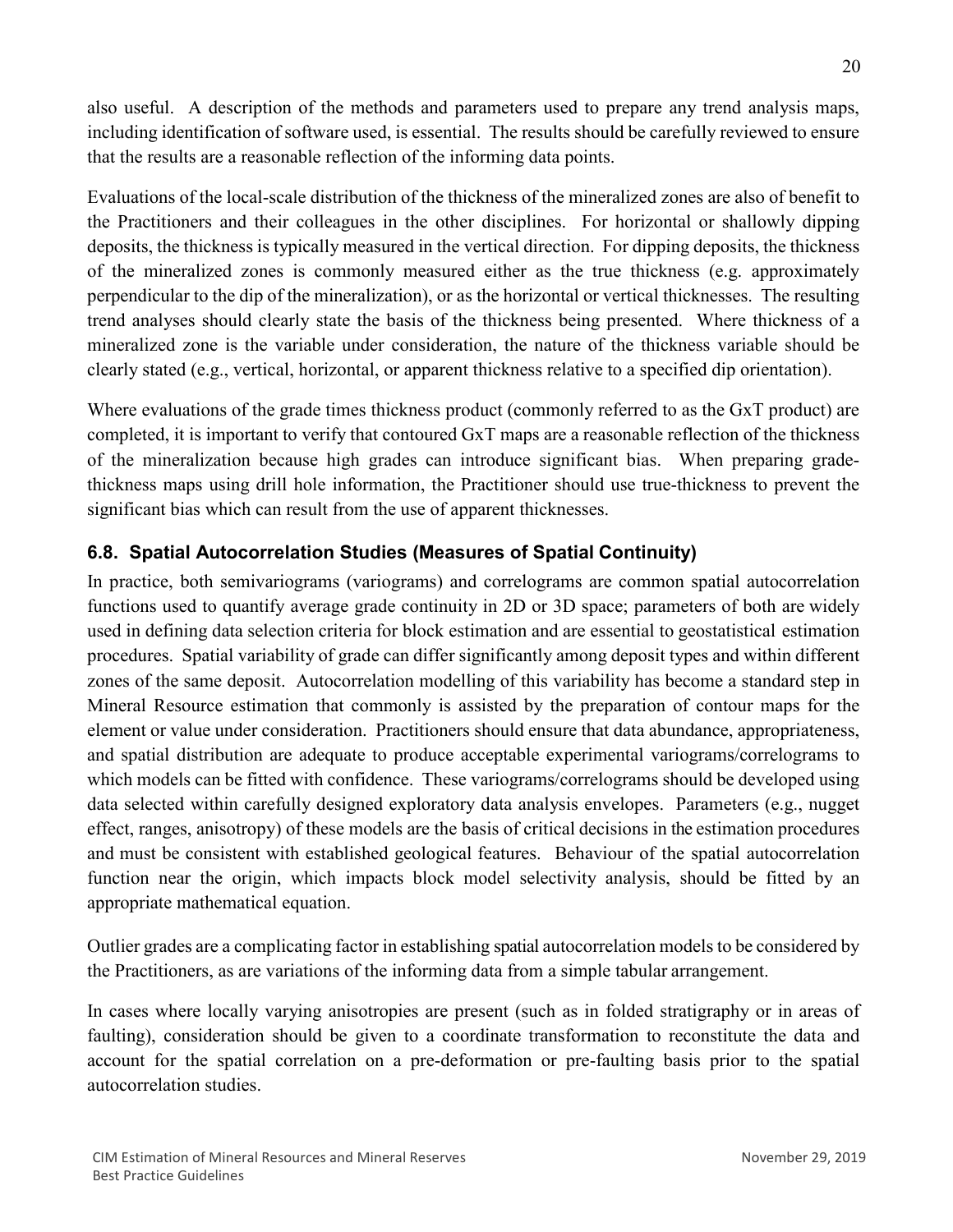The results of spatial autocorrelation studies should be documented along with a description of all parameters of the model(s), and should specify the conventions used for the anisotropy rotation angles (e.g. left- hand or right-hand rotation around respective axes). Well-labeled diagrams are particularly useful in this regard. The commercial software version used should be specified. Where noncommercial software has been used, adequate descriptions must be provided.

Additional guidance on the preparation of autocorrelation models can be found in Srivastava and Parker (1988), Isaaks and Srivastava (1989), Sinclair and Blackwell (2002), and Rossi and Deutsch (2014).

### <span id="page-21-0"></span>**6.9. Mineral Resource Block Models**

The estimation work flow (i.e. the series of procedures that are carried out for the development of a resource block model) adopted for the preparation of a resource block model should include consideration of the distribution of the informing data, along with the size, distribution, and geometry of the mineralized zones, all of which must be compatible with the anticipated mining method(s) and related equipment. The modelling work flow will be influenced by the anticipated end use of the Mineral Resource estimate. Estimates of global mean grade and overall tonnage may suffice for early-stage projects, whereas, for advanced stage projects, or producing properties, the objective could be to prepare a Mineral Resource estimate which will be suitable for short to medium range planning. The Practitioners must select appropriate estimation method(s) or techniques for the resource model. Estimation methods include polygonal, nearest neighbour, inverse distance to a power, various kriging approaches (e.g. ordinary kriging, simple kriging, and multiple indicator kriging), conditional simulation, and other non- linear estimation methods. The choice of method(s) should be based on the geology, the attribute/variable being modelled, quantity and spatial distribution of data, complexity of grade distribution within the deposit, presence of high-grade outliers, results of reconciliation studies for projects with production histories, and the anticipated end use of the Mineral Resource block model.

The choice of estimation techniques to be employed is dependent to a degree on the size and geometry of the deposit and the quantity and spatial distribution of available data. Simple geometric methods can be acceptable in some cases (e.g. early stage deposit definition) or for some deposit types (e.g. potash and coal). Three-dimensional modelling techniques may be more appropriate for more spatially complex deposits. In some cases, different estimation techniques might be necessary for different parts of the deposit.

The block size used in a block model is dependent on features including the geometry of mineralization controls, mining method, drill hole and sample spatial distribution, and anticipated grade control method. A change in either cut-off grade or value or mining method(s) can necessitate the development of new or updated block models and perhaps require additional sampling. Block sizes should be justified and a summary of the block model size, origin and limits, model orientation, sub-blocking parameters, and list of attributes or variables modelled should be documented. The possible loss of critical geological and assay details through smoothing inherent in the selection of estimation parameters should be considered. General validation of the block model against original data, degree of "smoothing", and expected mining selectivity is required to ensure reasonableness of the interpolated results. This entails internal dilution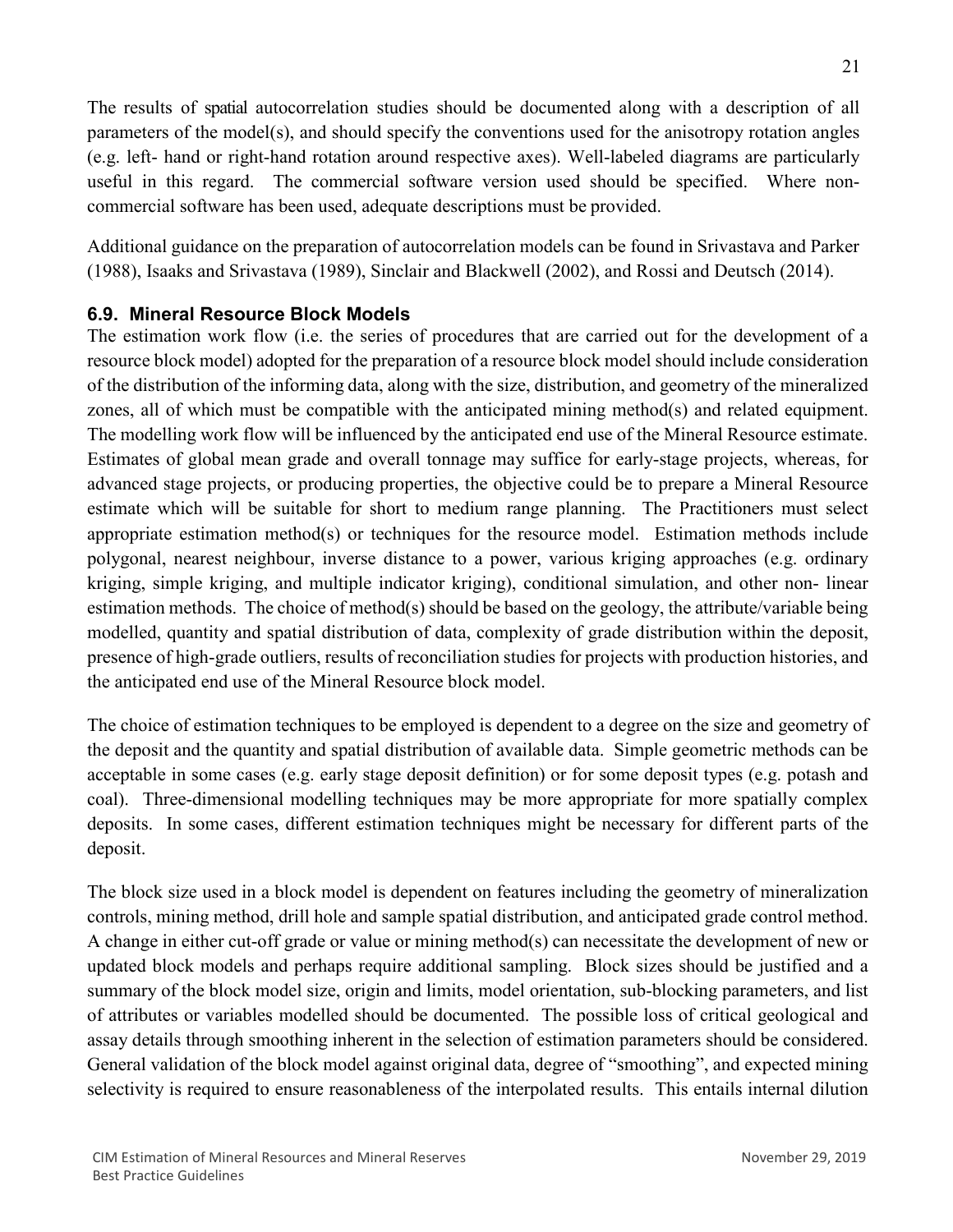modelling as a consequence of predicting block model grade at a different volume than the volume of the original data. This is generally done using the "volume – variance" or change of support correction

A clear description of the data conditioning procedures undertaken and the search strategies employed in preparing estimated attributes, including grades within the block model, is considered best practice. The Practitioner should ensure that the selected estimation method is documented adequately and should not rely solely on the computer software to produce a comprehensive document or report "trail" of the interpolation process. At the Practitioners discretion, detailed estimation runs covering representative areas of the block model can be prepared to confirm the proper implementation of the estimation parameters and procedures. Once confirmed, the estimation parameters and procedures can then be applied to the entire block model.

# <span id="page-22-0"></span>**6.10. Resource Block Model Validation**

# <span id="page-22-1"></span>6.10.1. Validation of Global and Local Estimates and Model Selectivity

Practitioners should ensure that the final resource block model is consistent with the primary data such as the geology and mineralization wireframe models, structural models, topography and excavation surfaces and volumes, and the analytical data that were used to prepare estimates of the modelled attributes. The validation steps could include:

- comparison of volume estimates between the block model and the three-dimensional wireframe models,
- visual inspection of interpolated results on suitable plans and sections and comparison with the informing data,
- check for global bias (comparison of interpolated and nearest neighbour or declustered composite statistics), by estimation pass, by domain, by resource category, etc.,
- check for local bias considering the supporting information (analysis of local trends in estimates using, for example swath plots),
- checks to ensure the boundary conditions between estimation domains are honoured, and
- a change of support check using such models as affine correction, indirect lognormal correction, and discrete Gaussian model to introduce the desired resource model selectivity (degree of smoothing in the estimated model).

Also, validation of all or part of a digital grade block model could be completed manually. Additional guidance in carrying out global and local estimation validation can be found in Isaaks and Srivastava (1989), Sinclair and Blackwell (2002), and Rossi and Deutsch (2014).

#### <span id="page-22-2"></span>6.10.2. Reconciliation Studies

For Mineral Resource block models of deposits that have had mine production or are currently being mined, the validation should include a reconciliation of production against the Mineral Resource model, to the extent that reconciliation data are available and are in a format suitable for comparison purposes. These reconciliation studies are useful in evaluating both the long-term and short-term accuracy of the data collection, sample collection, preparation and analysis procedures, and modelling procedures and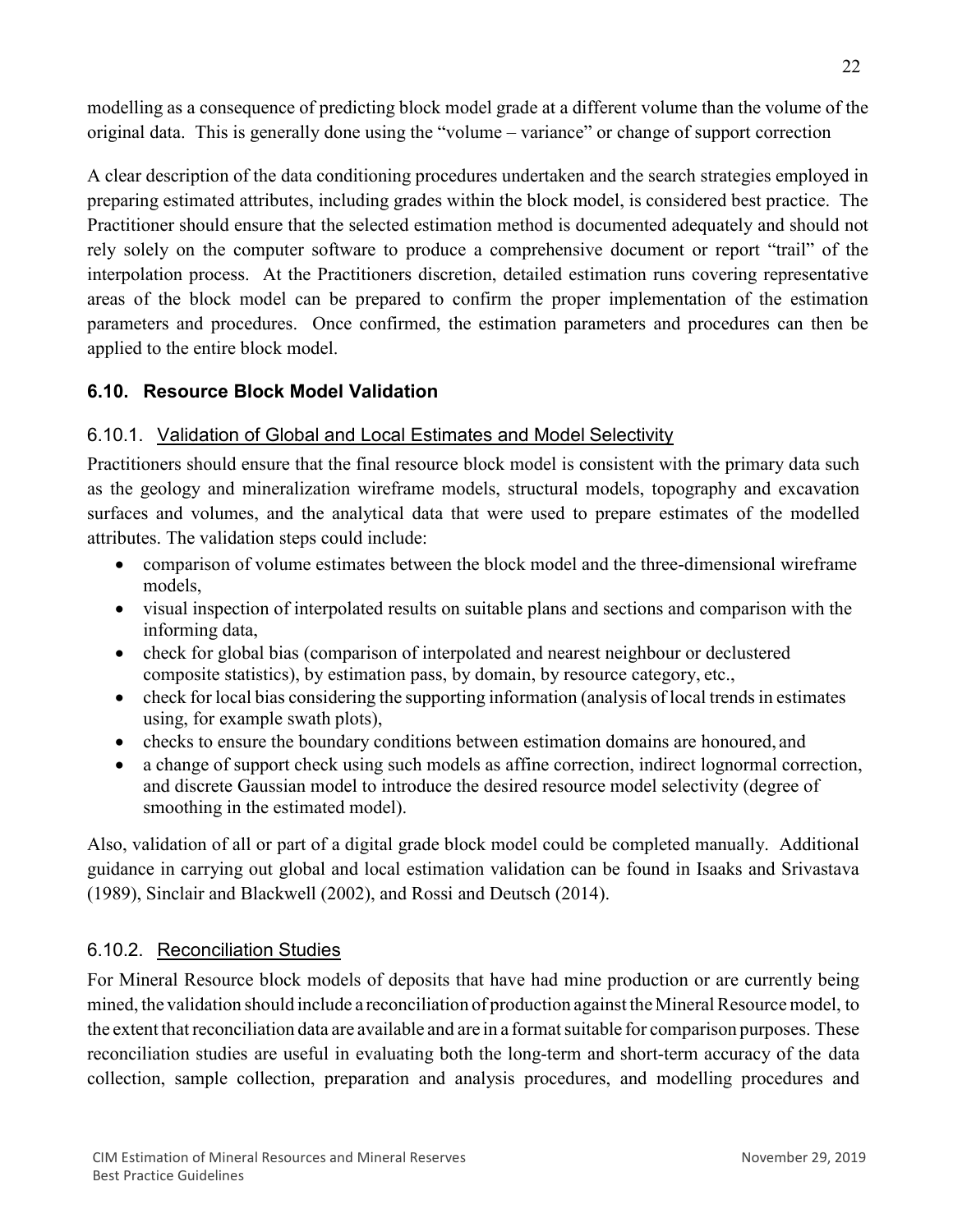parameters used to prepare a Mineral Resource block model. A number of methods and techniques exist for reconciling mine and process production information with a Mineral Resource model. Descriptions of these methods have been presented by Morley (2014) and Hargreaves and Morley (2014). While selection of appropriate reconciliation methods resides with the Practitioner, the method or methods used should be described in detail, along with the results. Two principle types of reconciliation studies are used to validate a Mineral Resource block model.

## *6.10.2.1. Long Term Model vs. Short Term Model*

The goal of the first type of block model reconciliation study is to compare the performance of block models prepared using only results from exploration drill hole data (LT models) with the performance of block models prepared using all information, including all results collected from grade control programs (ST models). The information used to prepare ST models typically includes information collected from chip/channel samples, blast hole samples, or detailed grade control drilling programs in addition to the results from exploration programs.

The purpose of this type of reconciliation study is to examine the LT model for its accuracy in predicting the tonnage, grade, and metal content of the mineralized material at varioustime intervals. A discussion of the procedures followed for this type of reconciliation study is provided in Parker (2014). This type of reconciliation provides information regarding the adequacy of the exploration drill hole spacing and the modelling parameters and procedures.

In all cases, it is important to ensure that the mineralized material being evaluated is comparable between the two models. The location of the mineralized material in the LT model commonly is different when compared to the ST model due to the increased density of sample information that was not available for the LT models. Consequently, the Practitioners must take into account this potential difference when conducting reconciliation studies.

A LT model vs. ST model reconciliation study can be carried out to include various time intervals ranging from monthly to the total production of the mine from inception. The results of the reconciliation study can be presented in either tabular or graphical formats for the time period under consideration. Inclusion of a variance analysis is commonly presented in graphical displays of reconciliation, and to establish thresholds for acceptable levels of variance.

#### *Long Term Model vs. Plant Production Data*

A typical approach in this type of reconciliation is to compare the performance of the LT models against information obtained from the process plant. The purpose of these studies is to examine the accuracy and effectiveness of the sample collection procedures, sample reduction and analytical protocols, and Mineral Resource estimation procedures and parameters. A discussion of the procedures followed for this type of reconciliation study is provided in Parker (2014). It is important to understand that several important items must be considered in these situations before any studies can be carried out: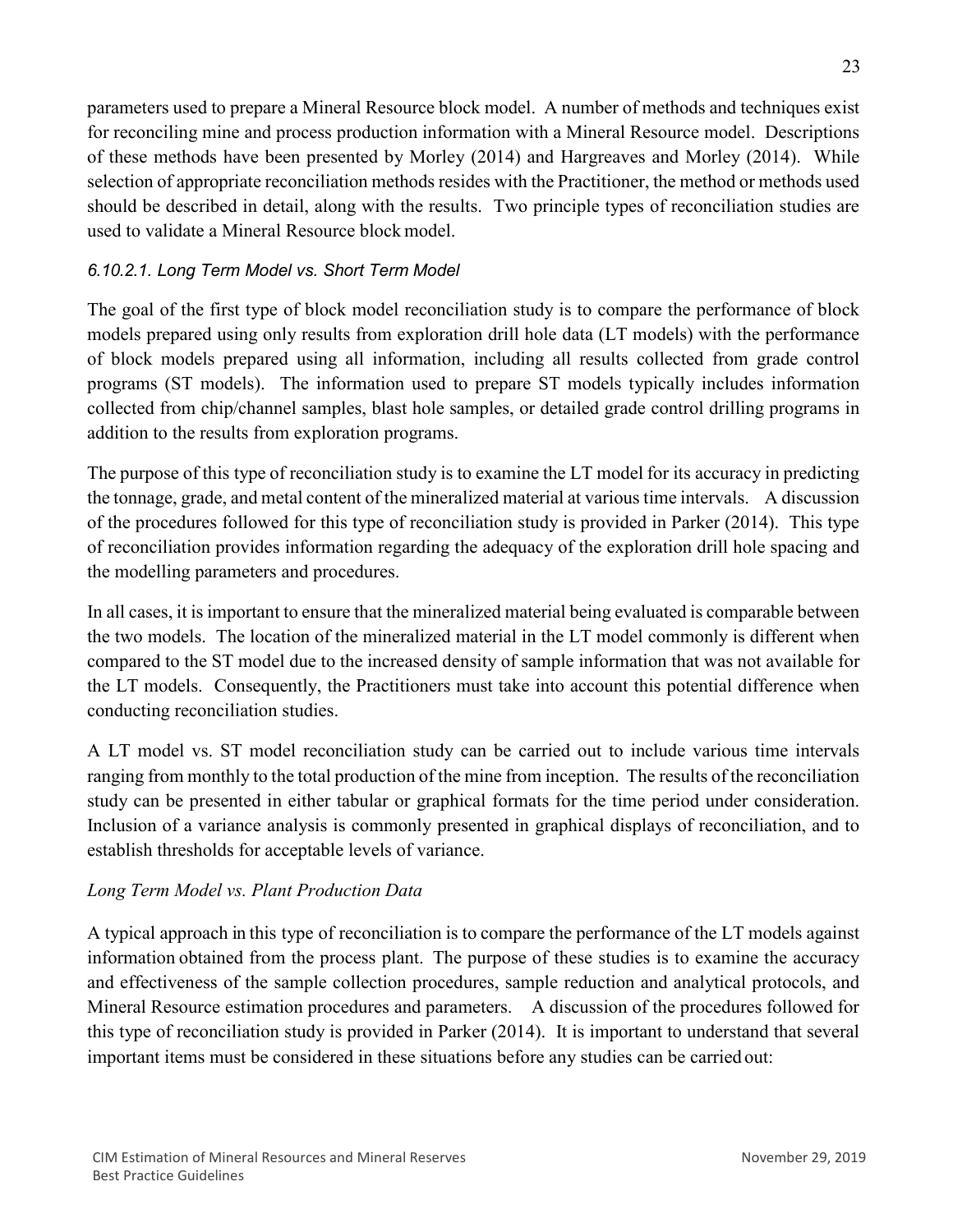- Material excavated from the block model is not necessarily the source of the process plant feed in the time period studied, since many mining operations employ stockpile strategies. In these situations, a clear understanding of the flow of materials is important in preparing a meaningful reconciliation study. Preparation of a material flow diagram is often of great assistance.
- The Mineral Resource model presents the estimated tonnage and grade of the mineralized material on an in-situ basis, with no allowances for dilution or mining losses. The material received by the processing plant on the other hand includes diluting materials and does not include mining losses. Care must be taken to ensure that any tonnage and grade reports prepared from the Mineral Resource block model for reconciliation purposes have adequately accounted for any diluting materials and mining losses to the extent possible.
- Information obtained from the block model should be compared to the plant feed data rather than the plant production data.

The preparation of a LT model vs. process plant reconciliation study can be carried out at different time periods ranging from monthly to the total production of the mine from inception. The results of the reconciliation study can be presented in either tabular or graphical formats for the time periods under consideration. Inclusion of a variance analysis is commonly presented in graphical displays of reconciliation, whereby thresholds for acceptable levels of variance are established.

# <span id="page-24-0"></span>**6.11. Mineral Resource Classification**

Mineral Resources are classified into three confidence categories, Measured, Indicated, and Inferred. These terms are defined under the CIM Definition Standards. Since each Mineral Resource estimate contains its own unique set of conditions, the selection of the criteria by which the Mineral Resource is assigned to each category relies on the judgement and experience of the Practitioners. In selecting these criteria, the Practitioners must have a clear understanding of the practical limitations of the conceptual operating scenario. Important considerations of the classification criteria are spatial aspects including continuity of grade, and the locations, types, and spatial density of the informing data. The confidence category selection should consider uncertainty and risk existing in the Mineral Resource estimate.

With many computer-based estimation methods, the criteria used for separating the Mineral Resource into the confidence categories can rely solely on numeric-based parameters that are included with individual blocks along with the estimated grades or values. Examples of such numeric-based parameters include:

- the number of data points used for estimating the grade or value of a given block,
- the number of drill holes or drill hole composites used,
- the estimation pass (and underlying assumptions) used to estimate a given block,
- the kriging variance or standard deviation of the block estimates,
- the slope of regression of the "true" block grade on the "estimated" block grade (Vann, Jackson, and Bertoli, 2003),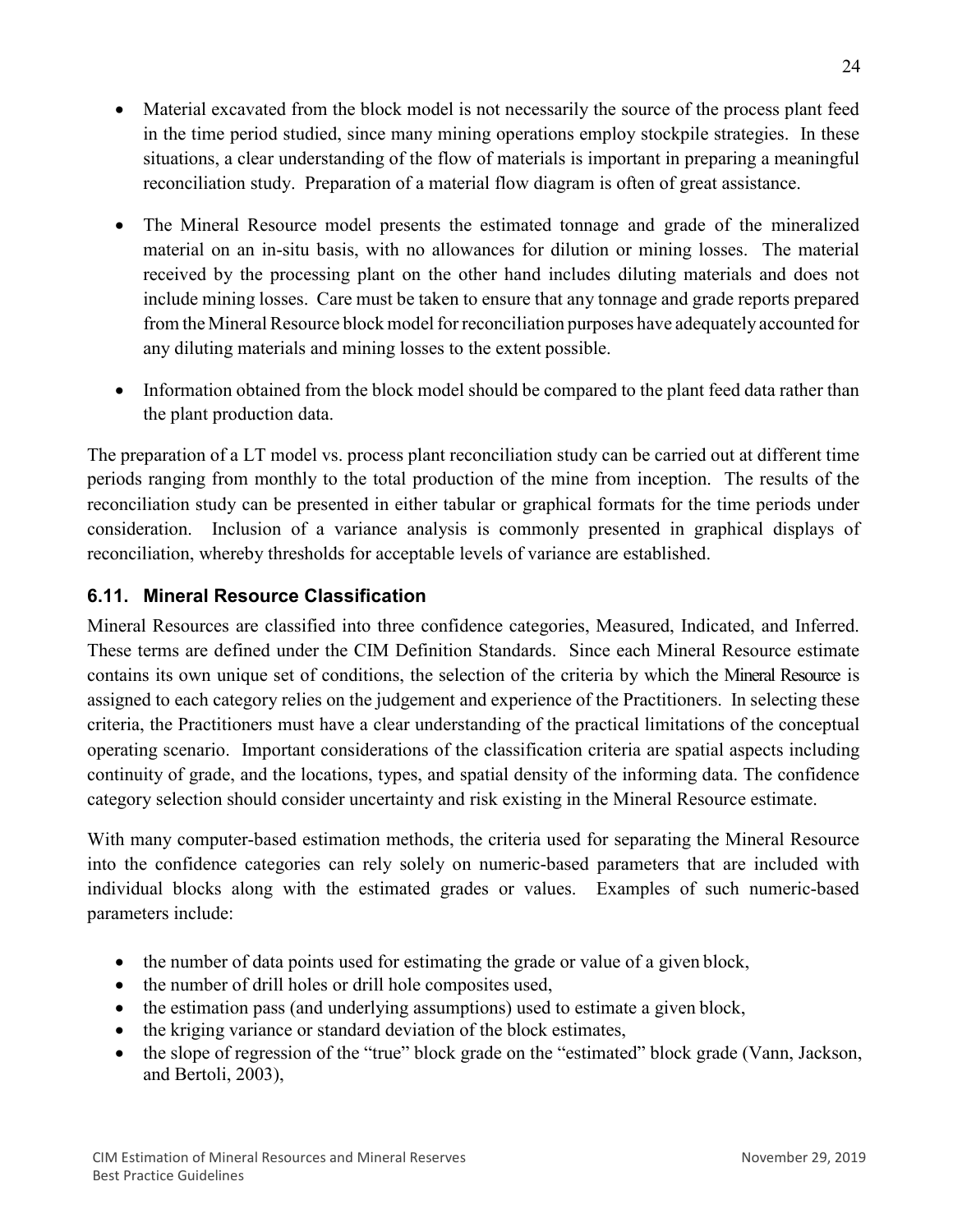- the relative distance from a data point based on the range of the selected variogrammodel,
- the assessment of relative confidence in grade / tonnage estimation, i.e. geostatistical drill hole spacing studies (Froidevaux, 1982, Deutsch, Leuangthong, and Ortiz, 2007, and Verly, Postolski, and Parker, 2014),
- proximity to nearest drill hole,
- average distance to drill holes,
- median distance to drill holes, and
- combinations of the parameters described above.

While the advantages of a numeric-based, automated approach can be rapid implementation and reproducibility, the approach can result in a solution that, while being mathematically correct, may not resemble what can be achieved practically during a mining operation. Furthermore, the outcomes may generate difficulties when preparing Mineral Reserve estimates. Typical outcomes were presented in Stephenson and Stoker (1999) and Stephenson et. al. (2006) who coined the phrase "spotted dog" to describe examples of this phenomenon.

The use of numeric-based criteria should be viewed merely as the first step in the Mineral Resource confidence classification process. Practical solutions to remedy the "spotted dog" effect include preparation of resource categorization wireframes which are then used to modify and refine the initial numeric-based classification. While this approach allows the Practitioners to exercise judgement in situations where only a limited number of cases must be addressed, the method is not of practical use when a large number of cases must be evaluated. In these situations, the use of computer functions, known as "categorization smoothers", designed to reduce the impact of the "spotted dog" phenomenon may be considered.

In addition to numeric-based parameters, it is important to consider the relative confidence of all of the data inputs during the assignment of the resource confidence category. Additional criteria can include:

- the reliability of the drilling data,
- reliability or certainty of the geological and grade continuity, geological model interpretation, structural interpretation, and the assay database,
- reliability of inputs to assess reasonable prospects of eventual economic extraction and cut- offs (e.g. metallurgical testwork, geotechnical data, ability to obtain permits,social acceptability, etc.), or
- legal and land tenure considerations.

Regardless of which criteria or methods are used, they should be documented in sufficient detail so that the results are reproducible by others.

Classification of material into the Measured, Indicated, or Inferred categories need not apply solely to material within mineralization wireframe outlines. Depending upon the end use of a Mineral Resource model, classification of materials outside of the mineralization wireframe boundaries (e.g. for the diluting materials) might also be required.

In addition, for those Mineral Resource models which will be used in preparation of Mineral Reserve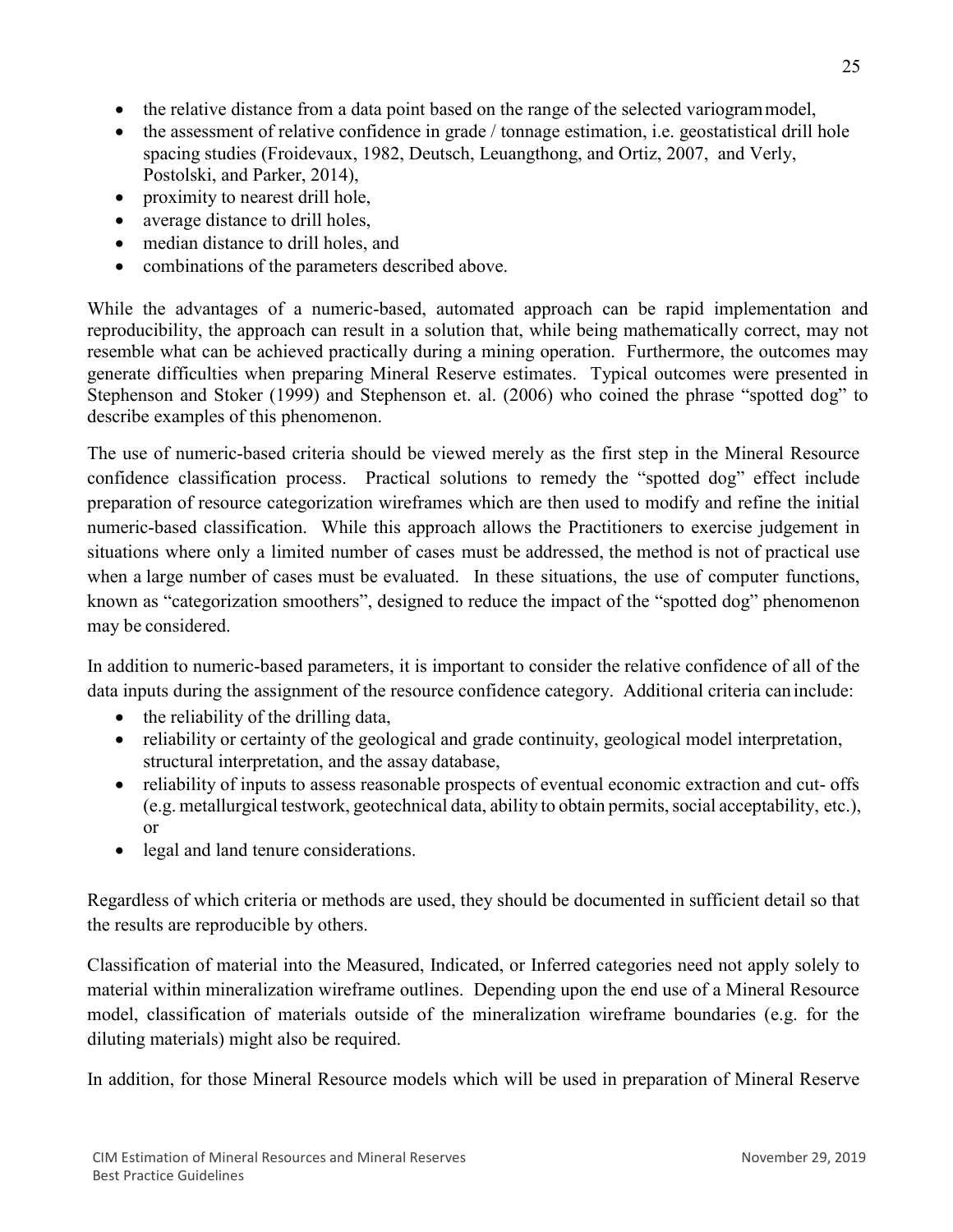estimates, Practitioners are encouraged to collaborate with mining engineers preparing the Mineral Reserve estimates to select estimation parameters that are compatible for each groups' requirements. To the extent possible, Practitioners are encouraged to conform the Mineral Resource classification parameters to the practical limits of the potential mining methods (e.g. matching up Mineral Resources category boundaries to mining levels, stope edges, or zone boundaries, where reasonable to do so).

# <span id="page-26-0"></span>**6.12. Mineral Resource Statements**

By definition, a Mineral Resource must have "reasonable prospects for eventual economic extraction". Regardless of the specific approach used or the procedures followed, the Practitioners must ensure that all Mineral Resource statements satisfy the "reasonable prospects for eventual economic extraction" requirement.

- Factors significant to technical feasibility and potential economic viability must be considered and clearly stated when preparing Mineral Resource statements. These will include such items as:
- the size and legal conditions of the land tenure sufficient to fully enclose the Mineral Resource,
- the extraction selectivity for the mining methods under consideration relative to the size and geometries of the mineralization interpretations,
- the processing method under consideration, the expected recovery from the mined material to a commercially marketable product and the proposed production volume,
- the price/value of the product and the market for the product at that price, and
- the factors significant to cut-off grades or values (e.g. process recovery, smelter payability, treatment charges, operating costs, royalties, etc.) used for reporting of Mineral Resource estimates.

For a Mineral Resource, factors significant to technical feasibility and economic viability should be current, reasonably developed, and based on generally accepted industry practice and experience. The assumptions should have a reasonable basis, be clearly defined, and should reflect the level of information, knowledge and stage of development of the mineral property at the time. Tonnage and grade figures should be quoted only to the level of accuracy and precision of the estimate.

# <span id="page-26-1"></span>6.12.1. Economic Parameters

Cut-off grades or values used for preparing Mineral Resource estimates are largely determined by consideration of:

- reasonable long-term commodity price(s) or contracted prices,
- exchange rate(s),
- mineral process recovery, and
- operating costs relating to mining, processing, general and administration, and smelter terms, and royalties, among others.

Additional considerations include:

- deposit location,
- deposit scale,
- geologic and grade continuity,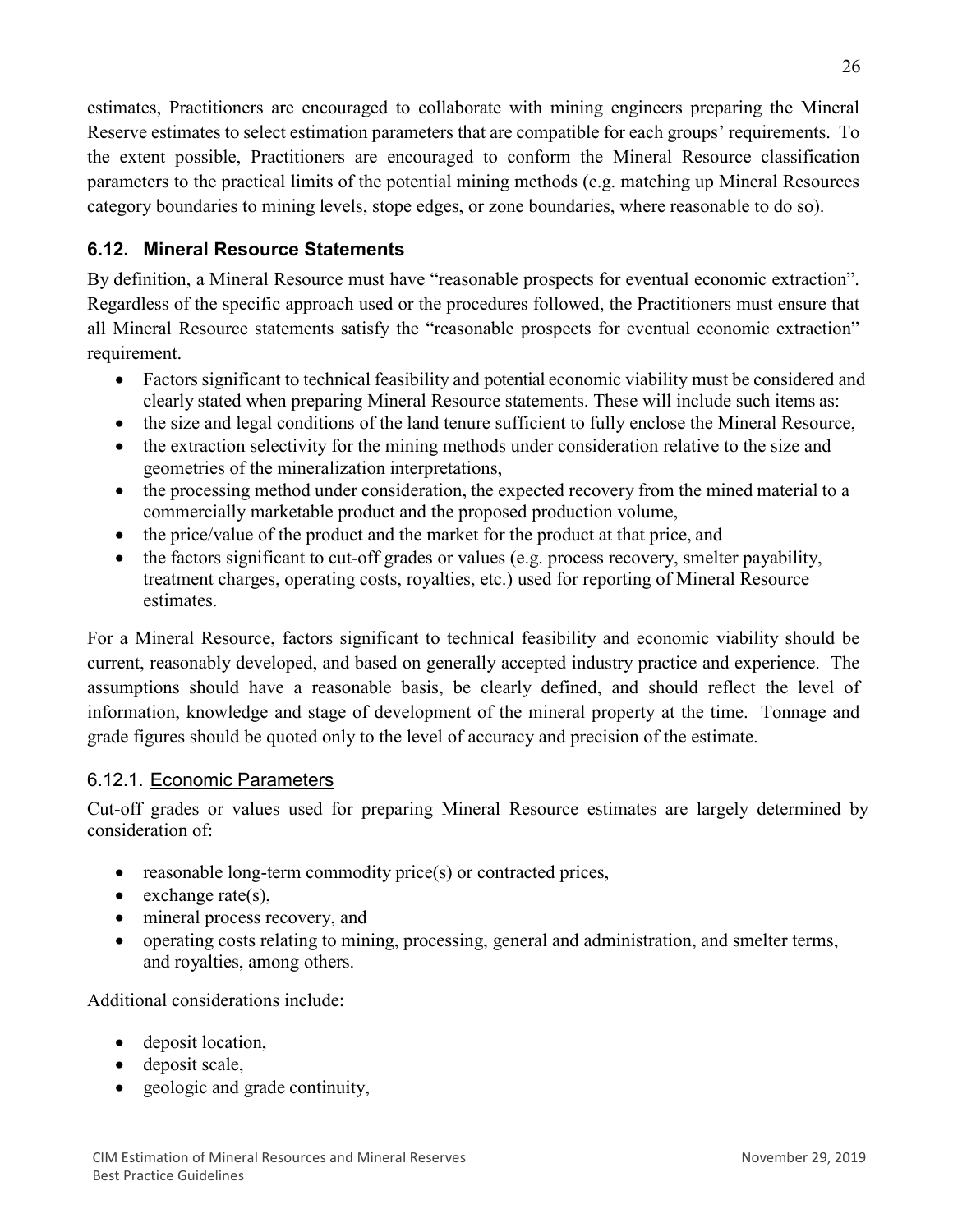- assumed mining method,
- concentrate quality (where applicable),
- environmental and social considerations,
- metallurgical processes, and
- waste disposal costs.

All assumptions and sensitivities should be clearly identified. Additional guidance on selection of appropriate commodity prices for use in cut-off grade or value estimates is provided in CIM (2015), as amended from time to time.

Variations of rock characteristics, metallurgy, mining methods, processing methods, etc. within the Mineral Resource model may necessitate more than one cut-off grade or economic limit for different parts of the deposit. All the inputs for each cut-off grade or economic limit should be clearly reported.

## <span id="page-27-0"></span>6.12.2. Constraining Surfaces and Volumes

#### **Open Pit Mining Methods:**

For Mineral Resources that are amenable to open pit mining methods, the "reasonable prospects for eventual economic extraction" should consider not only an economic limit (such as the cut-off grade or value), but technical requirements as well (such as the wall slope angles). At a minimum, the constraints can be addressed by creation of constraining surfaces (pit shells) using either commercial software packages or manual methods. The constraining surfaces can then be used in conjunction with other criteria for the preparation of Mineral Resource statements.

For properties with currently producing operations, the derivation of the input parameters for the constraining surfaces can be determined using factual operational data. For properties that are in the discovery or study stage, the input parameters are best determined using first principles. All input parameters for constraining surfaces used in the preparation of Mineral Resource statements should be fully documented.

#### **Underground Mining Methods:**

For Mineral Resource estimates which are prepared on the assumption of underground mining methods, Practitioners should carefully review the results of all Mineral Resource estimates that utilize the application of an economic limit (such as a cut-off grade or value) only, because reliance on an economic limit alone may produce undesired results due to a selective reporting bias. Mineral Resource statements for underground mining scenarios must satisfy the "reasonable prospects for eventual economic extraction" by demonstration of the spatial continuity of the mineralization within a potentially mineable shape. In cases where this potentially mineable volume contains smaller zones of mineralization with grades or values below the stated cut-off (sometimes referred to as "must take" material), this material must be included in the Mineral Resource estimate.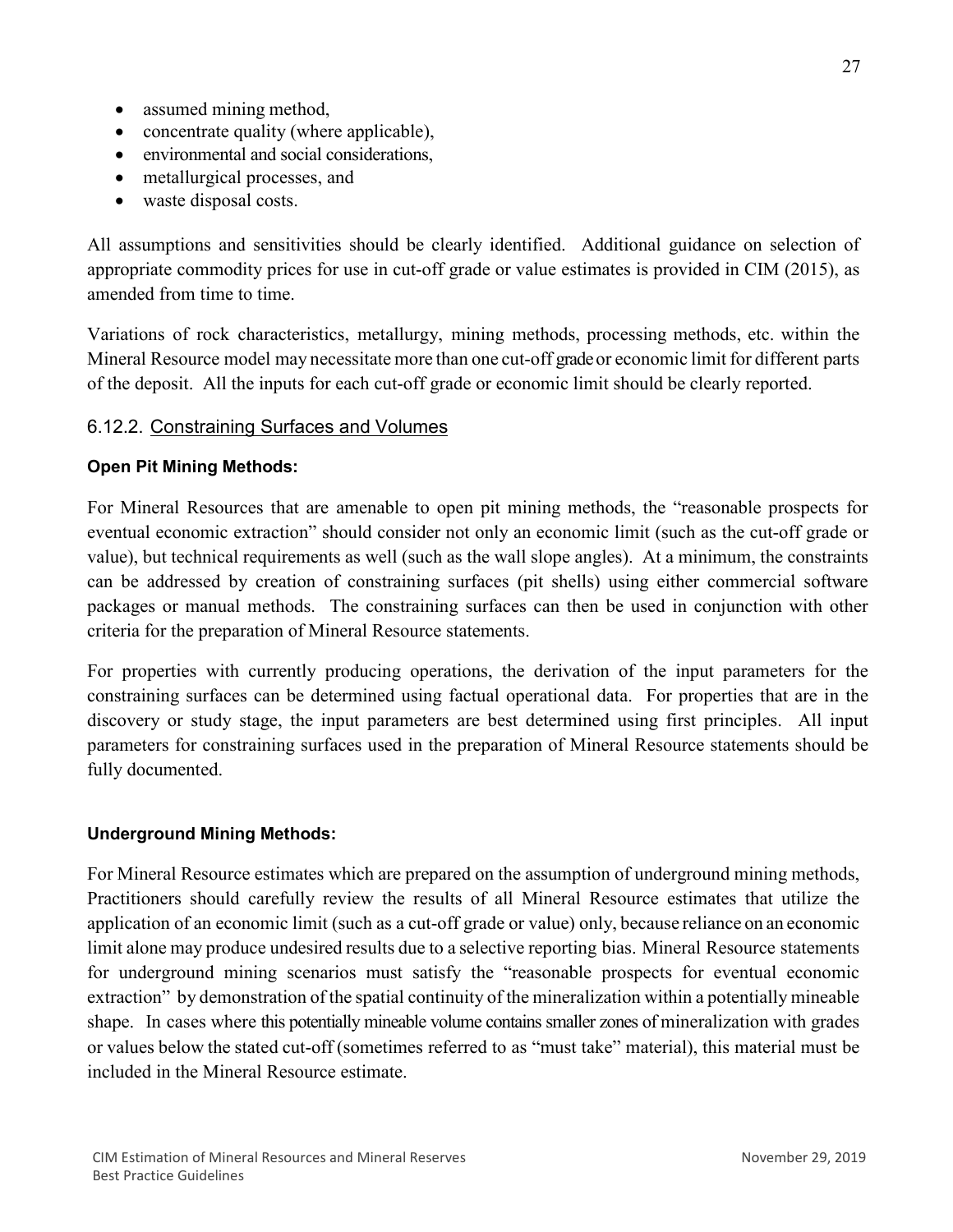At a minimum, these constraints can be addressed by creation of constraining volumes. Constraining volumes should be used in conjunction with other criteria for the preparation of Mineral Resource estimates. For properties with currently producing operations, the derivation of the input parameters for creation of the constraining volumes can be determined using factual data from the current operations. For properties that are in the discovery or study stage, the input parameters are best determined from first principles that are consistent with the conceptual operating scenario. All input parameters, methods, and techniques should be fully documented when preparing Mineral Resource statements.

In many cases where the Mineral Resource estimate is prepared by digital methods, isolated and discontinuous blocks may be present that have grades or values above the stated cut-off grade or value. For underground mining methods, these blocks should be excluded from the Mineral Resource statement if their spatial continuity or their size is insufficient to achieve a potentially mineable shape above the nominated cut-off grade or value.

Preparation of images of the classified Mineral Resources is an effective tool used by Practitioners to ensure that the spatial continuity requirements of a Mineral Resource are met. For steeply dipping tabular deposits, these images are most effective when presented as longitudinal views. Plan views, cross-sectional views, or inclined views are also effective in other geological settings. When preparing statements of the Mineral Resources, Practitioners are encouraged to include images that display the spatial continuity of the Mineral Resources. As a minimum, the images should include a display of all blocks comprising the Mineral Resource estimates, including confidence categories, along with the location of all informing sample data, and any other relevant information used to prepare the Mineral Resource statements. All figures should contain suitable legends, scale bars, and annotations disclosing the viewing directions.

# <span id="page-28-0"></span>**6.13. Mineral Resource Peer Reviews**

Best practice includes the use of internal or, if required, external peer reviews of the Mineral Resource estimate prior to release of the Mineral Resource statement to the public domain. Considerations of the review should include:

- suitability of the drill hole and sample database,
- appropriateness of analytical methods and sample representativity,
- appropriateness of the geological domains, mineralization wireframes, and estimation domains,
- appropriateness of the volume/tonnage of the mineralized zones
- treatment of outlier assay values,
- sufficiency and reliability of inputs, and underlying assumptions, including the selective mining unit,
- estimation methodology,
- resource model validation and selectivity,
- Mineral Resource confidence category criteria,
- Mineral Resource reporting criteria, and
- Mineral Resource statement and accompanying footnotes.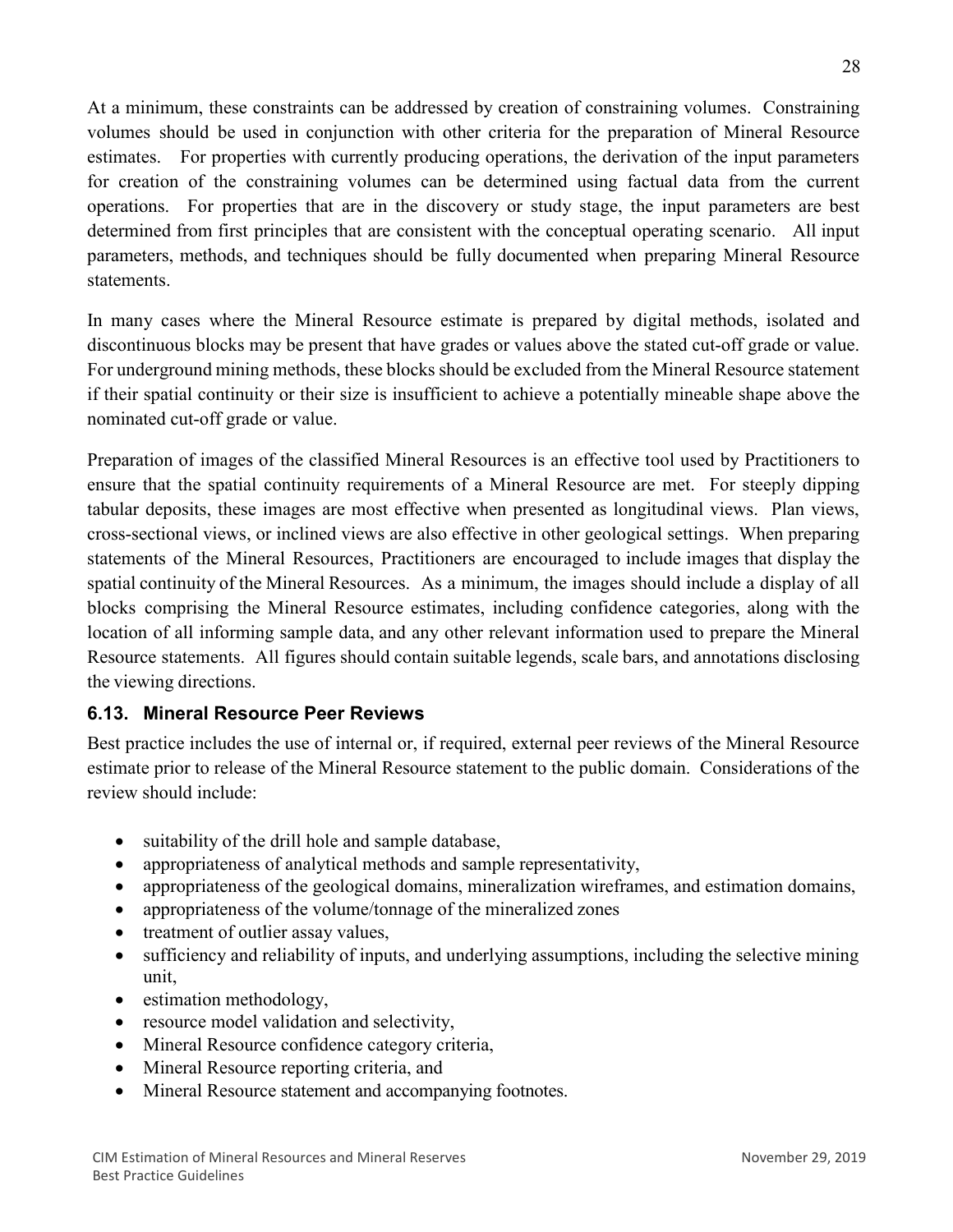#### <span id="page-29-0"></span>**6.14. Mineral Resource Risk Assessment**

While the classification of the Mineral Resources into the Measured, Indicated, or Inferred categories allows Practitioners to identify technical risk in broad terms, best practice includes identification and ranking of risks associated with each input of the Mineral Resource estimate. The methodology applied, ranking, and analysis should be well documented. One approach is to use a quantitative measure of uncertainty related to a production volume over a given time period, accompanied by a probabilistic confidence statement. The goal is to assist Practitioners in establishing the Mineral Resource confidence category criteria, thus providing an understanding of the various technical risks associated with the Mineral Resource estimate. Information regarding some approaches used to estimate risk is provided in Verly, Postolski, and Parker (2014) as well as Murphy et. al. (2004).

# <span id="page-29-1"></span>**7. MINERAL RESERVE ESTIMATION**

#### <span id="page-29-2"></span>**7.1. Introduction**

Estimation of Mineral Reserves should be a team effort involving a number of technical disciplines, with geologists, mining engineers, metallurgists, and specialists dealing with commodity pricing and marketing, environment, social, permitting, and economic modelling all having roles. This section considers important factors in preparing a Mineral Reserve estimate and documenting the estimation process.

Mineral Reserves are estimates of the tonnage and grade or quality of material contained in a Mineral Resource that can be economically mined and processed. To be considered a Mineral Reserve, modifying factors must be applied to the Mineral Resource estimate as part of the preparation of a prefeasibility study (PFS) or a feasibility study (FS) as outlined in the CIM Definition Standards. The estimated amount of saleable material contained in the final product must demonstrate a positive Net Present Value (NPV) using an appropriate discount rate, and must demonstrate that eventual extraction could be reasonably justified. The major categories of modifying factorsinclude:

- 1. mining,
- 2. processing,
- 3. metallurgical,
- 4. environmental,
- 5. location and infrastructure,
- 6. market factors,
- 7. legal (including land tenure and third-party ownership),
- 8. economic,
- 9. social, and
- 10. governmental.

A Mineral Resource estimate and a mine plan based on open pit and/or underground mine designs, and production schedules within at least a prefeasibility study are required to support a Mineral Reserve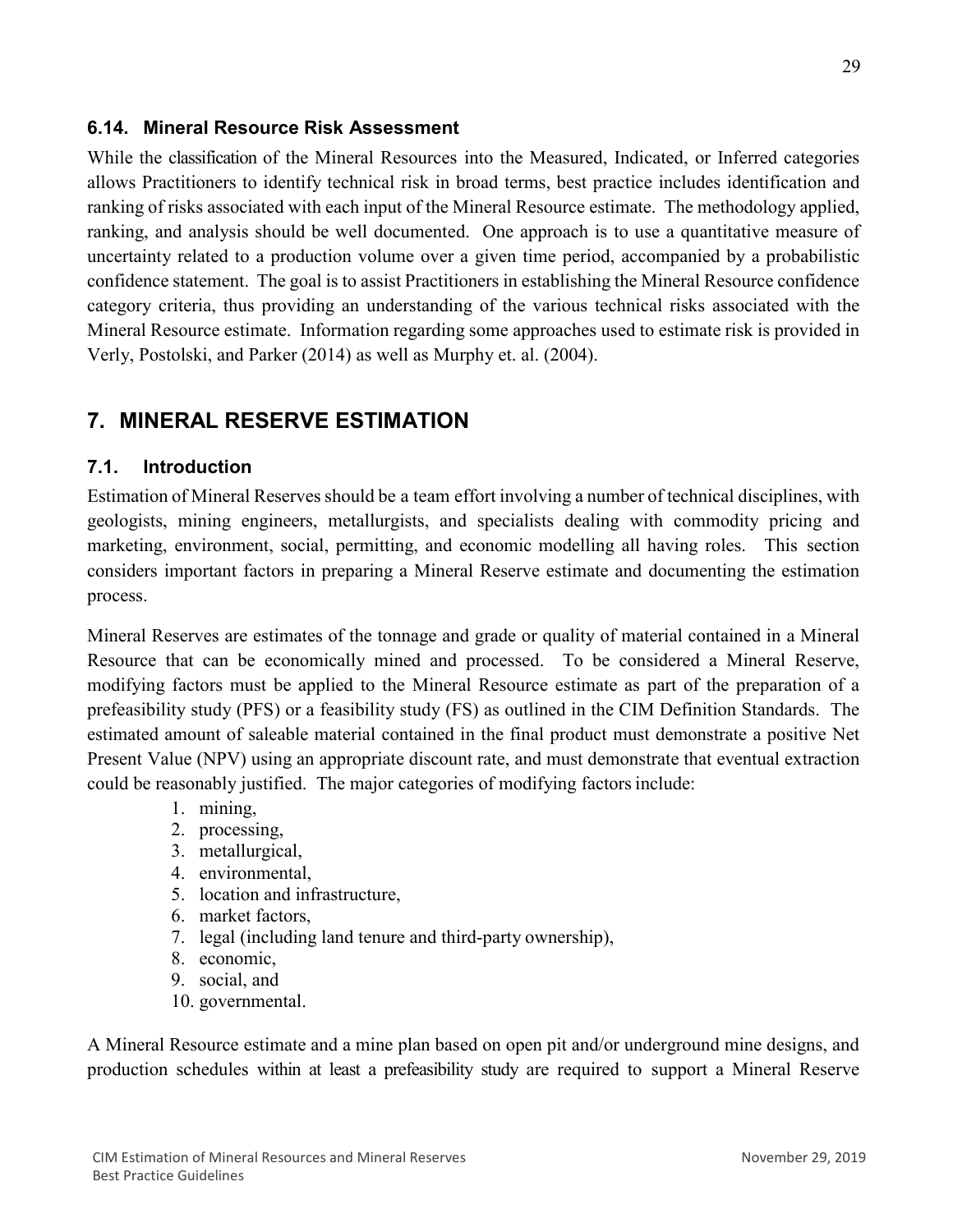statement. A processing option for the production of a saleable product is also required, along with product recovery estimate(s) and capital and operating costs to mine and process the mineral/material of interest and deliver the product to a market that can absorb the proposed volume without disruption. Because a Mineral Reserve estimate often requires a collaborative effort by numerous professional disciplines, the Practitioners responsible for producing the Mineral Reserve estimate must understand the significance of each discipline's contribution towards assessing the technical feasibility and economic viability of the project.

The test of economic viability should be well documented as part of the Mineral Reserve estimation process. The demonstration of economic viability requires estimation of after-tax annual cash flows and the project's NPV and inclusion of all the parameters that have an economic effect on the project. As a minimum, the NPV must be positive using a reasonable discount rate appropriate for all project risks, in order for the grade and tonnage to qualify as a Mineral Reserve.

The Mineral Reserves are estimated from the Measured and Indicated portions of the Mineral Resource estimate. Inferred Mineral Resources must not be converted to Mineral Reserves.

Practitioners should document all aspects of the estimated Mineral Reserves to ensure that no significant factor is omitted. Pre-planning is important to identify the factors affecting the Mineral Reserve estimate. For a Mineral Reserve estimate, checklists can be used to ensure that all relevant aspects have been considered.

# <span id="page-30-0"></span>**7.2. Cut-off Grades or Values**

The concept of a cut-off grade or value is a fundamental component in the preparation of Mineral Reserve estimates, mine designs, and mine production schedules. The cut-off grades or values applied should be clearly stated, unambiguous, easily understood with documentation on what is included in the calculation. Sample calculations should accompany these cut-off grades or values. Complex deposits may require more comprehensive procedures to determine economic cut-off grades or values and to define the Mineral Reserves. The procedures used to establish the cut-off grade or value strategies should be well documented, easily available for review, and clearly stated in reporting statements.

A cut-off grade or value is defined asthe grade or value that is used to differentiate between ore and waste for a given set of conditions, parameters and time frame. As such, the criteria and processes by which a cut-off grade or value are determined will often be different between mineral properties, for different situations within a given mining operation, and at different times.

A large variety of cut-off grade definitions and cut-off grade strategies are employed in the mining industry. The concepts and strategies used to calculate cut-off grades have been discussed in Lane (1988), Rendu (2008), and Hall (2014). Given the large number of situations in which a cut-off grade or value is applied, clarity and documentation are of the greatest importance when defining, describing, and stating a cut-off grade or value.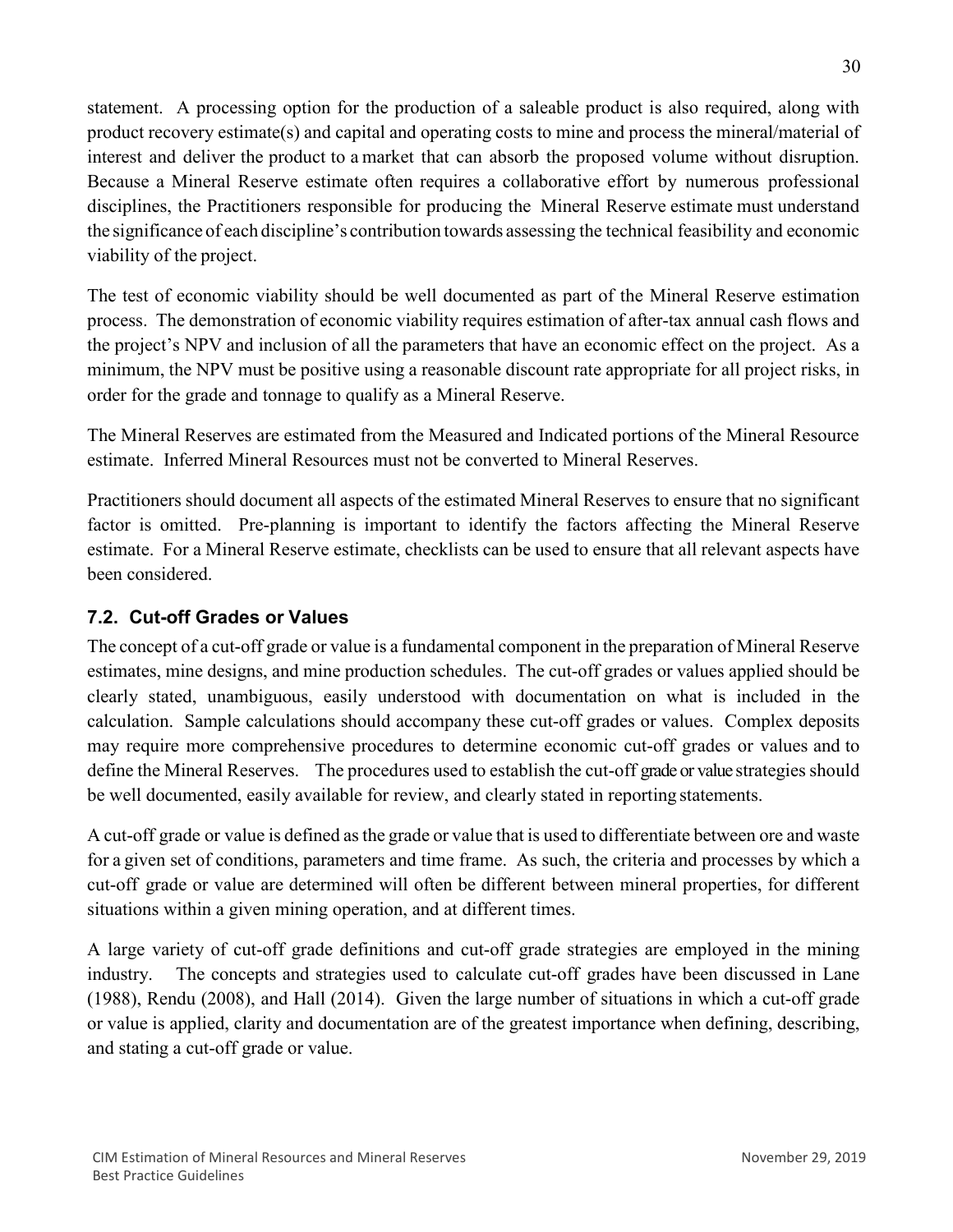# <span id="page-31-0"></span>7.2.1. Cut-off Grade or Value Definitions

While a detailed review of all of the definitions of cut-off grades or values and cut-off grade strategies is beyond the scope of these MRMR Best Practice Guidelines, some of the more commonly used terms and definitions include:

Break-Even Cut-off Grade: The lowest grade or value of material that can be mined and processed at an operating profit, considering all applicable costs. It can be used as a first estimate in the early mine planning phases of a project. The break-even cut-off grade or value assumes that the material does not have to be mined to access other above cut-off material and classifies this material as ore or waste.

Mine Design Cut-off Grade: Also referred to as the planning cut-off grade or value, the mine design cutoff grade or value is used to prepare initial mine designs. The input parameters are selected to reflect the average Life-of-Mine values or parameters. For underground mines, these are typically calculated on a breakeven cut-off grade or value basis. For open pit mines, these are typically calculated on an open pit discard cut-off grade basis, but a breakeven cut-off grade basis can also be applied. For development stage properties (properties for which Mineral Reserves are being estimated as part of a PFS or a FS), estimation of the input parameters will be based on an envisioned operating scenario. For producing properties (active mines), the input parameters can be based on the current operating parameters, or they can consider the technical and economic parameters for any expansion projects.

Mineral Reserve Reporting Cut-off Grade: Used to prepare the Life-of-Mine schedule and reports of the Mineral Reserves. The technical and economic parameters can be identical to those used to derive the mine design cut-off grade, or can be more conservative.

Optimal Mineral Reserve Cut-off Grade: Used to identify the maximum value from an initial Mineral Reserve statement and Life-of-Mine plan. The optimal Mineral Reserve cut-off grade reflects the corporate strategy which can include such goals as:

- maximization of a project's NPV or achieving a target economic goal,
- maximization of a project's mine life;
- controlling the metal or value production through a project's mine life,
- controlling the distribution of a project's cash flow through time, or
- maximization of contained metal or value in the Mineral Reserve category.

Open Pit Discard Cut-off Grade: The lowest grade or value of material in an open pit mine at which all costs, excluding mining costs, are equal to the revenue received. The open pit discard cut-off grade assumes that the material must be excavated, as it is contained within either the pit shell or designed pit outline.

Operational/Marginal Cut-off Grade: Used on a short-term basis in both open pit and underground mines to consider the technical and economic conditions at the time of excavation. The operational cut-off grades can vary from those used to prepare the Life-of-Mine plans or the Mineral Reserve statements.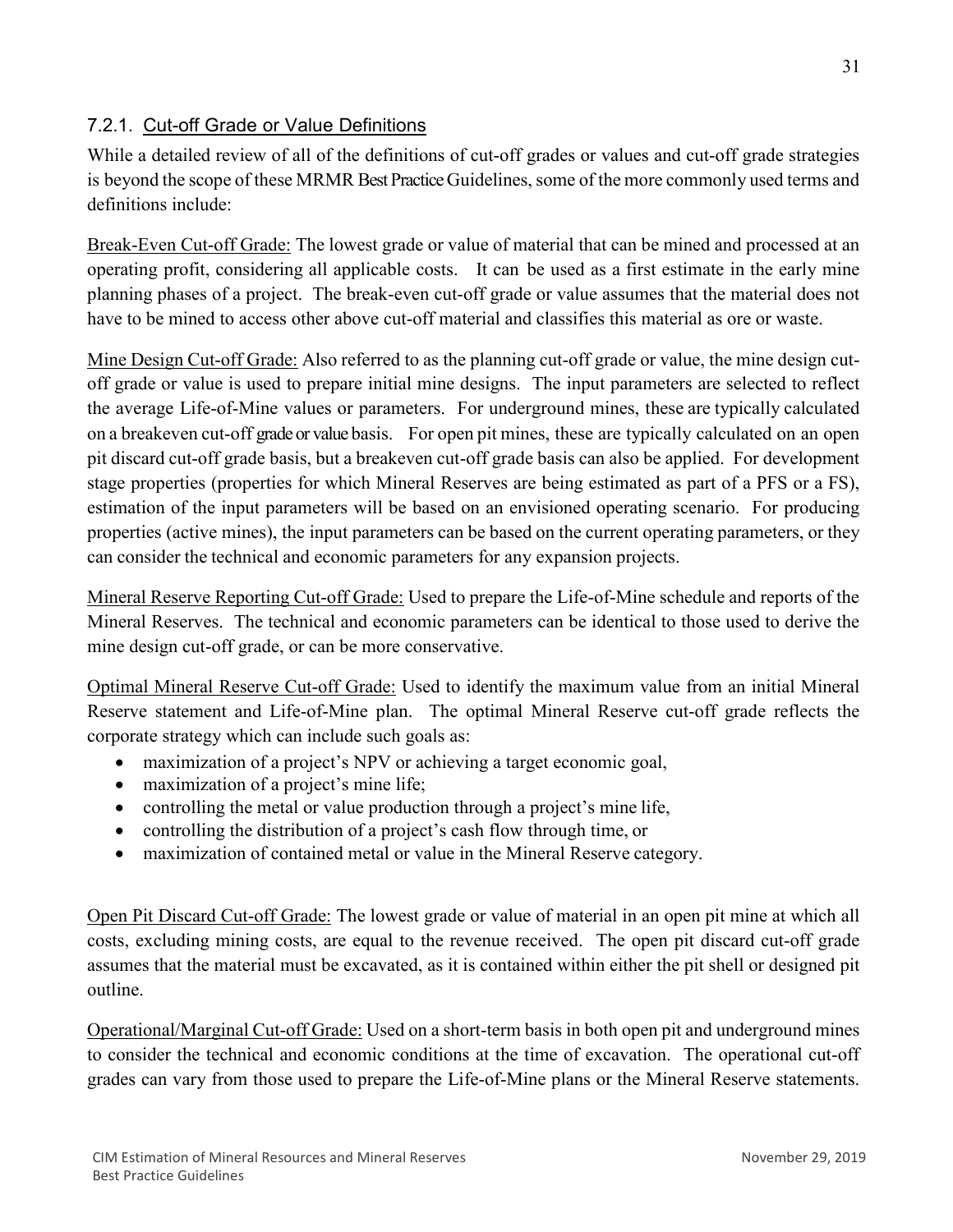The basis for these cut-off grades or values can consider current metal prices, sunk costs, appropriate variable costs, material destinations, and equipment capacities. These cut-off grades or values apply only to material which must be excavated due to the normal course workflow of the mining operation.

Open Pit Stockpile Cut-off Grade: The lowest grade or value in an open pit mine below which the material is destined to be placed in a temporary location for potential treatment at a later date or using an alternative process. The open pit stockpile cut-off grade or value assumes that the material must be mined either within a Life-of-Mine open pit design or at the operational stage. The basis for establishing this cut-off grade or value can include either economic criteria or strategic objectives and should include estimated re-handling costs.

Underground Incremental Cut-Off Grade: The lowest grade or value of material in an underground mine at which all costs, excluding mining costs, are equal to the revenue received. The underground incremental cut-off grade or value assumes that the material forms part of the Life-of-Mine design, must be excavated, and must be transported to the surface. The final destination of this material can be either the processing plant, or a stockpile. The underground incremental cut-off grade or value can be applied either at the planning stage, or at the operational stage.

# <span id="page-32-0"></span>7.2.2. Cut-off Grade Inputs

The types of input costs will depend on the mining methods and processing methods selected. A summary of operating costs generally used in cut-off grade calculations is presented in Table 7-1. These operating costs are commonly expressed on a per-tonne of processed material basis, however other cost basis can be used. It is important to note that these operating cost inputs represent items that are commonly encountered in open pit and underground mines and are presented as guides only. Additional inputs are possible depending on the specific circumstances of the operations under consideration. It is important to note that these cost types are general descriptions of the common work types encountered in mining operations. They are not intended as a comprehensive list, as a detailed listing of all specific work types for all mining situations is beyond the scope of these Guidelines.

Metal price assumptions, foreign exchange rates (where applicable), metallurgical recoveries, and the relationship between recovery and head grades are critical input parameters for determination of cut-off grades or values. Guidance regarding the selection of metal prices for use in the preparation of Mineral Reserve estimates has been presented in CIM (2015), as amended from time to time. Additional inputs are possible depending on the specific circumstances of the operations under consideration.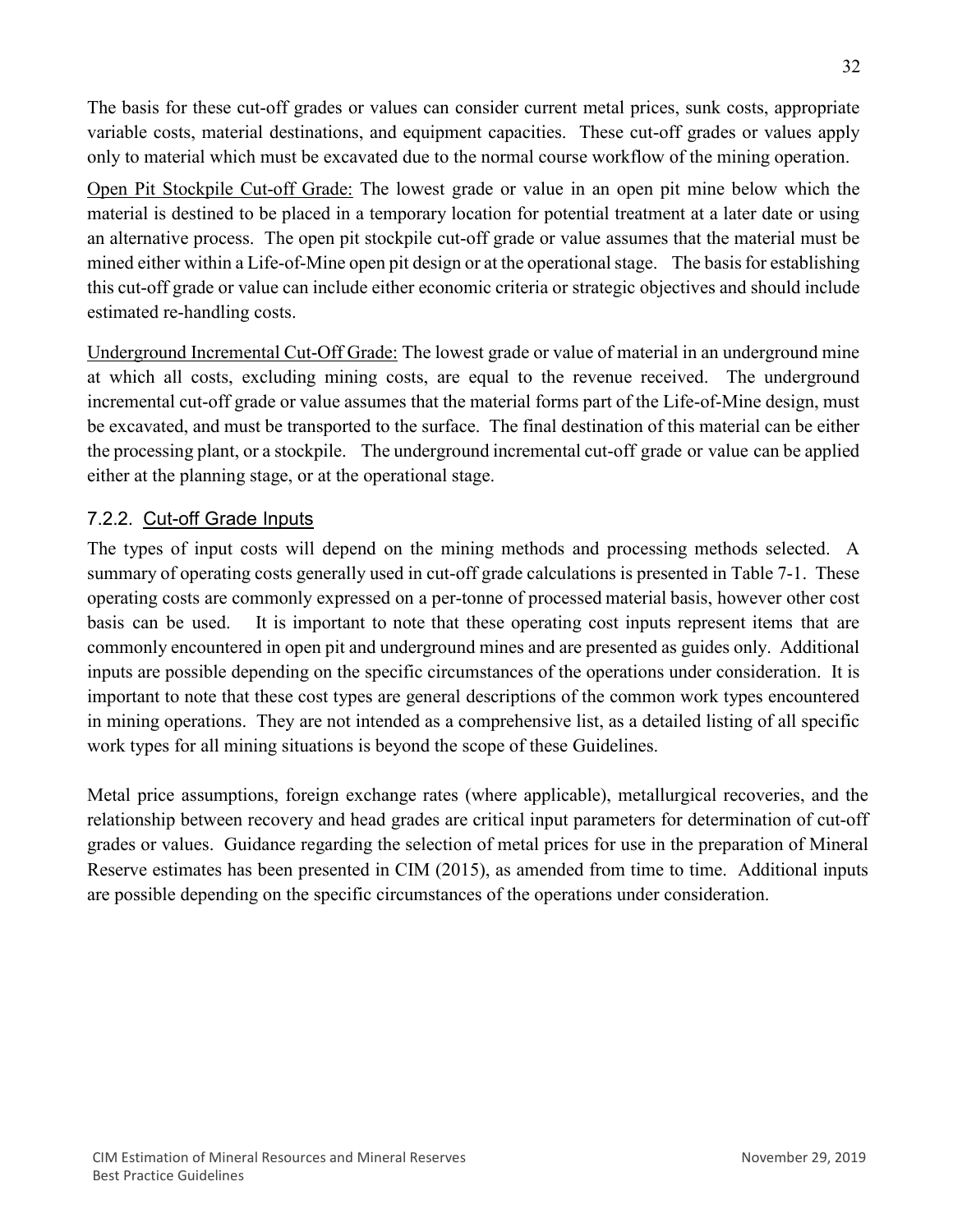| <b>Cost Centre</b>          | <b>Work Type</b>                                                                                                                                                                                                                                                                                                                                                                                                           |
|-----------------------------|----------------------------------------------------------------------------------------------------------------------------------------------------------------------------------------------------------------------------------------------------------------------------------------------------------------------------------------------------------------------------------------------------------------------------|
| <b>Underground Mines:</b>   | Payroll costs including burdens<br>Stope costs (drilling, blasting, mucking, and ground<br>support)<br>Haulage transportation and hoisting<br>Pumping, electrical & ventilation<br><b>Backfill</b><br>Waste and ore development<br>Planning, grade control, supervision, and technical                                                                                                                                     |
| Open Pit Mines:             | Payroll costs including burdens<br>Drill and blast costs<br>oading costs, haulage costs, and dewatering costs<br>Planning, grade control, supervision, and technical<br>Equipment and infrastructure maintenance<br>Sampling and assaying                                                                                                                                                                                  |
| Processing:                 | Payroll costs including burdens<br>Plant maintenance, including contracted services<br>Crushing and grinding consumables and power<br>Mineral recovery process consumables, fuel, and power<br>costs<br>Product dewatering, handling and shipping costs<br>Tailings storage, effluent treatment, and monitoring costs<br>Sample and analytical laboratory costs<br>Effect of grade on product recovery and processing cost |
| General and Administration: | Site G&A<br>Business unit G&A, as applicable<br>Other cash costs                                                                                                                                                                                                                                                                                                                                                           |
| Royalties:                  | Government mandated<br>Surface and mineral title holders<br>Contractual                                                                                                                                                                                                                                                                                                                                                    |

# **Table 7-1 Summary of Typical Operating Cost Inputs in Cut-off Grade Calculation**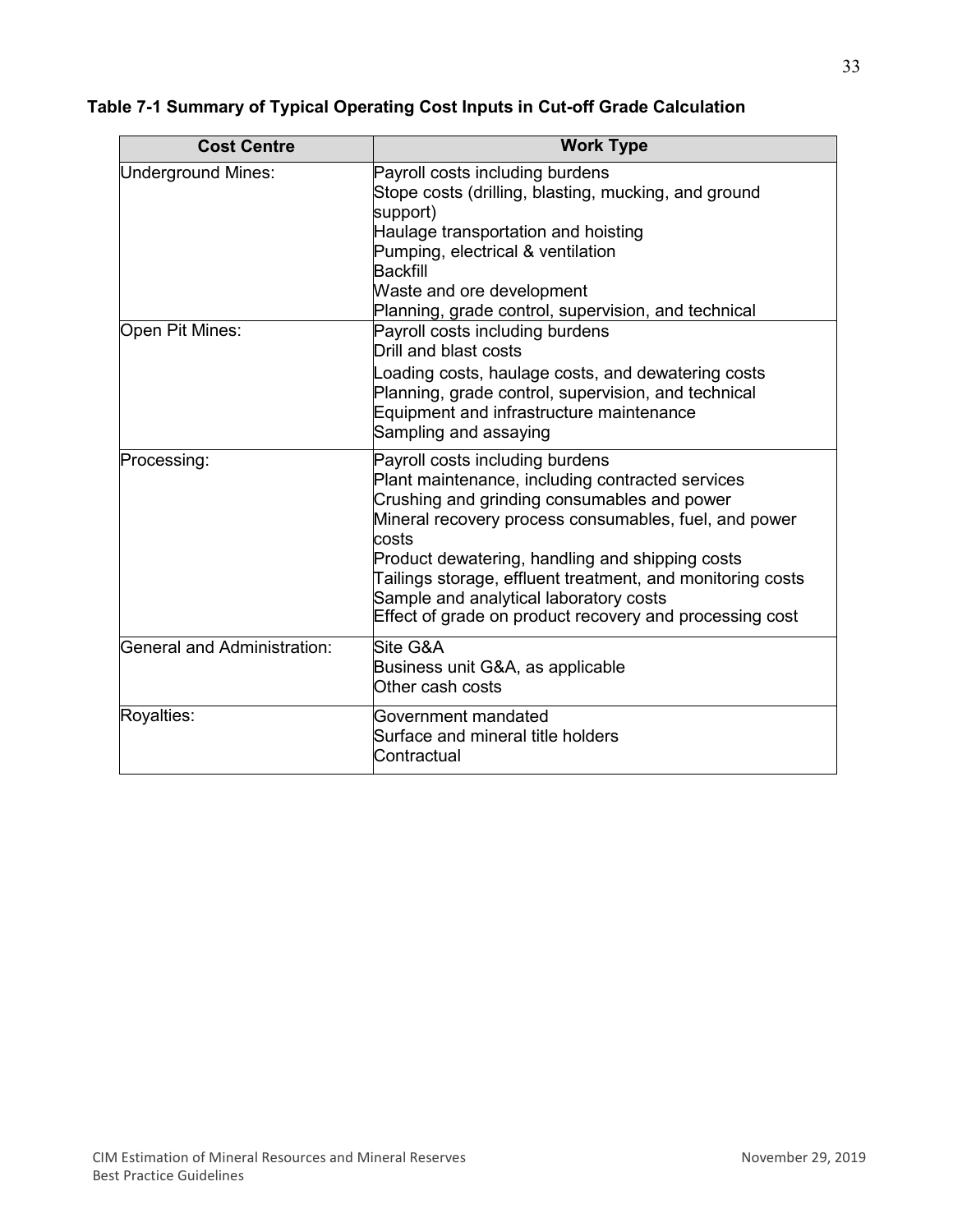## <span id="page-34-0"></span>7.2.3. Net Smelter Return and Metal Equivalents

In many types of deposits, the value of mineralized material results from the extraction and sale of more than one metal (e.g. copper and gold). Two methods are widely applied in the mining industry to address the polymetallic nature of such deposits. These include the use of a metal-equivalent or the calculation of the Net Smelter Return (NSR). For the NSR method, the dollar value that each metal contributes towards the total value is calculated and is expressed as one value referred to as the NSR value. The calculation of an NSR value considers revenues, metallurgical recoveries, smelter deductions, treatment charges, penalties and transportation costs for all metals of potential economic interest. This NSR value can then be used to derive a cut-off value, where the NSR cut-off value is then the dollar value of a given sample or block that equals the total operating costs, as appropriate. Additional guidance on the calculation of an NSR value can be found at Queen's University (2016) and the references therein.

It is important to note that the calculations of NSR values will vary substantially depending on such inputs as the commodity type, treatment and refining methods and rates, penalty terms, contract terms, transportation details, etc. A sample NSR calculation is provided in Goldie and Tredger (1991).

In some cases where there are multiple elements in the deposit that contribute to the deposit value, a onecommodity equivalent calculation is sometimes used as the cut-off grade or value. In this approach, all the grades for the various commodities are converted to an equivalent metal grade by consideration of the metal prices and recoveries. The calculation of equivalent cut-off grade or value is based on a formula developed by the Practitioners. This formula, and the parameters used for its development, must be clearly stated. The metal-equivalent grades are then used as the cut-off grades to estimate the Mineral Reserves.

# <span id="page-34-1"></span>**7.3. Mining Methods**

The location, size, shape, orientation (dip), and physical properties of a mineral deposit generally determine the selection of the appropriate mining method. In general terms, deposits located on or close to the surface are usually considered as candidates for use of open pit mining methods. Deposits located deeper below the earth's surface are generally considered for application of underground mining methods. At an early stage of the Mineral Reserve estimation process, various mining methods should be considered for mining the deposit. The advice of rock mechanics specialists should be included when selecting an appropriate mining method. In many deposits more than one mining method may be required. A typical situation includes an initial use of open pit methods followed by underground methods for the deeper portions of a deposit. Several mining methods can be utilized in an underground mine to accommodate variations in the character of the mineralization.

In the case of an extension to an existing mining and processing operation, operating cost and production data are readily available to assist in selection of parameters for the preparation of a Mineral Reserve estimate. Some changes to operating cost estimates may be required if the mining or processing operation is to be modified or throughput changed. Capital costs for any changes will have to be built into the profitability analysis. For new deposits, the capital and operating costs are usually estimated from first principles or can be derived from benchmarked information from similar operations.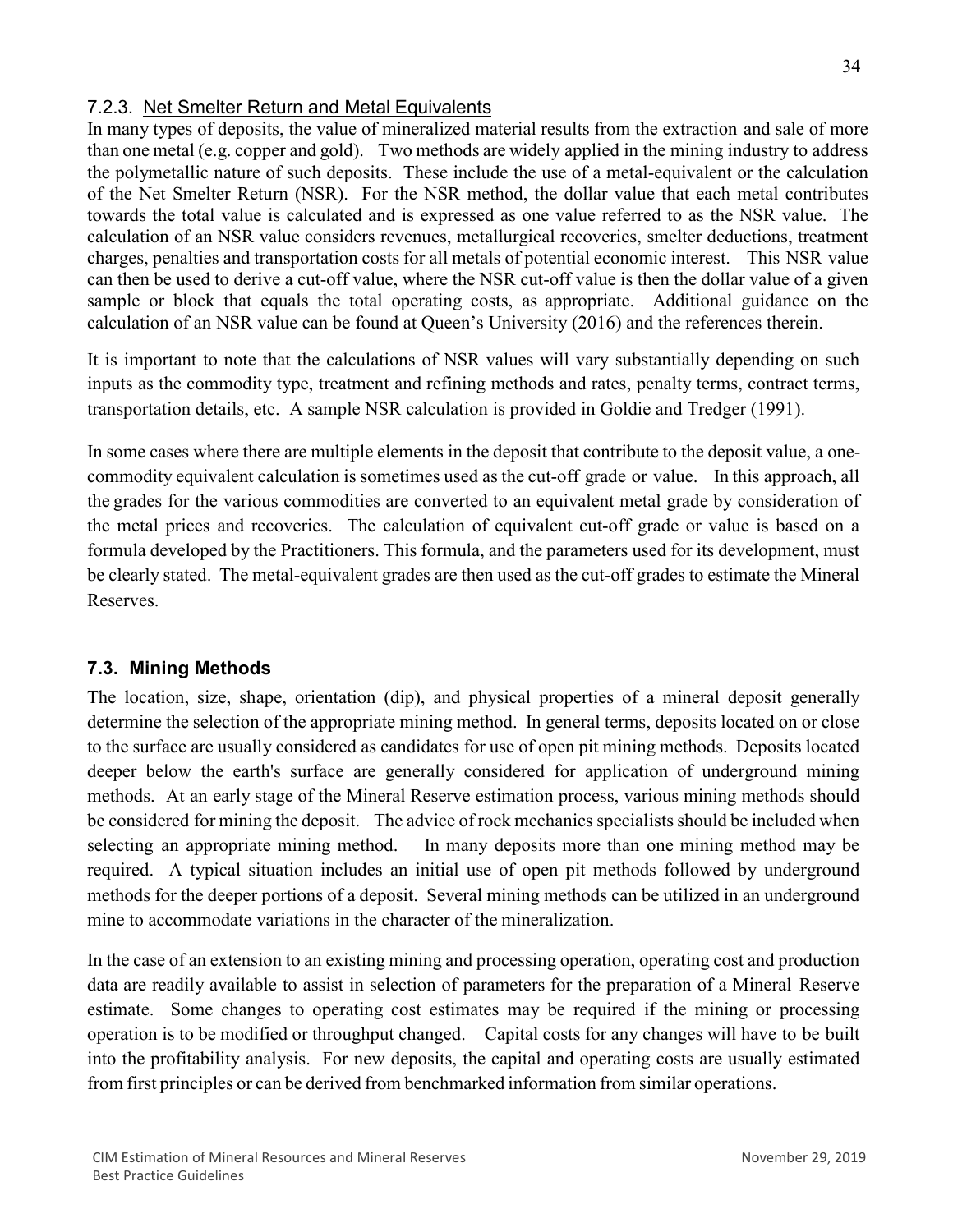For those cases where a combination of open pit and underground methods may be required, a different cut-off grade or value will be calculated for each mining method. Where a blending strategy of various mineralization types is contemplated, a metallurgist should review the proposed strategy to determine if the blending strategy is technically and economically viable.

Practitioners may then assess proposed mining and processing scenarios at various production rates when estimating a Mineral Reserve. When appropriate, alternative mine and plant configurations should also be considered. This work may involve several iterations and will require input from other members of the team such as metallurgists or environmental specialists. Other studies may be required as a prelude to the completion of a PFS. Unlike a PFS, these preliminary studies are not sufficient to support the designation of the estimated tonnage and grade as a Mineral Reserve.

Practitioners should also ensure that the mining equipment selected is appropriate for the planned mining method and production rate. Inappropriate equipment selection may adversely influence both dilution and extraction factors. Practitioners must have a high level of confidence in the viability of the mining and processing methods considered in determining the Mineral Reserves.

Maximum mineral extraction with minimal dilution is usually the principal criterion for the mining method selected, tempered by economic considerations in the context of the Life-of-Mine schedule. Metallurgical recoveries applied should be based on process test work which should establish the relationship between process plantfeed grade and the recovery of the commodity of interest and operating costs. Any mixing of waste in feed to the mill circuit may affect the recovery or operating costs and this possibility should be considered during metallurgical testing.

# <span id="page-35-0"></span>7.3.1. Open Pit Mining Methods

The pit shell that defines the ultimate pit limit, as well as internal phases, is usually derived using open pit optimization algorithms; however other methods that do not require pit shells can also be used. These methods include direct block scheduling and stochastic simulation. The information stored in the Mineral Resource model, including grades, block percentages, material density, slope sectors, rock types, and NSR values, are imported into the optimization software. The optimization process for declaration of a Mineral Reserve is carried out using Measured and Indicated Mineral Resources only to define the optimal mining limits. The optimization process includes various pit shells which are defined according to different revenue factors. To select the ultimate pit limit, an analysis of incremental pit shells can carried out to evaluate the contribution of each consecutive pit shell to NPV at a constant processing plant capacity.

Optimization results from each of the shells are analyzed independently to select a final pit shell to use for preparation of the final pit design, along with any starter or phase pit selections. The objective of the final pit shell is often to maximize grade and project NPV; other objectives can also contribute to the selection of a final pit shell. To determine the optimum pit shell, cash flow analyses are performed considering the sequence of mining for all the nested pit shells.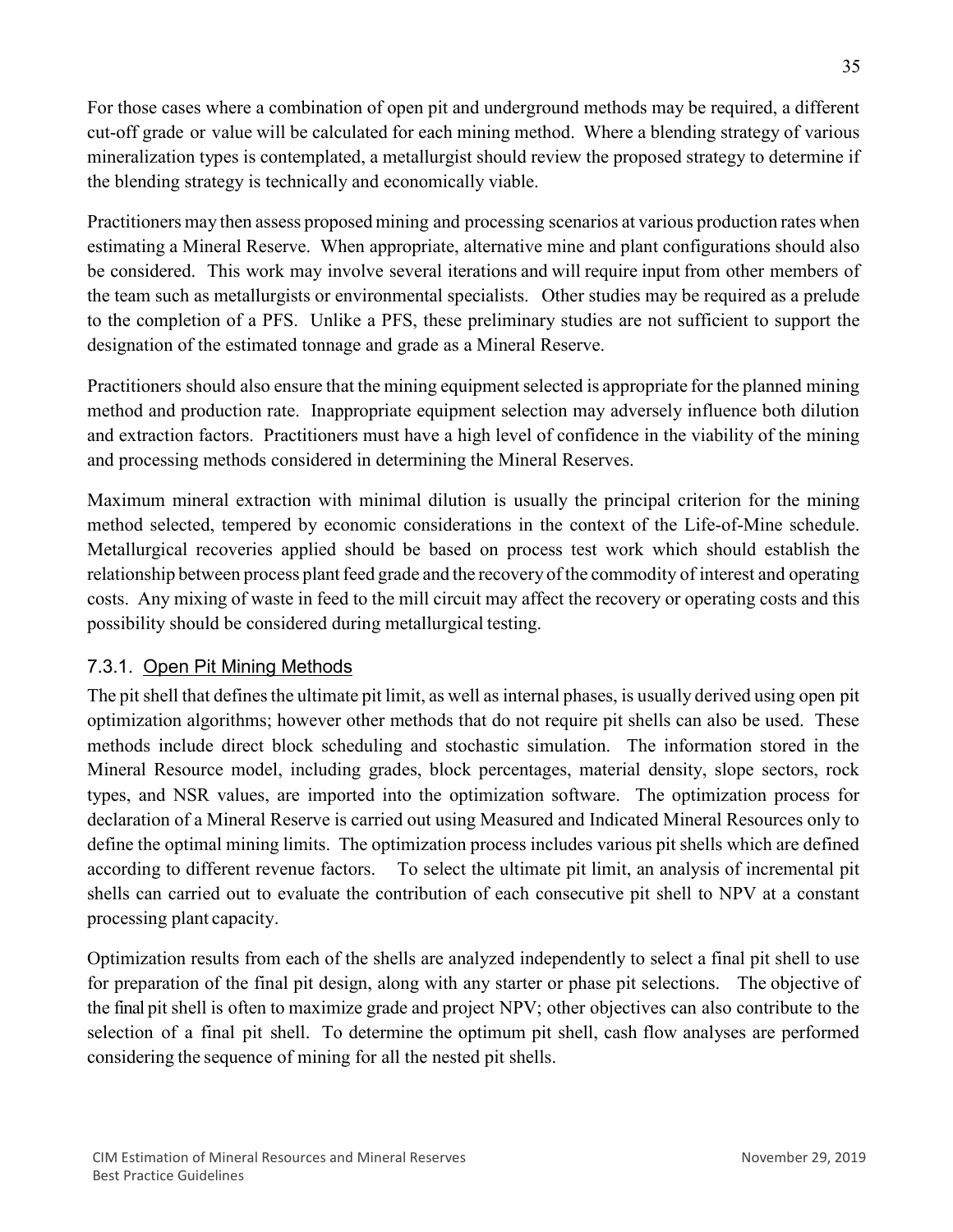The final pit design is based on the final pit shell selection, which is used as a guide for detailed pit design on a bench-by-bench basis. The final pit designs include all benches and berms and all haulage ramps. The ramp design criteria can include maximum gradients and design widths for traffic flow, safety berms, water table, and drainage.

## 7.3.2. Underground Mining Methods

Important parameters in the selection of the underground mining methods may include:

- minimum mining width, height and length,
- pillar sizes and location,
- ground support type,
- sequencing considerations,
- geological/structural considerations,
- equipment selection,
- ventilation and air quality,
- geotechnical considerations, and
- health and safety considerations (e.g. heat exposure).

A detailed discussion of all possible mining methods in all possible situations is far beyond the scope of these MRMR Best Practice Guidelines. Many reference sources are available on the topic, including the SME Mining Engineering Handbook (2014).

Representative drawings of the planned stopes should be included to clearly demonstrate the methodology being used and how well the planned stopes conform to the shape of the deposit. Dilution assumptions and calculations should be outlined.

Technical analysis of the rock properties (rock mechanics) should be reviewed and recognized during the mine design process.

For those cases where both open pit and underground mining methods are proposed, an analysis of the various possible scenarios is required to identify the most preferred option for the transition of mining methods. The open pit and underground Life-of-Mine designs are then prepared from the optimized mining shapes of the most favourable scenario.

## **7.4. Geotechnical, Hydrogeological, and Hydrological Data**

Geotechnical and hydrogeological data are an important input to the engineering design for both surface and underground mines. Soil and rock quality can have a significant effect on surface and underground mine design and on the location and siting decisions for process plants, hoists and shafts, and, perhaps most importantly, tailings impoundment facilities and waste rock storage areas (RPM Global, 2015).

Geotechnical and groundwater conditions have a major influence on mine design and related infrastructure, and specific investigations are necessary to establish appropriate design parameters for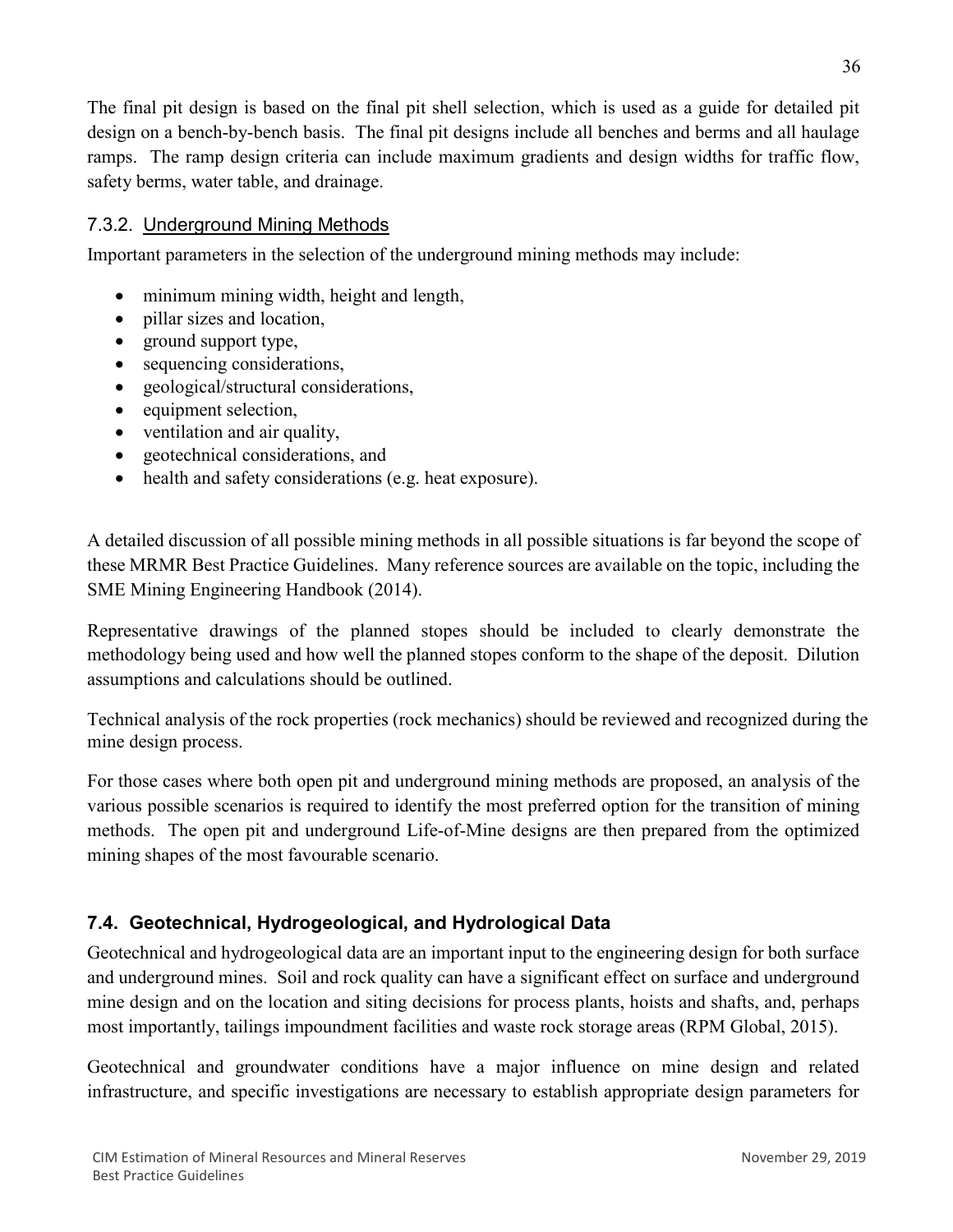each application (Whitham, 2014). Seismic activity and other natural hazards or environmental conditions in the area should also be considered.

## 7.4.1. Geotechnical Investigation

The type of proposed mine development and infrastructure should determine the nature and extent of the geotechnical investigation. Key aspects are the scale and required stability of the structure, and the following items need to be considered:

- site conditions,
- mine development,
- tailings management facilities,
- waste rock storage and earthworks,
- surface infrastructure, and
- mining induced seismicity.

Geotechnical data may be gained from drilling programs, excavations and/or trial mining where the goals are to confirm the accuracy of the key assumptions, including the underlying geology, presence and character of major discontinuities, rock mass strength, and hydrogeology. Additional discussion and information are presented in Sullivan (2014).

# 7.4.2. Hydrogeological and Hydrological Investigation

Hydrogeological and hydrological investigations are required to identify any major aquifers, assess the likely water balance, and evaluate potential impacts on open pit wall slopes, underground design, and production rates.

Where groundwater is considered a risk to extraction, a specific investigation is required to establish the characteristics of the site hydrogeological domains and their response to mining.

In the design and operation of open pit mines, two principle factors should be considered: groundwater quantity and location within the operations areas, and the influence of groundwater pressures on the stability of pit walls, pit floor, and in-pit waste dump or waste rock storage area.

For underground mines, groundwater inflows during operations are usually handled by the mine pumping system; however, there are situations where additional infrastructure and expenses are required, especially wherever significant aquifers or high permeability units are close to operations.

For both open pit mines and underground mines, it is important to evaluate the groundwater chemistry and the acid generation potential of the rock since this will determine if mine water can be used in the process plant or, if it is to be discharged to the environment, what treatment it willrequire.

Surface water studies include collection of rainfall and catchment data to provide flood predictions and define drainage requirements for the mine site and infrastructure, and are used in water balance analysis for process and mine waste engineering.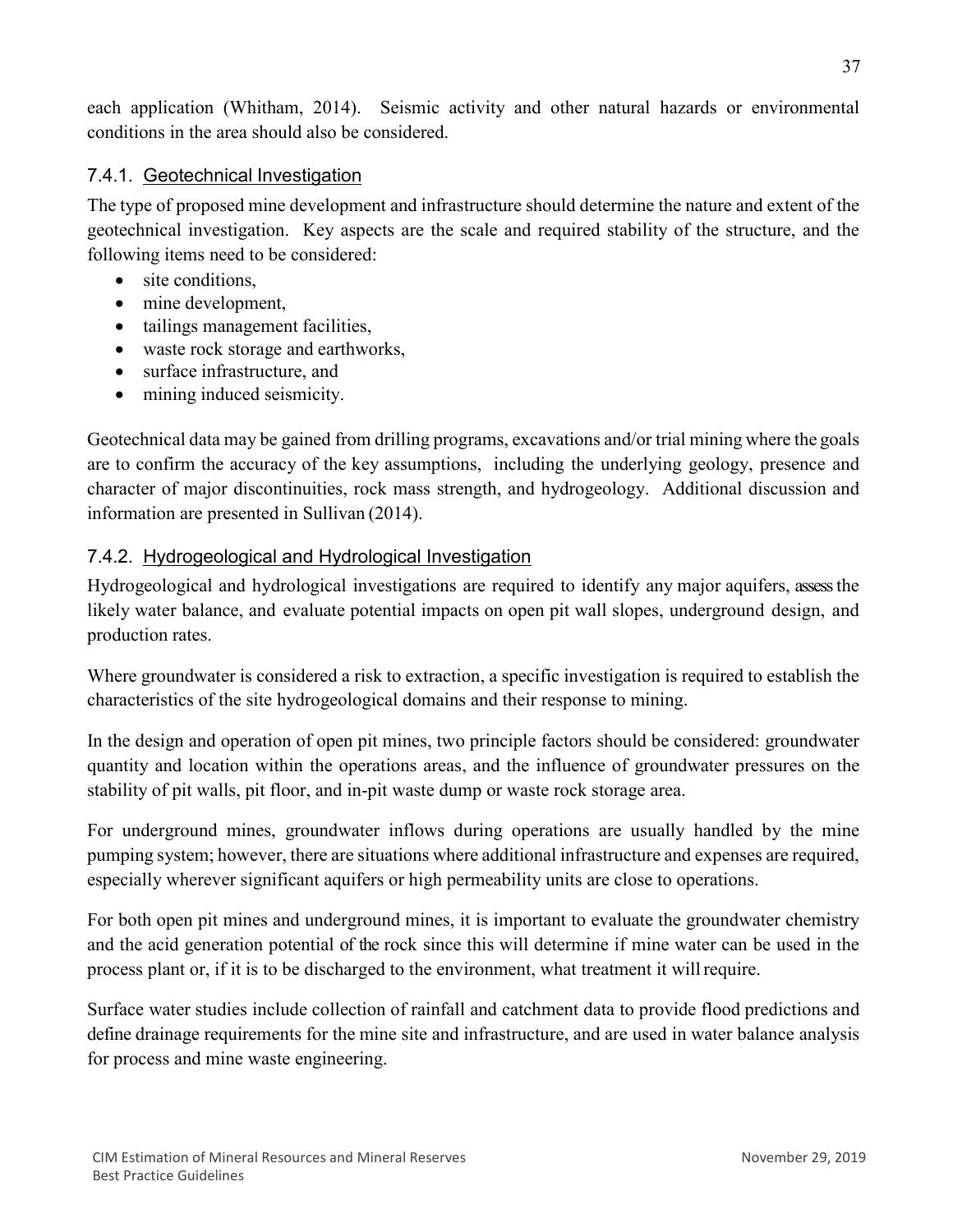## **7.5. Mine Designs**

Mine planning and preparation of mine designs and schedules form the basis of Mineral Reserve estimation. Mine planning requires a thorough understanding of the mineral deposit, rigorous standards and processes, robust and useful information technology, and skilled people. Life-of-Mine planning is key to identifying the strategic direction for any mine, and short-range mine planning is key to forecasting and budget expectations. Geotechnical design criteria are typically the primary drivers for the design of the size and shape of all safe excavations. It is imperative that a rigorous mine planning review process be implemented to ensure that the design criteria are met. The feasibility and success of any mine plan is contingent upon the accuracy of the input assumptions. The level of detail and accuracy should increase as the mine plan progresses from the initial study level through the advanced study level to the operationalstage.

The preparation of Life-of-Mine designs typically begins with the preparation of optimized surfaces or volumes for open pit or underground mines using either software algorithms or manual methods.

## 7.5.1. Optimization

#### *7.5.1.1. Open Pit Mines*

While manual methods are still used to prepare initial open pit outlines in rare cases, the majority of initial open pit shells are created using digital methods. Initial pit shells are developed by applying open pit optimization routines to the Mineral Resource block model. While several optimization routines are in use by the mining industry, the Lerchs-Grossmann algorithm is a common choice for creating optimized open pit surfaces (Lerchs and Grossmann 1965, Alford and Whittle 1986, Roditis 1993). These optimization routines can generate a series of preliminary surfaces that make use of specific technical and economic input parameters including:

- overall wall slope angles,
- metal/commodity prices,
- metal/commodity recoveries,
- operating costs, and
- royalties and streams (as applicable).

The selection of input parameters for open pit optimization runs should be supported by all available relevant, factual data. Where factual data are not available, estimated/assumed values can be derived based on comparable situations. The limitations of the available data must be acknowledged when classifying material into either the Proven Mineral Reserve or the Probable Mineral Reserve categories.

It is important to understand that the resulting surfaces represent a series of mathematical solutions based on the given input parameters. These surfaces are not based on the detailed technical and economic criteria that are required to prepare the final Life-of-Mine designs. Consequently, surfaces generated using open pit optimization software programs must never be used to prepare statements of Mineral Reserves, as they only act as a guide for preparation of the final Life-of-Mine design.

Validation of the results from any open pit optimization runs should be carried out. Practitioners are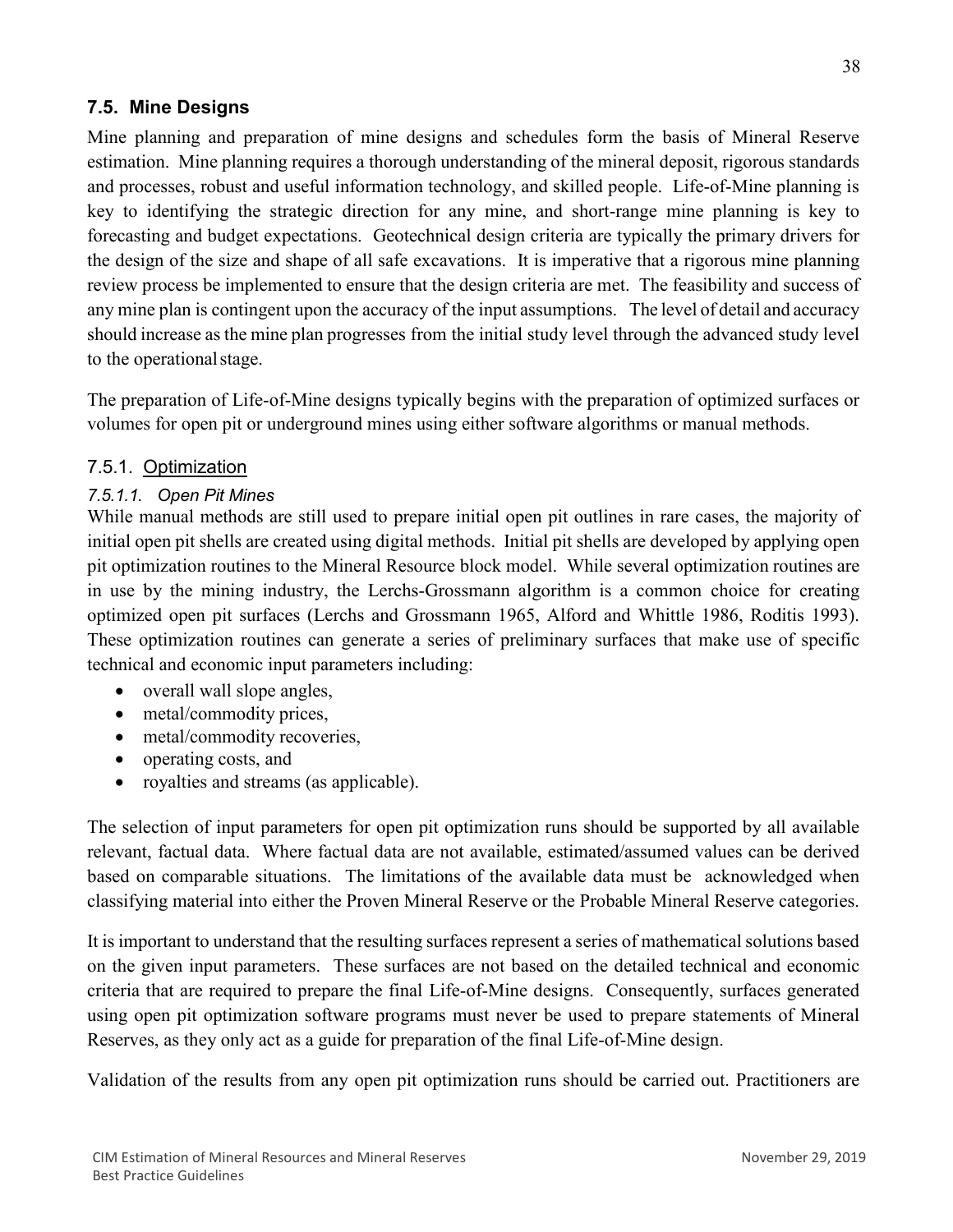strongly encouraged to conduct all necessary and appropriate validation exercises in order to ensure that results from the optimization runs are mathematically correct and in general agreement with the expected outcomes.

## *7.5.1.2. Underground Mines*

For preparation of Life-of-Mine design for an underground mine, the process typically begins by generating a series of potential stoping panels that satisfy a series of input parameters and features such as:

- continuity,
- cut-off grade or value,
- geometry,
- geotechnical parameters,
- ground conditions,
- minimum mining width,
- maximum stope height,
- maximum stope length,
- minimum dip,
- maximum panel-to-panel change in strike and dip,
- variation in the strike and dip of the mineralization, and
- ground conditions.

Selection of a preferred mining method (or combination of mining methods) is required to complete this work. Initial stoping panels can be created by using either manual or digital methods.

As the shapes, locations, geotechnical characteristics, and metallurgical characteristics of the mineralization can vary within a given deposit, it is important for Practitioners to understand how these changes may affect the initial stoping panels including mining losses and dilution. The input parameters should then be varied and adjusted to accommodate for changes in the spatial, geometric, and metallurgical characteristics of the mineralization as appropriate.

When using digital methods, Practitioners should realize that the resulting potential stoping panels are a simple mathematical solution based on a given set of input parameters. They do not necessarily satisfy the complete technical and economic viability requirements of Mineral Reserve statements. As a result, mining shapes generated using any underground optimization software programs should never be used alone to prepare estimates of the Mineral Reserves without inspection, validation, and review, as they only act as a guide for preparation of the final Life-of-Mine design.

The selection of input parameters for preparation of underground stoping panels should be supported by all available relevant, factual data. Where factual data are not available, estimated values can be derived based on comparable situations. The limitations of the available data must be accounted for when classifying the material into either the Proven Mineral Reserve or the Probable Mineral Reserve categories.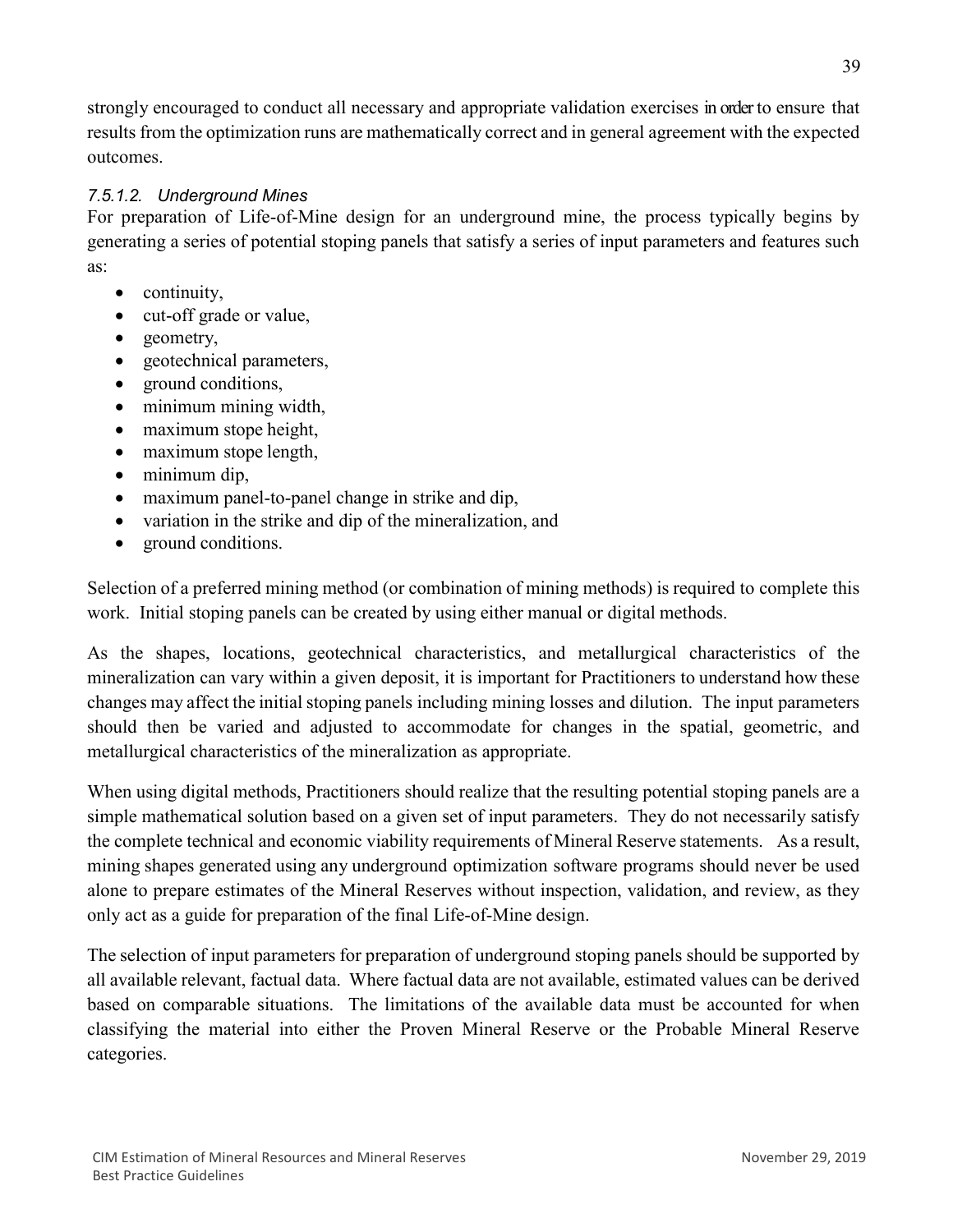Validation of the results from underground optimization runs or manually created stope shapes is an important step in ensuring the high quality of Mineral Reserve estimates. Practitioners should carry out all validation exercises as deemed appropriate and necessary to ensure that the results are mathematically correct, reasonable, and in line with expectations. Modifications and edits to the proposed stope panels should be applied manually where necessary to correct for any undesired outcomes prior to proceeding to the next phase of work.

## 7.5.2. Life-of-Mine Designs

## *7.5.2.1. Open Pit Mines*

For existing open pit mines, the design stage should begin with the most current version of the excavated surface and current Life-of-Mine design. The design could then be updated to reflect any changes in the underlying input parameters and assumptions or any additions to the Mineral Resource base.

For development-stage open pit mines, the Life-of-Mine design stage begins with examination of the series of pit surfaces that have been generated from the optimization stage. The advantages and disadvantages of the various pit surfaces generated from the optimization runs are considered, and a final surface is selected to act as a guide for preparing the Life-of-Mine design. The ultimate pit shell may not always be the preferred candidate for the Life-of-Mine design.

Design considerations for preparation of a Life-of-Mine open pit design include:

- ramp starting collar location, maximum gradient, minimum road bend radii, and width,
- safety berm height and width,
- drainage ditch width,
- bench height, bench face angle and berm width for all materials,
- geotechnical slope sectors,
- minimum excavation and fleet mobility dimensions,
- maximum dimensions of the haulage fleet, and
- inter-ramp slope angle.

Following completion of the design phase of work, a report of the tonnage and grade of the mineralized material, along with the tonnage of all waste materials contained within the Life-of-Mine design, is typically prepared and examined for suitability. It is recommended that a shell-to-design reconciliation be prepared to examine the effectiveness of the design in maintaining the optimized shell configuration. Depending upon the results of the initial tonnage and grade reports, changes to the initial Life-of-Mine design may be required to achieve various goals or to address specific issues. Several iterations of the Life-of-Mine design may be required before a final design is identified and accepted. In many cases, the Life-of-Mine design will not follow the outline of the selected optimized pit, as Practitioners will often have to include additional waste materials or exclude mineralized material if this yields a better outcome for a final pit design.

## *7.5.2.2. Underground Mines*

For existing underground mines, the design stage should begin with the most current version of the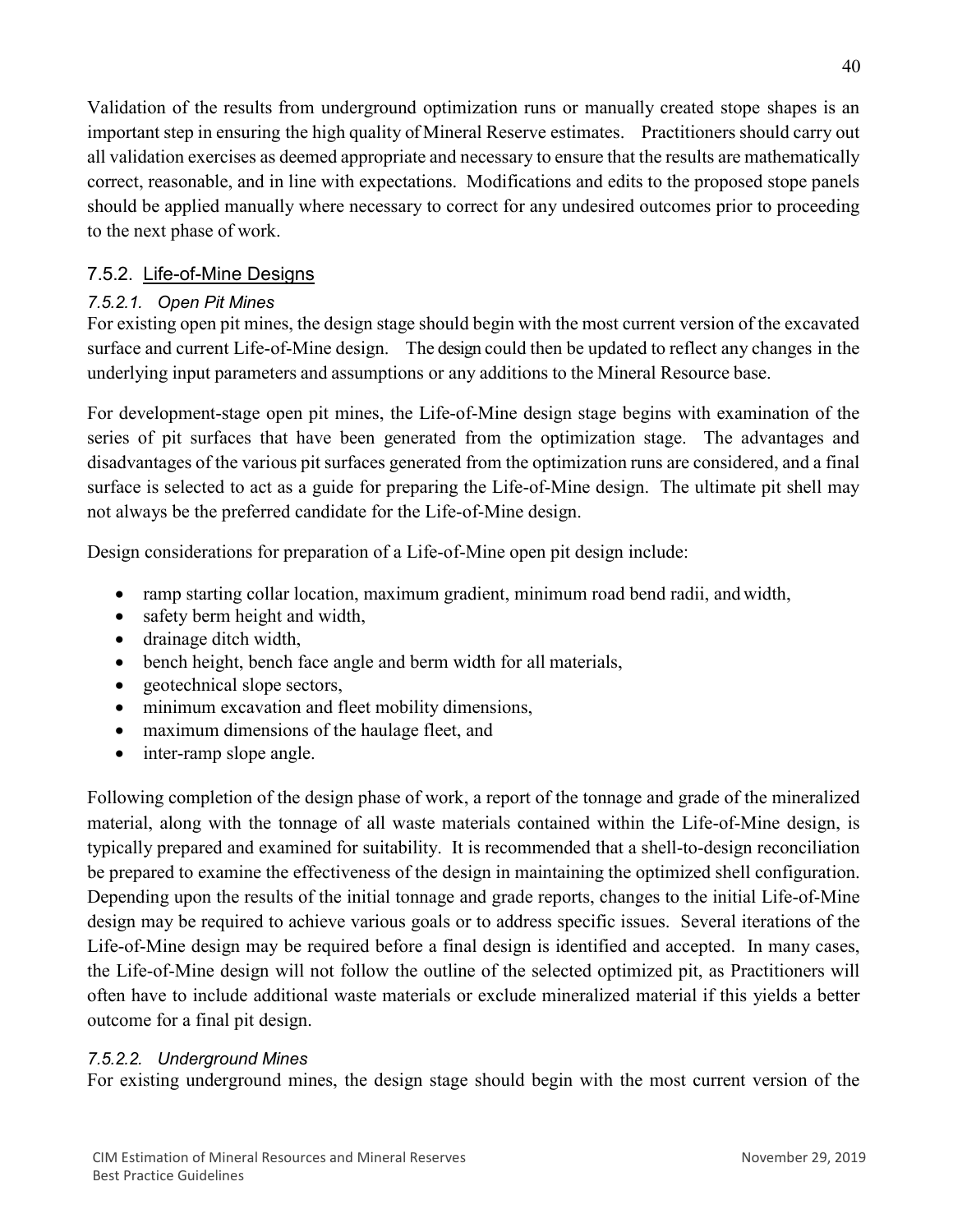excavation model and Life-of-Mine design. The existing Life-of-Mine design can then be updated to reflect any changes in the underlying input parameters and assumptions and any new mineralized areas that may have been discovered.

For development-stage underground mines, the overall layout is determined by the size and shape of the mineral deposit as defined in the Mineral Resource block model. The design process begins with a confirmation of the assumptions and parameters used to create a series of potential stoping panels. The relative size of the deposit, dimensions of the mineralized zones, and the spatial orientation of the mineralization will influence the choice of the production rates that may be achievable. The objectives that should be considered in preparation of underground mine designsinclude:

- minimize construction or development cost/time required to access ore faces,
- allow for the supply of ventilation and mine services (air/water/power),
- provide for required infrastructure to support the mining strategies,
- adhere to recommended geotechnical parameters including the recommended mining sequence,
- maximize drilling, blasting, and excavation productivities,
- ensure proper drainage and dewatering,
- backfill infrastructure if required,
- minimize dilution and maximize ore recovery,
- minimize operating costs,
- maximize ore extraction, and
- maximize people and equipment safety.

Once the production rates and the final mining method(s) are selected, selection of the appropriate equipment fleet can be carried out. The selection of the equipment fleet will dictate the dimensions of all accesses to the stoping areas and between production levels. Allowances for ventilation ducting, air and water lines, communication lines, and electrical chases must be included in the design of all primary underground access ways.

The means of access to the potential stoping panels on each production level are designed to ensure maximum equipment productivity and worker safety while minimizing the amount of excavations in non-mineralized areas. Level access designs include all cross cuts necessary to access the mineralized zones, and all sill drifts and drill drifts. Once all level accesses have been designed, the design of the final ramp or shaft access can be carried out.

Mine designs for underground mines must include provisions for fresh air intake, exhaust air, and secondary escape ways. Additional considerations include provisions for pumping stations, electrical transformer stations, safety bays, backfill infrastructure, and refuge stations. Ore and waste passes and fill raises may also be required.

## 7.5.3. Phase and Sequence Designs

## *7.5.3.1. Open Pit Mines*

Following completion of the Life-of-Mine open pit design, an analysis of the various options available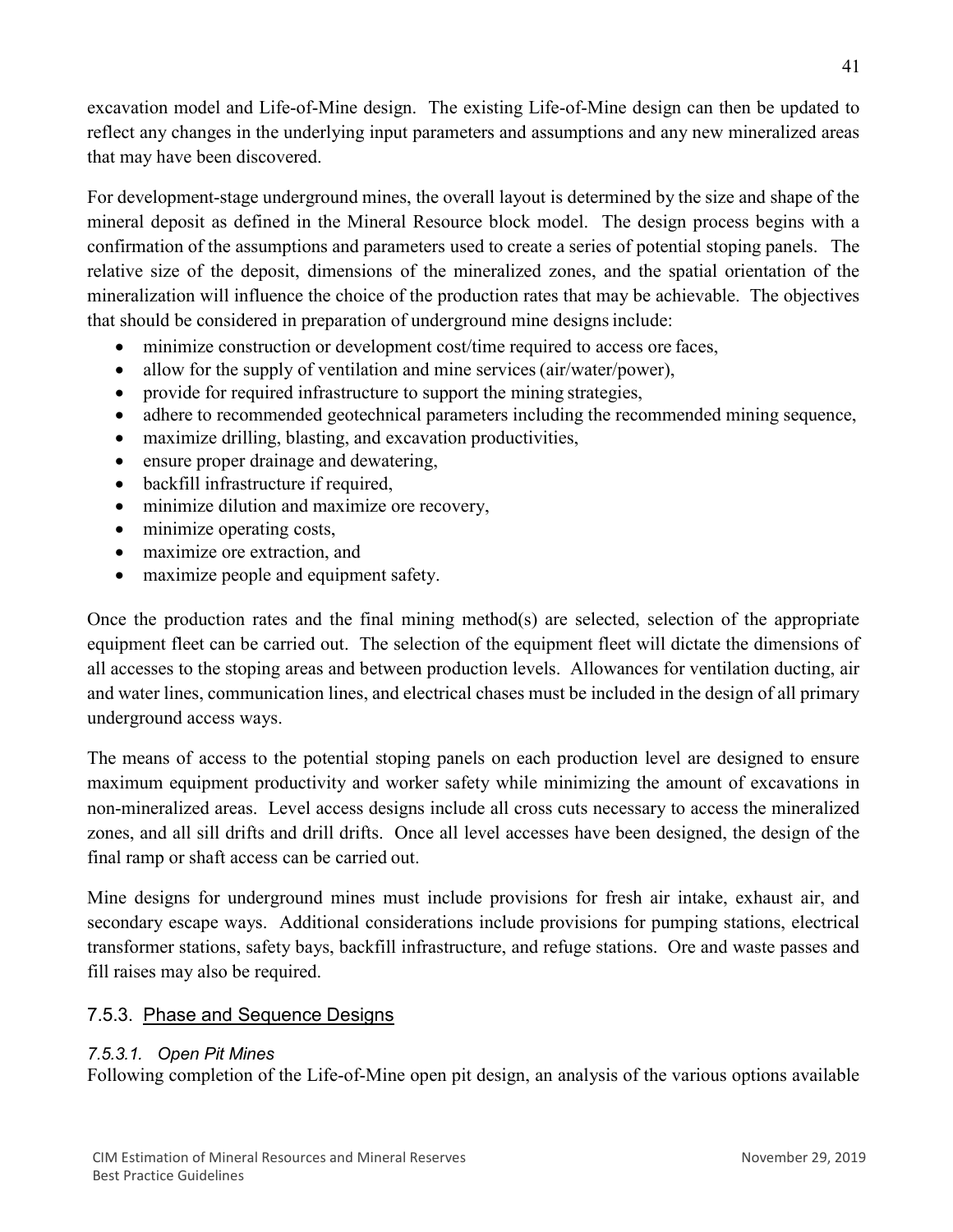within the design is carried out to assist in the selection of the optimal sequencing of the mining schedule. These options can be identified using open pit optimization software, which yields a set of nested pit shells. Care should be taken that the shells for the various pit phases form reasonably contiguous surfaces that are operationally feasible. The resulting designs from this pit sequencing activity will then be used as inputs to the mine schedule.

The various interim designs should always maintain a business focus that seeks to maximize the value of the mineralization being mined while guaranteeing safety and operational feasibility. Some considerations for selecting and designing the various interim open pit phases include:

- ensure sufficient feed to the process plant throughout the mine life,
- consider any blending requirements to achieve the desired plant feed grade or quality,
- maximize the drilling, blasting, and equipment productivities,
- minimize dilution and ore losses,
- minimize transportation costs,
- minimize operating costs,
- minimize waste removal,
- maximize ore extraction, and
- maximize people and equipment safety.

#### *7.5.3.2. Underground Mine*

Typically, the ultimate Life-of-Mine design is completed as an initial step. This is then followed by breaking the Life-of-Mine design into a series of smaller phases that are designed to maximize the value of the asset while ensuring safety and operational feasibility. These smaller phases then form the basis for production scheduling. Allowances are required for sufficient time between unit processes (e.g. definition drilling, development, stope drilling and blasting, stope mucking, backfill, etc.) in the selection of both production rates and equipment sizing.

The mining sequence should reflect the selected mining method, and be aligned with the geotechnical and excavation design constraints. Mining direction and timely backfilling should provide enough mining fronts to achieve the target production and development rates while guaranteeing the overall stability of the existing and future working areas.

## **7.6. Dilution and Mining Losses**

Dilution is material that is below the cut-off grade or value but is intentionally or inadvertently mined and must be considered in Mineral Reserve estimates because it "dilutes" the average grade estimate and increases the volume mined. Practitioners must describe how estimates for dilution were applied in the preparation of the Mineral Reserve estimate. Preparation of a diagram to explain the dilution calculation used is often very useful. The following briefly describes some common types of dilution encountered in open pit and underground mines.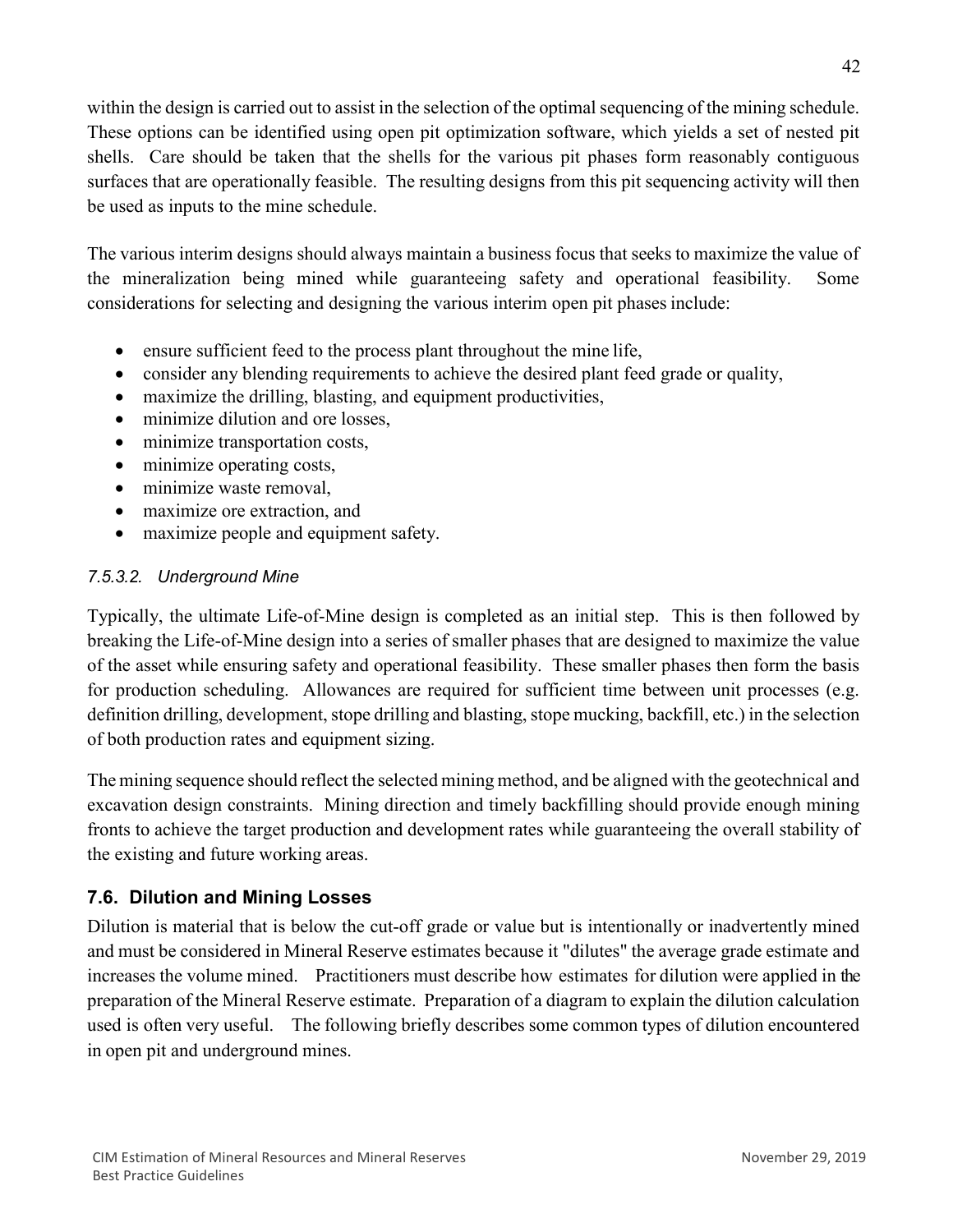## 7.6.1. Open Pit Dilution

In open pit mines, a mining outline is established where mining is to take place. The mining outline in some cases includes material that is below the cut-off grade or value because this material cannot be removed selectively during the digging operation. This material is referred to as internal dilution.

External or planned dilution must also be considered when preparing Mineral Reserve estimates. This type of dilution results from the mining of waste material that is mixed with the mineralized material along the perimeter of the mined areas at the time of excavation. An estimate of this type of material must also be included in the Mineral Reserve tonnage and grade estimates.

Unplanned dilution typically takes place as a result of movement of the material within the mining outline due to blasting.

## 7.6.2. Underground Dilution

In underground mines, as in the open pit situation, situations occur in which some material that is below the cut-off grade or value must bemined because it cannot be selectively excluded from within the planned mining shapes at the time of excavation. This low-grade material is also typically referred to as internal dilution. In the stope design stage, in many cases the shapes of the planned excavation cannot be matched to the mineralized outlines. Areas outside of the mineralized outline, but inside the planned stope are typically referred to as planned dilution and must be excavated for technical, and operational reasons. In addition to the above planned dilution, dilution can result from additional material that is mined as a result of uncontrolled, unplanned, or unforeseen reasons. This material is often referred to as overbreak, unplanned dilution, or external dilution.

An estimate of both the planned and unplanned dilution must be included in the preparation of Mineral Reserve tonnage and grade estimates.

In operating underground mines, an additional type of dilution can occur. This dilution occurs when blasting of new stope panels takes place adjacent to a previously excavated stope containing backfill material. In these situations, a portion of the backfilled volume can become entrained with the newly blasted material. The grades of the backfill material are typically far below the breakeven cut-off grade or value, and this material contributes to the total dilution of the newly blasted material. Furthermore, the backfill can have very different chemical characteristics to the mineralized material and its inclusion in the process plant feed can have serious adverse consequences for the process plant. This dilution is referred to as secondary dilution.

Accurate reconciliation studies are required to estimate the tonnage and grade of the planned and unplanned dilution in an underground mine. The tonnage of the unplanned dilution can be measured by comparing the excavated volume of a given stope to the planned or designed volume. The grade of the planned and unplanned diluting materials can be estimated from the available sample information. The volume of the secondary dilution can be estimated by comparing the surveyed excavation shape of the backfilled stope with the surveyed excavation shape of the newly blasted stope.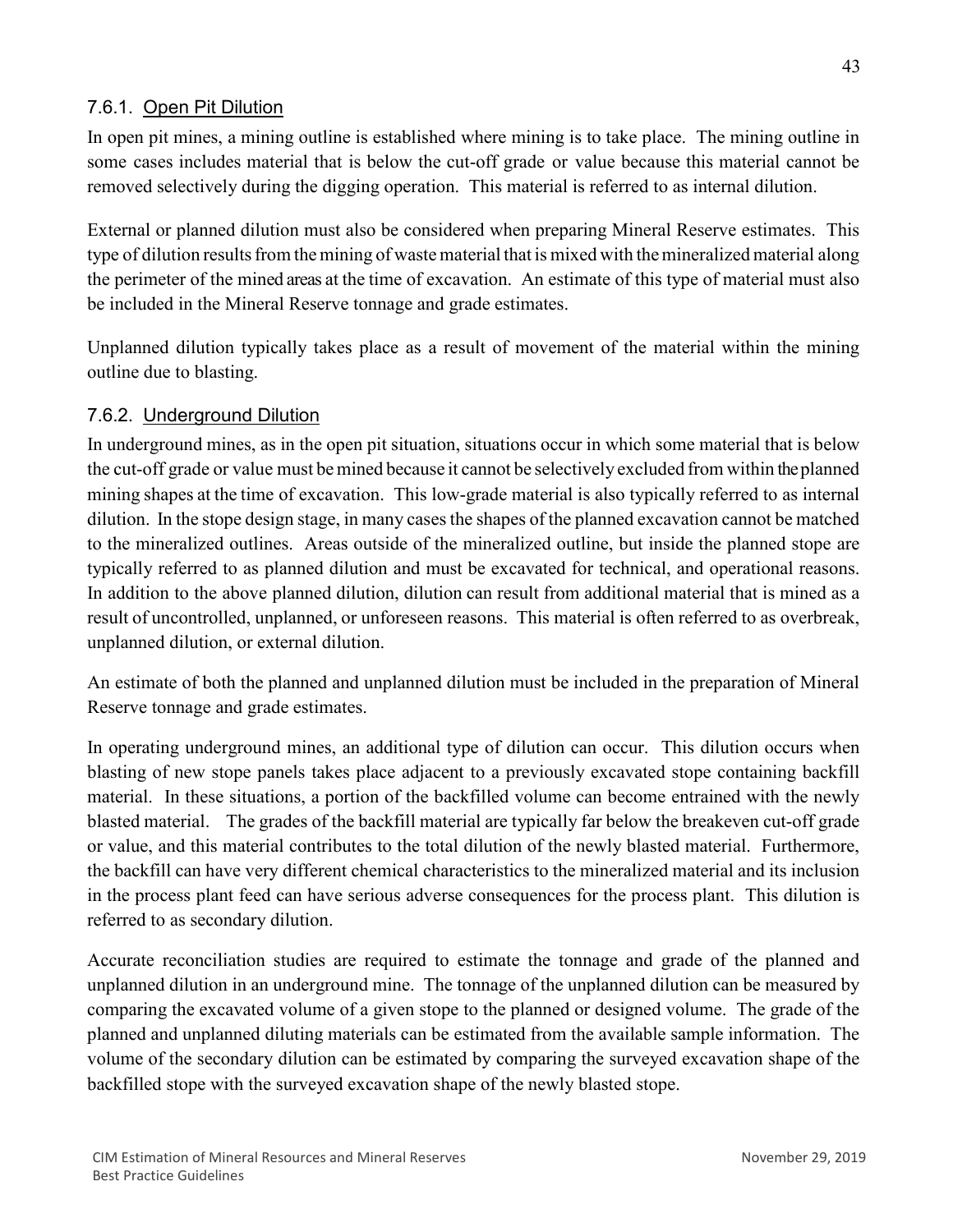## 7.6.3. Mining Losses

Mining losses refer to the percentage of ore grade material within the mine designs that will not be extracted for various reasons. These materials are sometimes expressed in terms of mining recovery; however, the term mining loss(es) is preferred to reduce confusion with process recovery.

Examples of mining losses include broken material left in a stope that cannot be recovered due to operational or safety constraints in an underground mine, material left in place for geotechnical purposes (e.g. sills and pillars), or blasted material in an open pit mine that is destined to be sent to the processing plant but which cannot be recovered.

The mining losses must be quantified and considered in the preparation of a Mineral Reserve statement.

## **7.7. Mineral Reserve Classification**

Conversion of the Mineral Resources into either the Proven Mineral Reserve or the Probable Mineral Reserve categories can be completed once estimates of the diluted and mine recovered material have been prepared. In all cases, the requirements of the CIM Definition Standards must be satisfied when assigning confidence categories of Mineral Reserves. Classification of Mineral Reserves can be an iterative process for underground mines, where several iterations may be required before a final classification is achieved. Only those portions of the Mineral Resources that are classified into either the Measured or Indicated Mineral Resource categories can be converted to Mineral Reserves.

Inferred Mineral Resources must never be classified as Mineral Reserves. If Inferred Mineral Resources are used in the development of mine plans and production schedules, they should be treated as waste materials. The classification of any such Inferred Mineral Resources can be reviewed and updated as new information becomes available. Unclassified material must never be converted to Mineral Reserves.

The Practitioners should be mindful of all the inputs used in establishing the Mineral Reserve that affect the confidence in the categories. The methodology of establishing the confidence categories should be well documented and easily understood. Best practice includes providing a narrative description of the qualitative reasons behind the confidence category selection. Where practical, empirical evidence (e.g. production data) should be used to calibrate and justify the classification.

# **7.8. Mineral Processing**

For more information on this subject please refer to the Canadian Mineral Processors (CMP) of CIM for their Best Practice Guidelines for Mineral Processing (CIM 2011), as amended from time to time. CMP is a Technical Society of the CIM and incorporates members of CIM concerned with the processing of material from mineral deposits. The guidelines contained in the document include:

- CIM Best Practice Guidelines for Mineral Processing,
- Appendix A Use of Supporting Studies in Process for NI 43-101 Documentation, and
- Appendix B Glossary of Terms Used in the Best Practice Guidelines in Mineral Processing.

These guidelines provide guidance specifically for Practitioners that use mineral process information when preparing MRMR estimates and supporting documentation.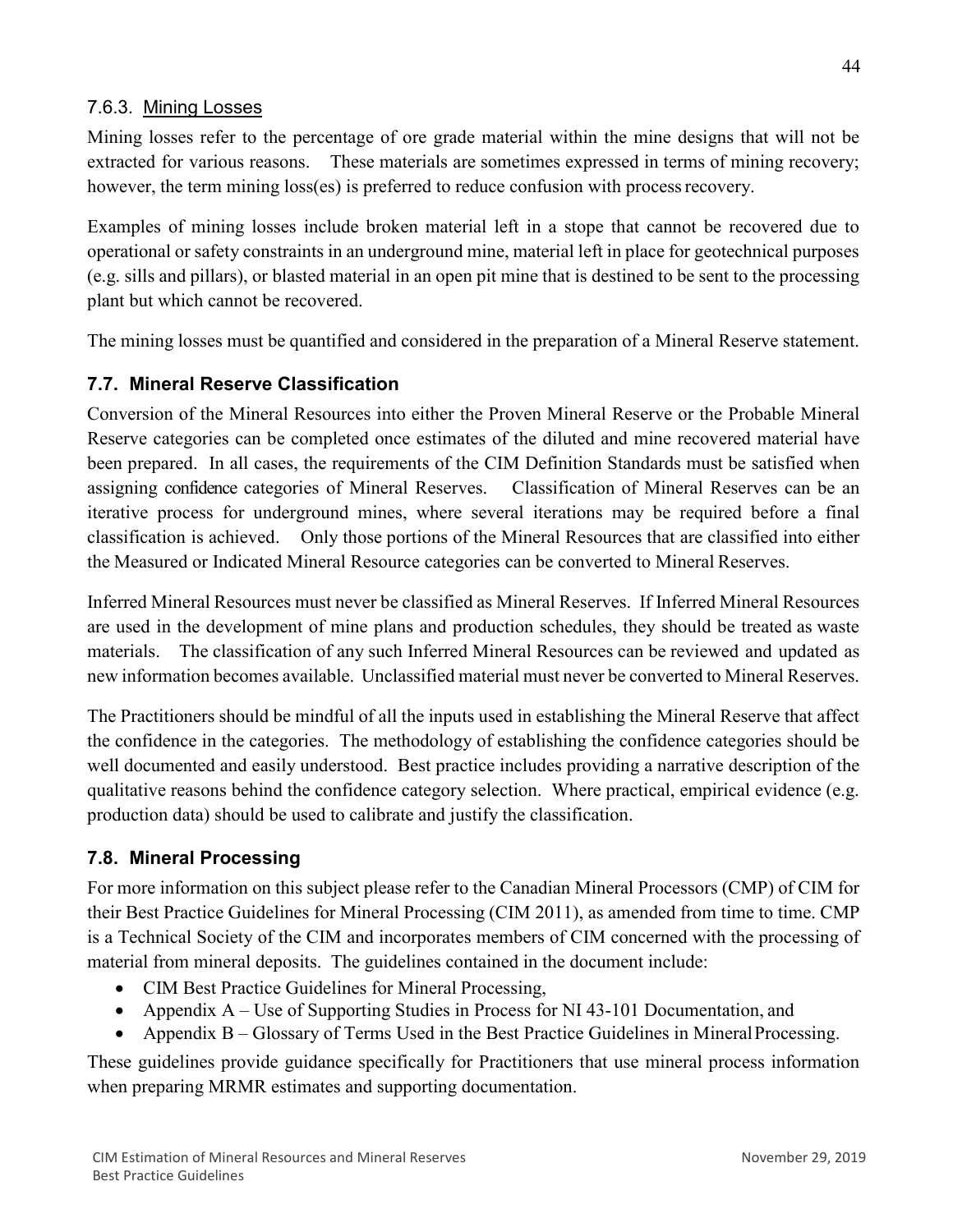## 7.8.1. Development Stage Properties

Mineral processing recovery, design and cost requirements in support of the preparation of Mineral Reserve statements for development-stage projects should include test work on samples of mineralized material and waste material that might be incorporated in the feed to the process plant. Test work can be performed on one or more master composites selected and prepared so as to represent the material that is expected to be delivered to the process plant. The testing objectives are to determine the optimal processing selection, the nature of the variability within the deposit, metal or mineral recovery level to a saleable product(s), mineral hardness and abrasion values, and required consumables such as reagents to achieve the predicted recovery. In the course of such testing, the handling or treatment for deleterious elements should be determined and samples for tailings disposal design will be generated.

Once a suitable process flowsheet has been developed on such samples, it is important to determine the response of variability samples covering a range of feed grades (or mineral content), deposit domains, lithological types, extents of weathering, etc., as is appropriate.

The test work must define process design parameters for all flowsheet segments including comminution, beneficiation, hydrometallurgical processing, liquid-solid separation, etc. Equally important is the definition of the relationship between process plant feed grade and recovery and operating cost determinants such as grinding energy and reagent consumptions.

In cases where the processing selection includes new or novel designs or equipment, or the deposit contains highly variable grades or mineralogy, in addition to testing of representative samples, testing might also include pilot plant testing of a bulk sample to improve confidence in the design and cost estimates. Otherwise, testing at bench scale of smaller samples obtained bydrilling ortrenching istypicallyadequate to support reliable and accurate designs, recovery values, and cost estimates

Processing facilities are designed to produce marketable products for shipment directly to the consumers or to subsequent processing facilities. In some cases, test work will be required to yield samples of the intended product that can be evaluated by potential customers for the product.

Process engineering studies can be initiated upon completion of metallurgical test work. These studies should generate designs for the processing plant in sufficient detail to generate capital and operating costs to the required level of accuracy. The process plant capital and operating costs generated in this way will be integrated with the capital and operating costs of other project areas such as mining and environment, to arrive at an assessment of the overall project economics.

Components of the process engineering study used to demonstrate mineral economics will include:

- a description of samples used and their sources,
- mineralogical studies,
- metallurgical test work results and methods,
- determination of processing design criteria and description,
- selection of processing flow sheet and design basis,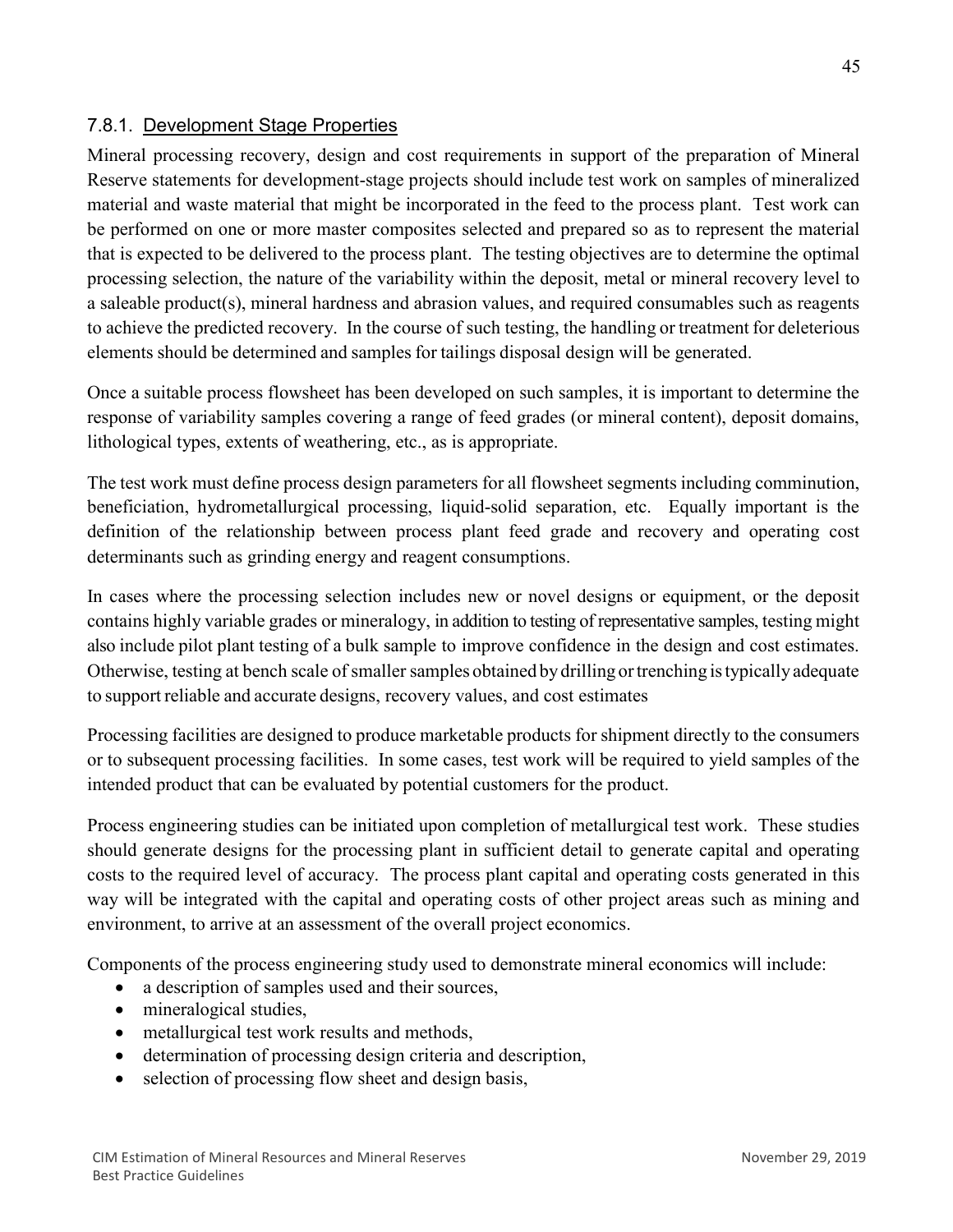- equipment sizes and specification,
- processing facilities layout,
- processing plant services and infrastructure,
- consideration of project site conditions,
- identification of tailings containment location and form,
- identification of effluent treatment requirements,
- estimates of initial and sustaining capital cost, and
- estimate of processing operating cost for periods through to Life-of-Mine.

## 7.8.2. Current Operations

When a Mineral Reserve statement is being prepared for current operations with an operating process plant, it is necessary to obtain and document the current operating conditions including process plant feed source and characteristics, process flowsheet, operating cost parameters, and recovery correlated with feed characteristics. For expanded or modified processing facilities, a detailed engineering study including flowsheet, layouts, and capital and operating costs will be required to support the Mineral Reserve statement.

For cases where the Mineral Reserves of current operations are expanded as a result of newly discovered mineralization, the metallurgical characteristics of the new mineralization must be evaluated and compared to the material being processed in the current operation. The metallurgical testing should demonstrate that the existing process selection and facility are suitable for the newly discovered mineralization, or to identify what changes or additions might be necessary in the process design to economically process the new mineralization. If the new mineralization is expected to be very similar to that historically processed at the operation, it is reasonable to confine testing to demonstrate recovery and consumables required for the existing processing route. For differing mineralization, testing scope should be expanded to examine other process routes before the optimum design is selected.

## **7.9. Production Schedules**

The production schedule of a mining operation is a timetable containing the estimate, timing, and duration of all material movement (ore, waste, and marginal material) for the period of the plan. The production schedule establishes production targets and serves as a basis for calculating the capital and operating costs of the operation. The main output of the production schedule is a forecasted metal (or product) yield in its final, saleable form.

When defining production schedules, a key objective is often to maximize the deposit's economic value. However other strategies can be applied when considering a production schedule. Considerations can include:

• compliance with Health, Safety, and Environmental standards, and social acceptability considerations,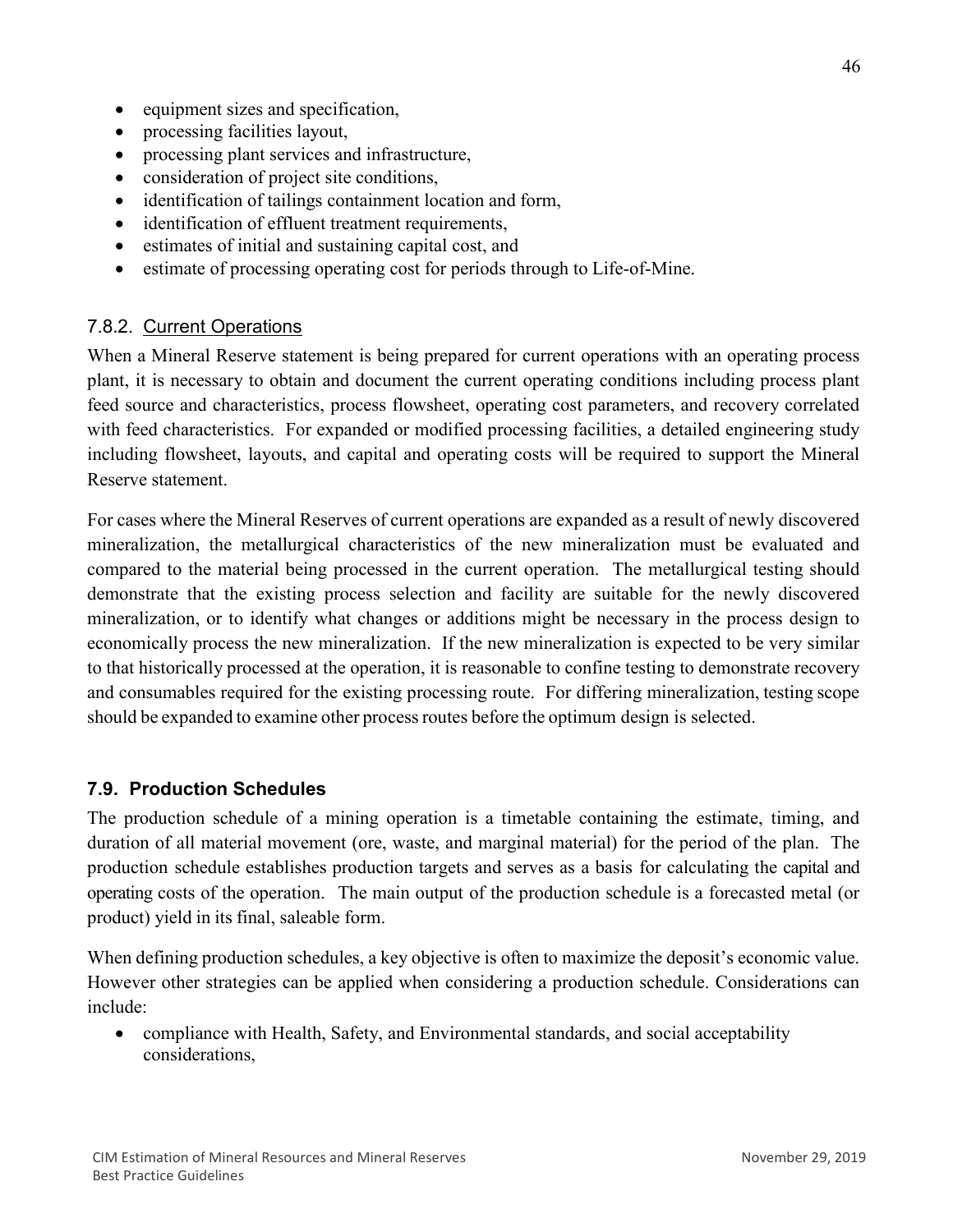- feeding ore as uniform in quality and as close to target feed grades as possible to the processing plant in every period,
- maintaining the material movement level in the mine,
- maintaining a smooth stripping ratio over time for open pit mines, and
- optimizing operating costs.

Production schedules are prepared initially from the Life-of-Mine designs. Subsequent schedules are prepared using any staged phase designsfor either open pit or underground mines. Although production schedules can be prepared with the assistance of various software programs, care must be taken in the selection of the input parameters.

In all cases, close scrutiny of the results of any production schedule must be carried out to ensure that they are both feasible and achievable. Schedules should be consistent with the established overall mining sequence and reflect dilution and ore losses. Mine schedules should be achievable with the budgeted resources and under reasonable productivity calculations/assumptions.

Preparation of diagrams of the proposed mining sequence is of great assistance for visual confirmation in both open pit and underground mines. All diagrams should be accompanied by a caption and/or legend with adequate information to interpret the diagrams unambiguously.

# **7.10. Workforce and Equipment Requirements**

Estimations of the mine workforce and equipment requirements are necessary to support estimates of human resource management, operating costs, initial capital requirements, and sustaining capital requirements.

## 7.10.1. Workforce

Estimation of the workforce requirements includes a detailed estimate of the number of persons required for each position for a given location. The estimated workforce operating costs are then calculated for each position. Workforce estimates are prepared on monthly, quarterly, and annual basis, as appropriate.

The Life-of-Mine plans should include an estimate of the overall workforce requirements, broken down by functional areas, along with each of the detailed mine design stages. Wage rates for the particular area are required to estimate operating costs.

In the case where the operation uses a contractor for all or a portion of its mining or support operations, a specific cost component should be included in the operating costs to account for the contractors' workforce requirements to carry out the planned work and the appropriate allowances for wages, benefits and other obligatory payments.

For properties with currently producing operations, the estimation of the workforce requirements can be determined using factual data from current operations. Workforce requirements for contemplated expansions at operating mines can be determined using productivity information from current operations or other productivity information. For properties that are in the study stage, the workforce requirements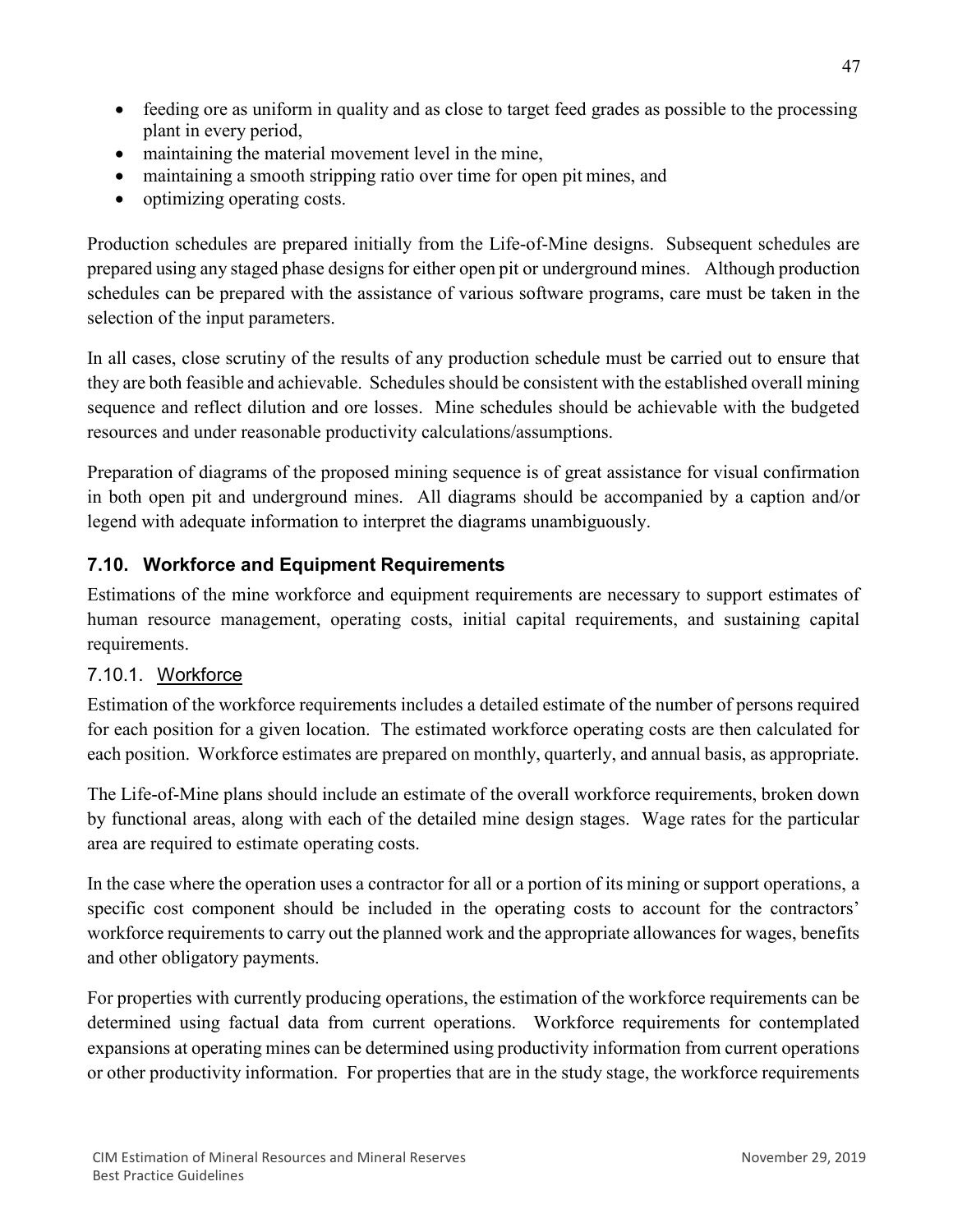are best determined from first principles. The use of productivity information from comparable operations can be of great assistance.

## 7.10.2. Equipment

Estimation of the equipment requirements includes a detailed estimate of the number of units required for each work type for a given mine. The number of units required are calculated for each piece of equipment in the mobile fleet, long-life equipment, and such supporting equipment as fans and pumps for the entire life of mine. Equipment requirements are prepared on monthly, quarterly, and annual bases, as appropriate.

The Life-of-Mine plans should include an estimate of the overall equipment estimates for the life of mine, along with each of the detailed mine design stages.

Where the operation uses a contractor for all or a portion of its mining or support operations, a specific cost component should be included in the operating costs to account for the contractor's equipment necessary to carry out the planned work and the appropriate allowances for fuel, parts and consumables, maintenance, rebuilds, replacements and ownership costs.

For producing operations, the estimation of the equipment requirements can be determined using factual data from the current operations. Equipment requirements for contemplated expansions at operating mines can be determined using productivity information from the current operations. For properties that are in the study stage, the equipment requirements are best determined using first principles. Productivity information from comparable operations can be of great assistance.

## *7.10.2.1. Open Pit Mines*

Selection of the appropriate type, specific model, size, and number of pieces of equipment for a given open pit mine design stage will require consideration of a number of parameters and factors as follow:

#### Drilling and Blasting:

- bench height,
- penetration rate,
- ore/waste physical properties
- hole diameter, depth, angle, burden and spacing,
- sub-drill,
- explosive type, and
- purpose (ore, waste, pre-split).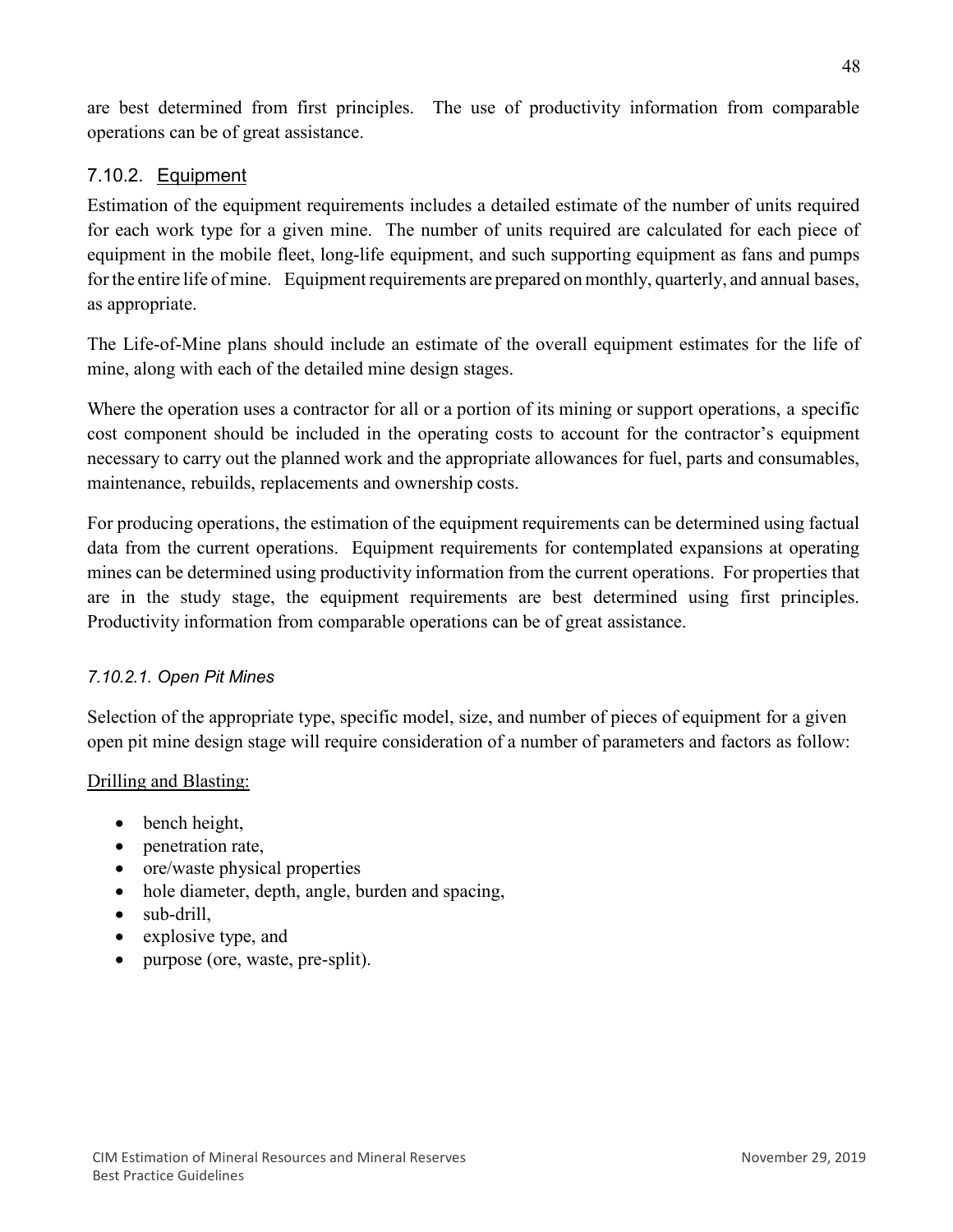## Loading:

- material type and physical characteristics (ore, waste),
- production rate,
- bench height, and
- selectivity requirements (dilution).

## Haulage:

- production rate,
- transportation distance,
- material density,
- moisture content,
- haulage profile, and
- in-pit crushing.

## Ancillary Equipment:

- supervisor equipment,
- lighting,
- communication,
- surveying,
- waste rock storage handling,
- marginal rock pile requirements,
- primary loader support,
- crusher/rock breaker,
- road maintenance,
- field equipment maintenance,
- fuel and lubrication, and
- dewatering requirements.

## *7.10.2.2. Underground Mines*

Selection of the appropriate type, specific model, size, and number of pieces of equipment for a given underground mine design is governed chiefly by the mining method, means of access, and required mining rates. While a large number of possible combinations are possible for any given deposit, in general, the primary areas of consideration include:

## Drill and Blast:

- production or development (level development, ramps, shafts, ore/waste passes),
- hole diameter and penetration rates
- ore/waste physical properties, and
- size of opening required (stopes vs access).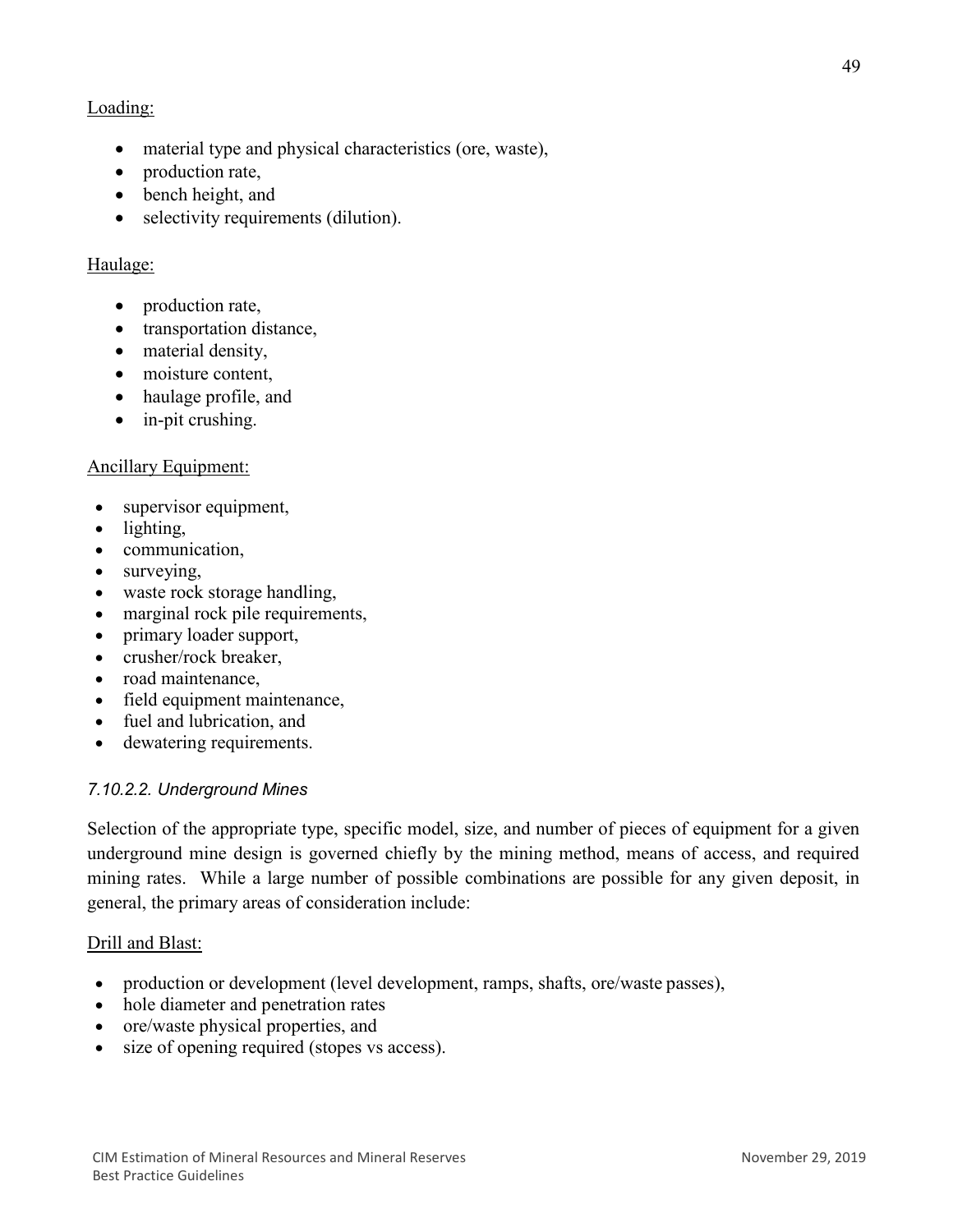## Haulage:

- level haulage,
- material density,
- moisture content.
- ramp haulage, and
- shaft skipping.

## Ancillary Equipment:

- supervisor equipment,
- communication,
- surveying,
- pumping system,
- supply conveyances,
- haulage way maintenance,
- equipment maintenance,
- fuel and lubrication,
- dewatering support,
- ground support,
- crusher/rock breaker,
- ventilation system,
- backfilling,
- construction, and
- logistics and supply.

# **7.11. Capital Cost Estimates**

In relation to the preparation of a Mineral Reserve statement, capital costs are the costs required to build a new project (i.e. a greenfields property), or to increase the throughput capacity of an existing operation (i.e. a brownfields property). Capital costs include the following:

## *Direct Costs:*

Direct costs typically comprise quantity-based cost estimates encompassing all the permanent equipment, bulk materials, labour, and subcontractors associated with the physical construction of the project. In general, they include the following major functional areas:

1) Mining

- a. Mine development
	- o underground development (e.g. haulage ways, production shafts, ventilation, pumping, and electrical requirements)
	- o open pit development (e.g. waste stripping, waste rock storage, ore stockpiles)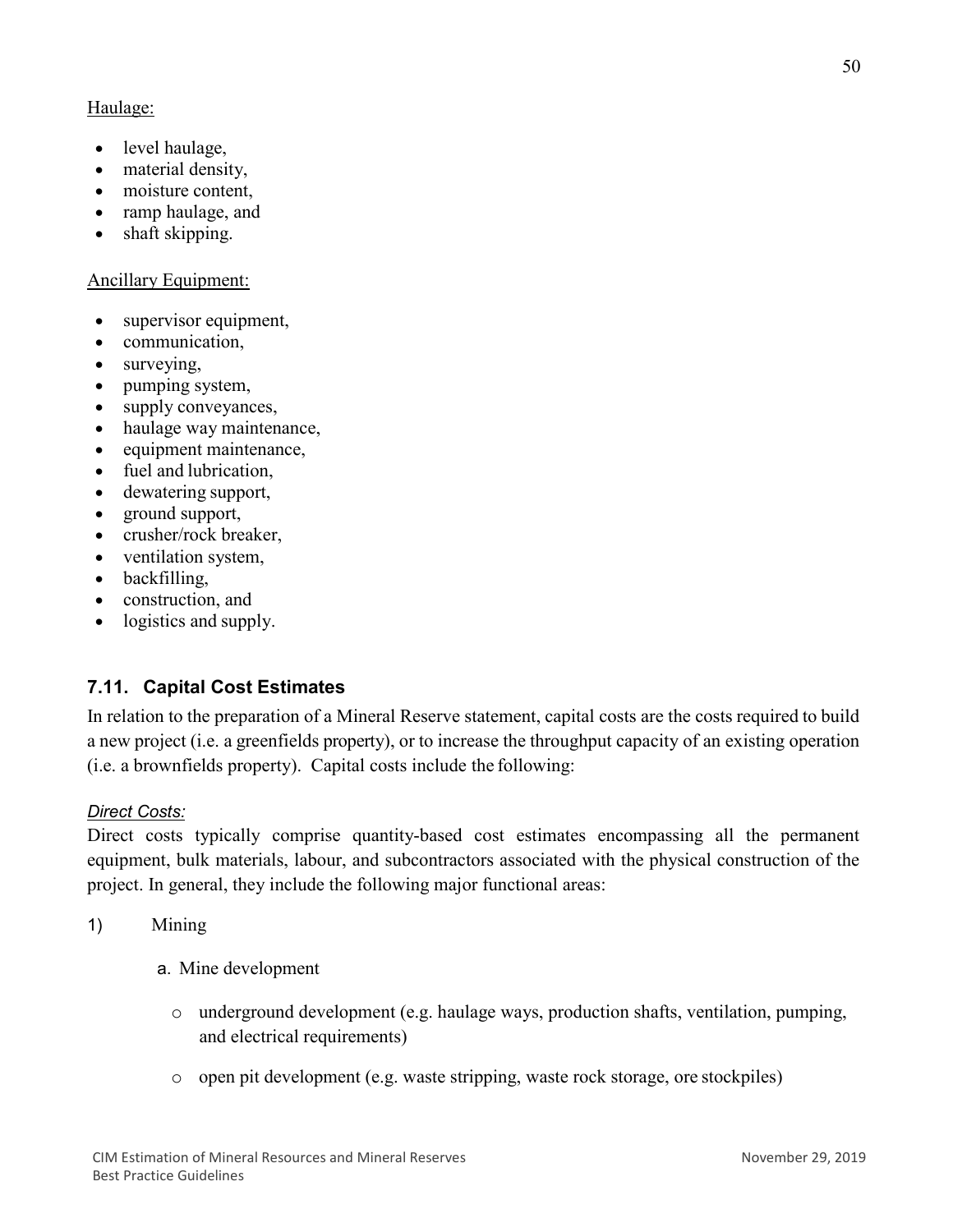b. Mine fleet equipment

- 2) Processing facilities (from ore receipt through to product shipment and tailingsdisposal)
- 3) Waste management facility (typically defined as beginning at the processing plant and extending to tailings and waste storage area, including effluent water treatment facilities)
- 4) Infrastructure

a. On-site facilities such as camps, maintenance shops, administration buildings, analytical and metallurgical laboratories, water supply and management structures, etc.,

b. Off-site facilities such as access roads, airstrips, port or rail facilities, power lines or power generation facilities, concentrate pipelines, desalination plants and water pipelines,etc.

#### *Indirect Costs:*

Indirect costs are typically defined as costs that cannot be directly attributed to the construction of the physical facilities but are required to support the construction effort. These costs may include the following:

- 1. Construction costs (construction camp, temporary facilities, supportservices)
- 2. Engineering, Procurement, and Construction (EPC)/Engineering, Procurement, and Construction Management (EPCM) costs/fees
- 3. Commissioning and start-up costs (including vendor commissioning engineers and staff)
- 4. First fills and critical spares

#### *Owner's Costs:*

Owner's costs are generally defined as costs that are specifically attributable to the Owner that are not included elsewhere in the estimate. The Owner's role will vary if the Owner elects to select an Ownerdirected project rather that selecting an EPC/EPCM contractor for project delivery. Regardless of delivery model, certain responsibilities are included in the Owner's costs as follows:

- 1. Owner's project management team,
- 2. Owner's project support staff (finance, travel, administrative, technical),
- 3. Owner's project expenses (insurance, permitting, land purchase, legal, marketing, IT),
- 4. Owners technical contributions (on-going drilling, metallurgical testing, studies),
- 5. Owners socio-economic work including liaison with local communities, and
- 6. Owner's operations team (from pre-commissioning through start-up phases).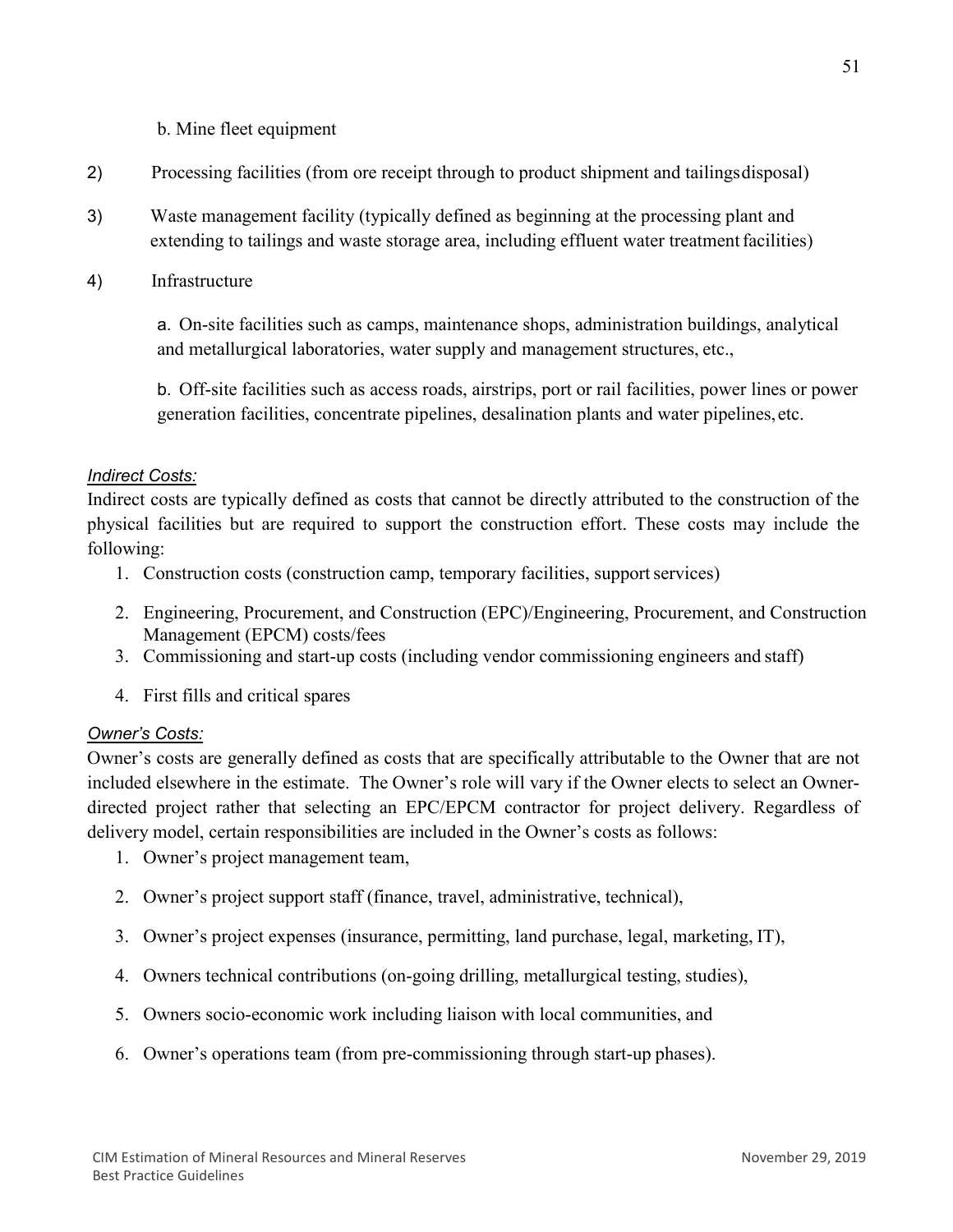## *Contingency*

Contingency is an estimate of the unknown costs that are likely to occur but are not readily identifiable. Inclusion of contingency is essential to ensure that the capital cost estimate will be adequate to complete the project.

Adequate contingency allowance must be included in the capital cost estimate to cover items or functions needed for the completion of the project but not specifically included in the capital cost estimate. It must be clearly understood that the contingency allowance will be spent and that it is not intended to cover scope changes.

Capital costs are typically broken down into three categories as discussed below.

## 7.11.1. Initial/Development Capital

For development-stage properties, the initial capital represents the total investment required to establish the mining production based on the mine designs. These costs should typically include the following areas:

- Open Pit Pre-stripping,
- Underground development (shafts, declines, ventilation raises, etc.),
- Purchase of mining equipment fleet,
- Process plant construction or refurbishment/upgrade,
- Construction of tailing storage facility, waste dump preparation and water management facilities,
- Development of required infrastructure and facilities (power distribution, maintenance and administration buildings, water supply and distribution, access road, and the like),
- Camp accommodation facilities (in the case of remote sites),
- Land purchases and/or leases and rights-of-way,
- Maintenance and operating equipment (e.g. tools, computers, support systems, office equipment, etc.),
- Surface preparation (e.g. roads, storage areas, buildings),
- Pre-production/commissioning
- Payments under government or First Nations agreements,
- Working capital (e.g. initial fills of consumables, initial capital and critical spares inventory, initial warehouse inventory, operating cost required to build work in process inventories and operating cost required to be spent during the time to receive revenue from sales of product, recoverable value added tax, etc.),
- Taxes on capital purchases (e.g. sales taxes or value added taxes that are notrecovered),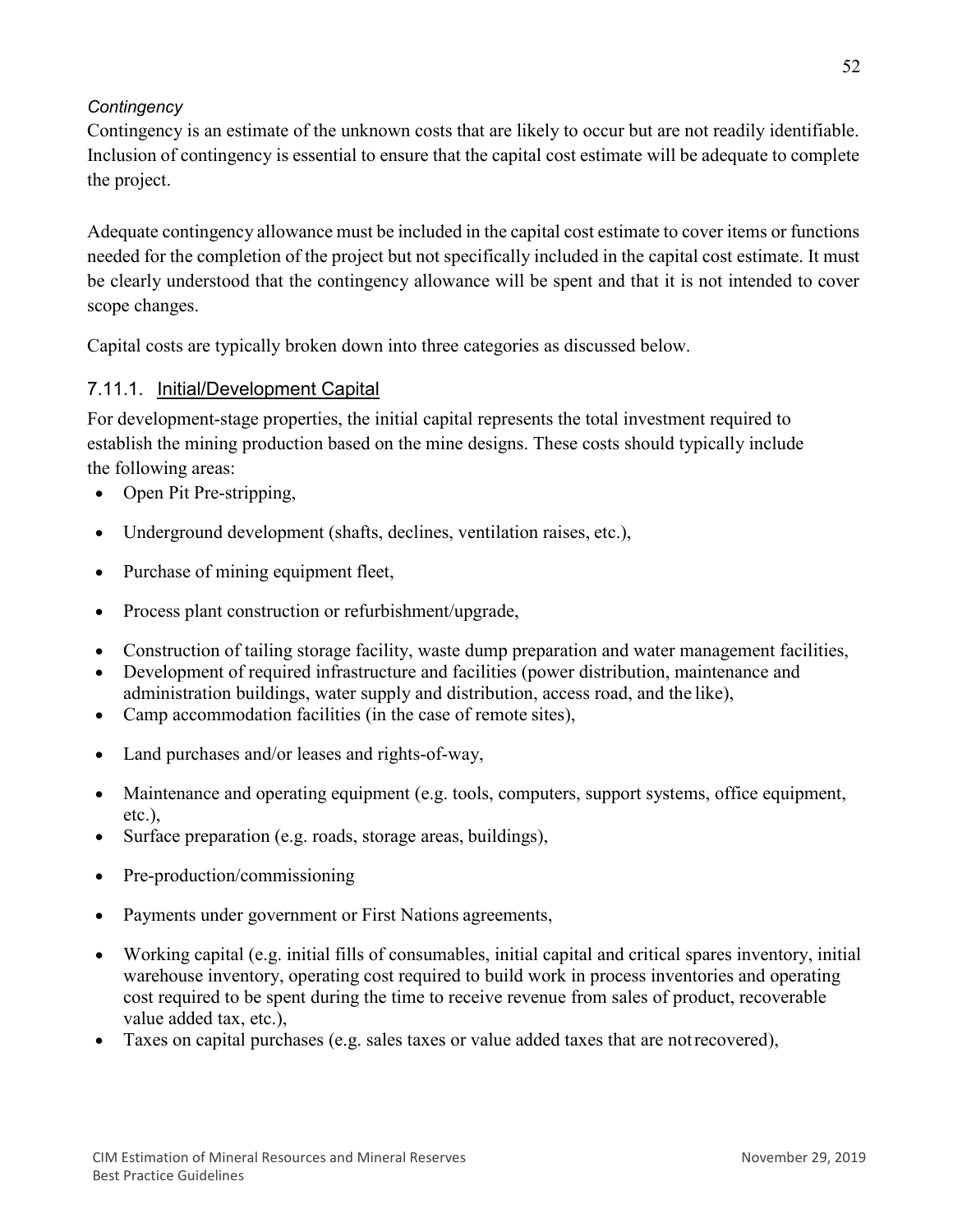- Financial assurance and mine closure/reclamation bonds (different companies can finance these costs differently but need to be identified for the jurisdiction),
- EPCM costs, and
- Contingency.

Working capital is a term used to describe the inventory and cash required during the initial capital phase to support operation until revenue is received andincludes:

- Initial fills of reagents and consumables that are required to start the plant (e.g. balls in ball mills, reagents in flotation cells, fuel in tank, etc.). Initial fills are often included as a separate line item rather than included in working capital.
- Warehouse inventory of parts and consumables that will be used during initial operations (e.g. explosives, mobile and process equipment parts, wear parts, mechanical or electrical spares, personal protective equipment).
- Capital spares inventory consists of large components of the equipment or even a duplicate for the purposes of managing the risk of loss of production (e.g. ball mill bull gear, spare skips and cage, electric motors).
- During the development phase, an inventory of product is stockpiled at the mine and the process plant and output does not become available for sale until the working inventory of the project has been reached. The operating cost required for these activities is also covered in working capital as the operation will carry the inventory until the end of mine life (e.g. stope drilled inventory, in pit drilled inventory, broken ore and waste inventory, ore stockpiles, product in process and otherwise at site).
- Cash is required from the time the product is sold and leaves the mine site to the time the cash is received in the account. Various commercial terms will dictate the need for more or less working capital in these instances.
- Net proceeds from saleable mineral material produced in the development phase while bringing the mine to the point of commercial production are deducted from the pre- production operating cost.

The initial capital that the project will incur during the pre-production period should be estimated to represent the actual costs to an accuracy commensurate with the level of the study. The Practitioners should ensure that the quantity and quality of engineering and costing support such level of accuracy. The Practitioners should also state clearly the level of accuracy used in the report. Additional guidance can be found in the AACE International Recommended Practice No. 47R-11 (2012).

# 7.11.2. Sustaining Capital

Generally, sustaining capital is required by a mining operation to maintain production at the planned level. This sustaining capital is distinct from the routine operating costs associated with labour, consumables, maintenance, and third-party supply, and is generally of a shorter-term nature. Examples of sustaining capital items include the following:

- Mine development (OP pre-stripping, UG haulage drifts and ventilation raises),
- Push-back waste stripping,
- Equipment rebuild (mining fleet, plant equipment) costs required to extend the useful life of asset,
- Equipment replacement or expansion as required by the reserve Life-of-Mine plan,
- Process facility replacements,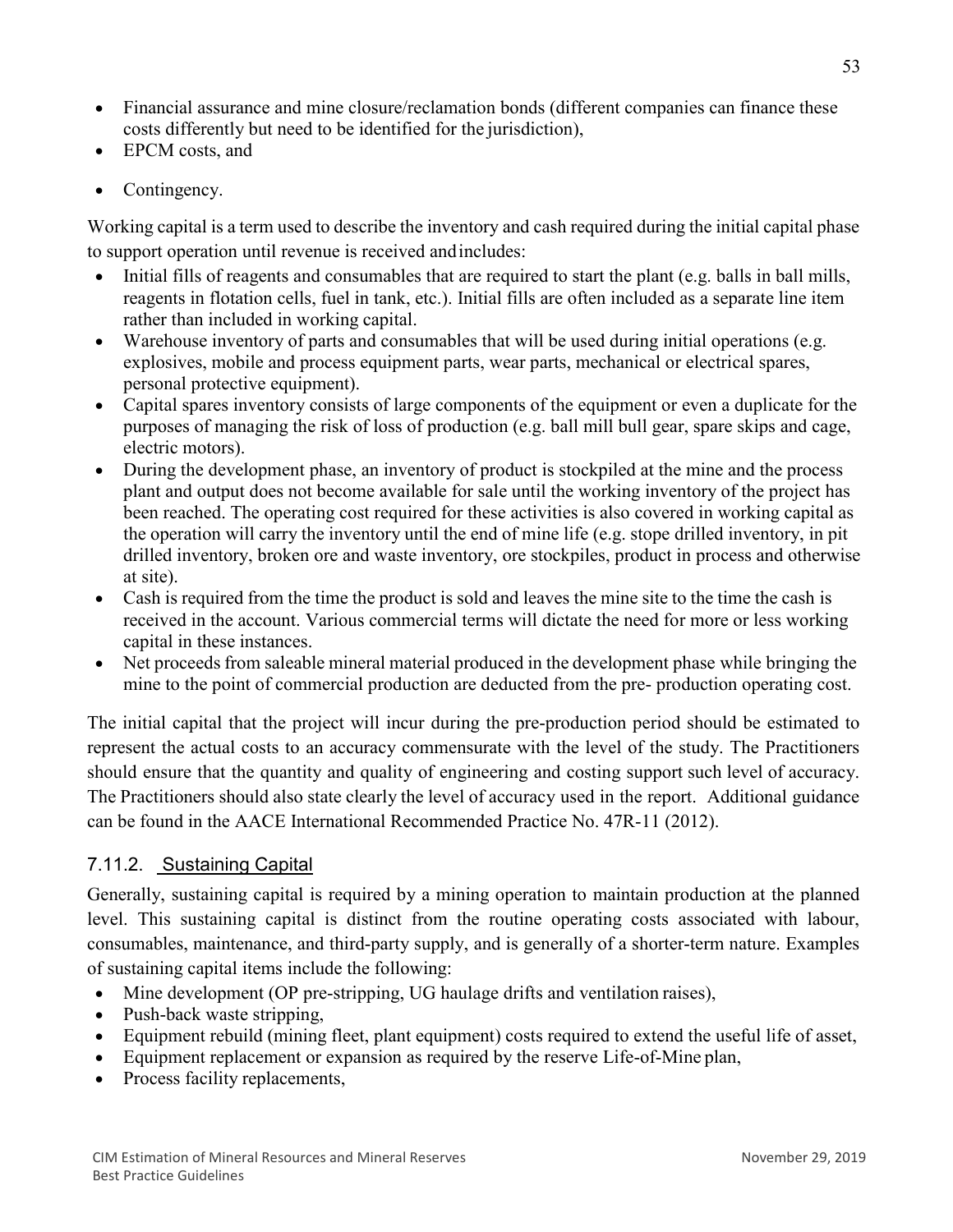- Expansion of tailing storage facility,
- Progressive rehabilitation and on-going closure costs,
- Infrastructure facility replacements,
- Additional land purchases,
- Dewatering and pumping, and
- Contingency.

The Practitioners should list all assumptions that determine the sustaining capital policy. The sustaining capital should be estimated with an accuracy commensurate with the level of the study and in current dollars. The Practitioners should detail all assumptions regarding sustaining capital and also ensure that the quantity and quality of engineering and costing support such level ofaccuracy.

## 7.11.3. Expansion Capital

An investment in expansion capital would be required when an operating mine plans an expansion in production capacity given an adequate reserve and market capacity and demand.

The expansion capital that the project will incur should be estimated to an accuracy commensurate with the level of the study and in current dollars. The Practitioners should detail expected expenditures and ensure that the quantity and quality of engineering and costing support such level of accuracy.

## **7.12. Operating Cost Estimates**

In general terms, operating costs are commonly considered as those costs that are incurred in the current year of production. However, preproduction operating costs such as those incurred during the ramp-up period or some pre-stripping activities in open pit mines are often capitalized. In general terms, the basis for calculation of operating costs includes the following common cost centres:

- 1. **Mining**: all costs to extract and haul waste rock to a storage facility or extract and haul ore to the process facility, which is generally either the feed hopper of a ROM crusher or one or more stockpiles.
- 2. **Processing**: all costs to process ore delivered from the mine to either the hopper ahead of the ROM crusher or ore stockpile(s) through to, and including, the tailings disposal and effluent treatment processes. In some reporting systems, tailings disposal, effluent treatment, and related environmental costs are reported as a separate cost centre, as isthe cost to process tailings through a backfill preparation facility.
- 3. **General and Administration (G & A):** [general and administrative](https://www.investopedia.com/terms/g/general-and-administrative-expenses.asp) expenses represent the necessary costs to maintain a mine's daily operations and administer its business, but not directly attributable to the production of goods and services. It is important to note that G & A costs can vary widely depending on such items as the country, project location, type of operation, production rates, etc.

Table 7.2 provides details for operating cost estimates in the major cost categories of a mine. The list of costs is by no means exhaustive. The items to consider depend on the specifics of a given mining operation under examination and can be estimated in several ways. However, in each case the cost components will include the costs for labour, consumables or materials, maintenance parts and thirdparty services. Additional information relating to estimation of operating costs can be found in the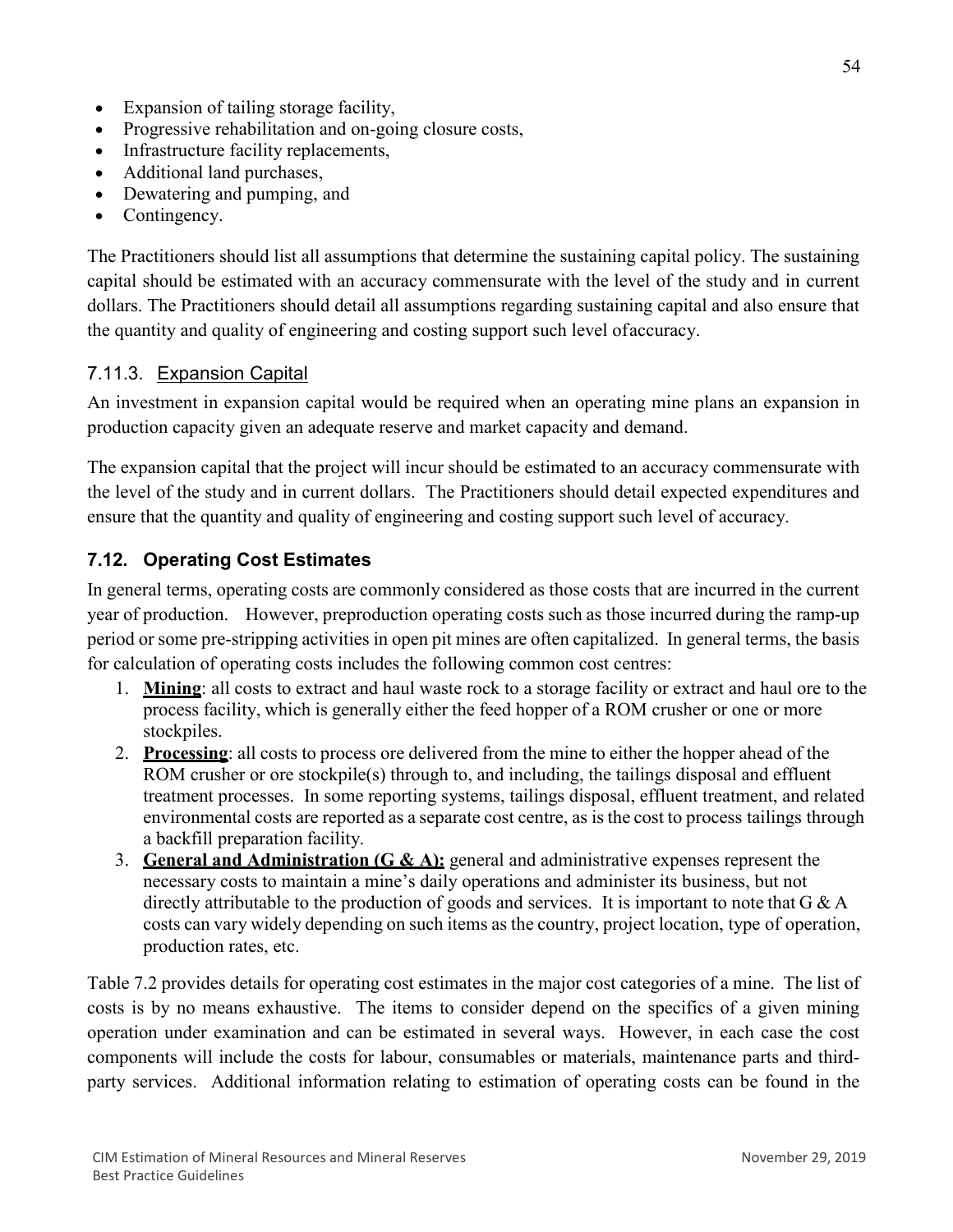## AusIMM Cost Estimation Handbook (2012).

In the case of an expansion of an existing mining and processing operation, there is usually readilyavailable operating cost data. Some of the cost data will require modifications if changes are made to mining and processing methods or throughput rates. In cases where no operating history is available then estimates must be made from first principles. To check these estimates, a comparison or benchmarking with operating costs of similar operations is carried out..

| <b>Cost Centre</b>          | <b>Work Type</b>                                                                                                                                                                                                                                                                                                                                                                                                                                                                                 |  |  |  |
|-----------------------------|--------------------------------------------------------------------------------------------------------------------------------------------------------------------------------------------------------------------------------------------------------------------------------------------------------------------------------------------------------------------------------------------------------------------------------------------------------------------------------------------------|--|--|--|
| Mining                      | Definition Drilling:<br>Diamond drilling, reverse circulation drilling or other drilling to upgrade the<br>resource confidence during operations or collect better information for design<br>and/or grade control purposes.                                                                                                                                                                                                                                                                      |  |  |  |
|                             | Development:<br>Open pit stripping costs that have not been capitalized, and<br>underground development.                                                                                                                                                                                                                                                                                                                                                                                         |  |  |  |
|                             | Production:<br>Open pits: drilling, blasting, loading, haulage, dump management, road<br>maintenance, dewatering, power<br>Underground: drilling blasting, loading, haulage, backfill, dewatering,<br>power, level maintenance, rehabilitation, ventilation.                                                                                                                                                                                                                                     |  |  |  |
|                             | Technical Services: Geological and engineering services.                                                                                                                                                                                                                                                                                                                                                                                                                                         |  |  |  |
| Processing                  | Crushing, grinding, flotation, leaching, refining, product dewatering, product<br>marketing and sales, tailings management, environmental, power, assaying<br>services, technical services, heap leaching, solvent extraction<br>electrowinning, etc. as appropriate.                                                                                                                                                                                                                            |  |  |  |
| General &<br>Administration | Management, accounting, procurement and logistics, human relations<br>(HR), safety and health, community relations, insurance, information<br>technology (IT), software licenses, other Infrastructure, Support, and<br>maintenance costs, security costs, camp costs, travel for remote sites,<br>royalty payments, external consultants, office and equipment leases,<br>satellite office expenses. Legal and regulatory, property taxes, mineral<br>tenure maintenance, and permitting costs. |  |  |  |
|                             | Additional information on estimation of G & A costs can be found in<br>AusIMM (2012).                                                                                                                                                                                                                                                                                                                                                                                                            |  |  |  |

| Table 7.2 Typical Operating Costs Inputs for Mining Operations |  |  |
|----------------------------------------------------------------|--|--|
|                                                                |  |  |

## **7.13. Additional Factors**

In addition to the technical requirements related to the extraction of mineralized materials, Practitioners must also consider a number of other factors such as location, infrastructure, environmental, marketing, legal, and social issues when preparing Mineral Reserve estimates.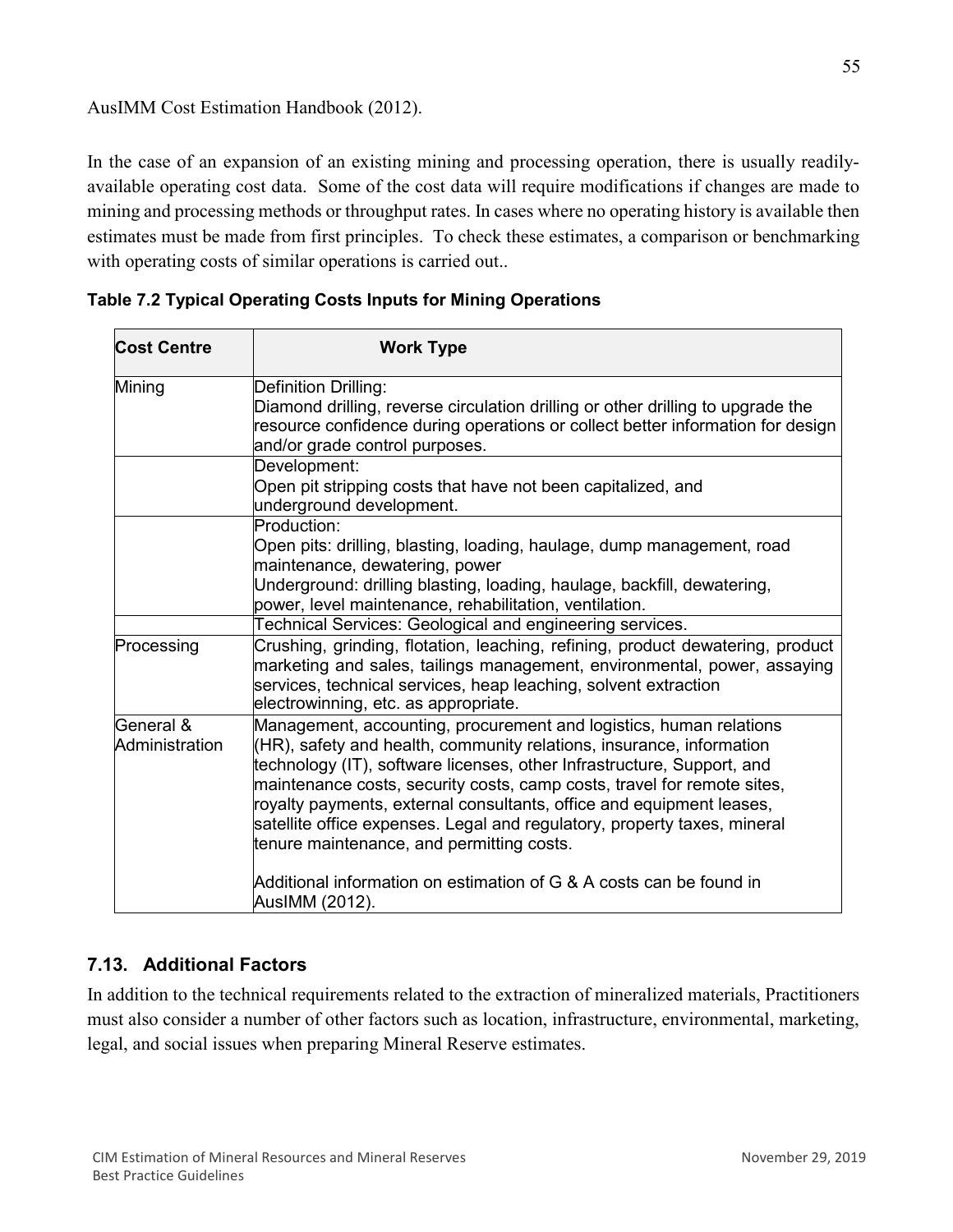## 7.13.1 Location and Infrastructure

The location of the deposit, as well as its climate, topography, and vegetation, has a significant effect on all aspects of a mining project and the cost and schedule of construction and operations. Transport of supplies to support a mining operation is also affected bylocation.

Infrastructure requirements for mining projects are site specific. The capital cost for infrastructure can vary substantially from site to site, and is often a function of the location rather than the choice of the mining or processing methods. Infrastructure covers a wide range of facilities and services, examples of which are summarized below:

- access and service roads,
- utilities especially power availability and costs,
- water supply,
- communications,
- port and Marine,
- fuels,
- waste disposal systems,
- administration facilities,
- industrial facilities,
- transportation, and
- townsite and/or camp site.

## 7.13.2. Environmental Management

An understanding of sustainability and corporate social responsibility requirements and commitments plays a fundamental role in the preparation of Mineral Reserve statements for both development stage properties and on-going mining operations.

For development stage properties, Mineral Reserve statements should include consideration of any environmental studies, whether they are planned, in progress, or completed. Environmental studies should identify all factors that may be impacted by the proposed operational scenario and, depending on the regulatory jurisdiction, often include the characterization of the air quality and background noise in and about the project area, characterization of the surface and groundwater quality, characterization of the terrestrial and aquatic flora and fauna and identification of any protected or sensitive species, and identification of any cultural or archeological features. Any factors that act to restrict the mine design, such as sensitive wildlife areas, fish habitat, forest reserves, etc., must be identified and considered.

All known environmental constraints, or those discovered as a result of these studies that may affect mine development or permitting requirements should be identified.

The water management scenarios/systems, as well as the identification of sufficient area/capacity for the storage of tailings and any waste rock material for the stated Mineral Reserves, should also be considered. The safety and stability of any existing tailings storage or waste rock facilities should be investigated.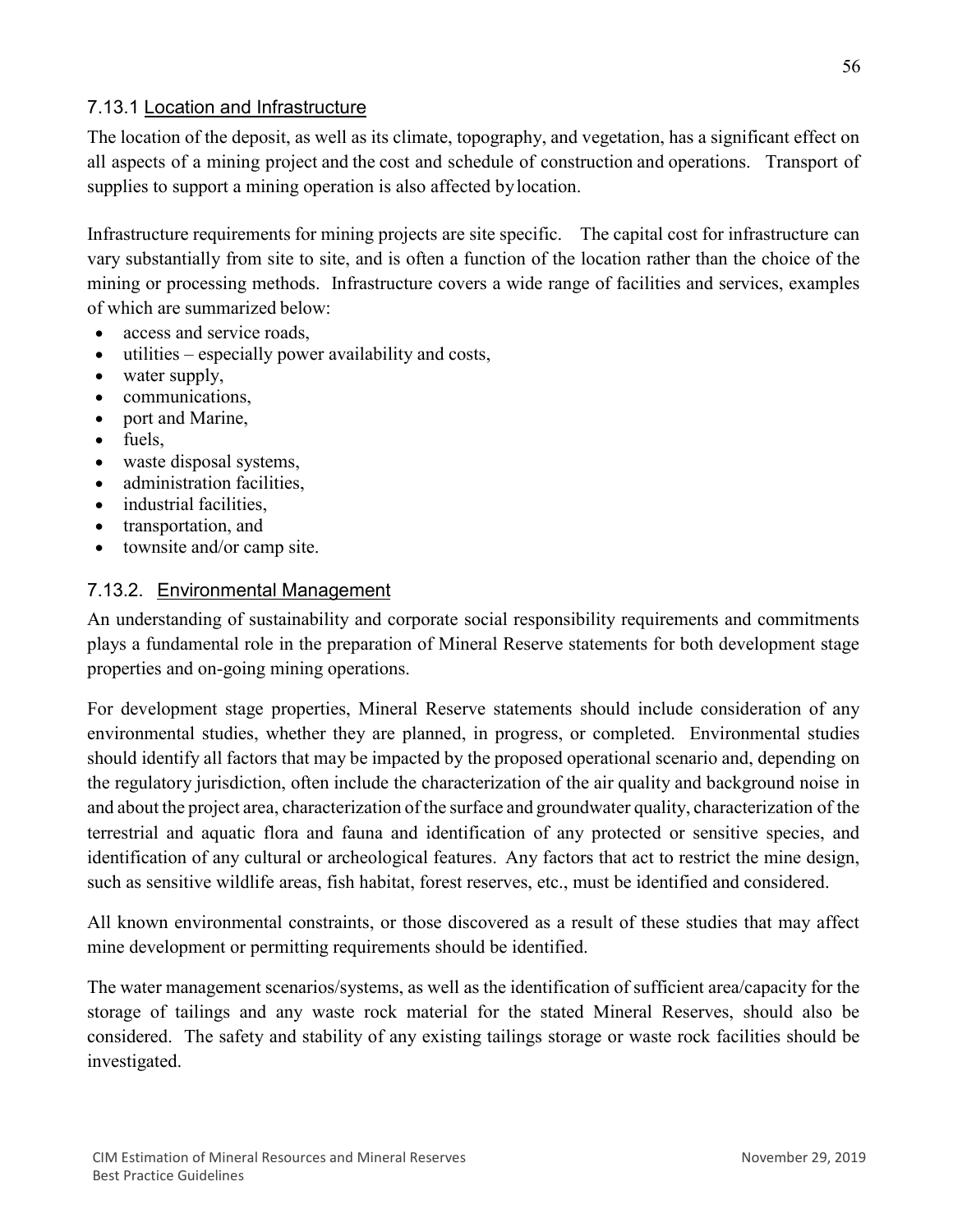All costs related to the mitigation and treatment of any non-compliant liquid effluent, and progressive reclamation and final closure requirements must be identified and addressed.

## 7.13.3. Closure and Reclamation Planning

The level and detail of closure and reclamation plans are dependent on the status of the property (development vs. operating), the stage of development of the project (greenfield vs. brownfield), and the presence or absence of a previous closure plan. General closure and reclamation concepts based on the known project facilities, environmental interactions, and monitoring and reporting requirements should be provided at aminimum. For developmentstage properties, estimated closure costs should be provided in sustaining capital. In general:

- for operating mines, all closure and reclamation costs must be identified and included in the economic models. These costs include:
- all costs related to on-going monitoring and compliance with requirements set out in the various permits issued.
- all costs related to final closure activities and post-closure monitoring, and
- all financial assurance posted for closure of exploration, construction, or operation.

## 7.13.4. Environmental Assessments and Regulatory Permitting

The Practitioners must identify the environmental laws and regulations applicable to the specific jurisdiction where the proposed development is to occur.

For development stage properties, all required environmental assessment processes, authorizations and/or permits, and land tenure requirements must have been identified and there must be a reasonable expectation of eventual approval. Jurisdictions often have unique processes to be completed to obtain approval of an environmental impact assessment and issuance of operating permits and approvals. Practitioners should ensure that a complete list of the certificates, permits, licenses and approvals for a given project is compiled along with a practical assessment of the expectation of eventual approval.

For operating mines, the current status of each permit should be documented and include either the main conditions of approval for those currently held, or alternatively, a practical assessment of the expectation of eventual approval.

As a minimum, all permits required for the continued operation of the mine must be current, their conditions and requirements must be met, and all financial obligations must be satisfied for the preparation of Mineral Reserve statements.

For both development stage properties and operating mines, all costs related to permitting and, where applicable, monitoring and compliance activities (operating projects) must be identified and included in the economic models.

## 7.13.5. Social Considerations

Mine development may impact on the surrounding communities, people, and their respective economies, including housing requirements, health and safety, employment opportunities, and community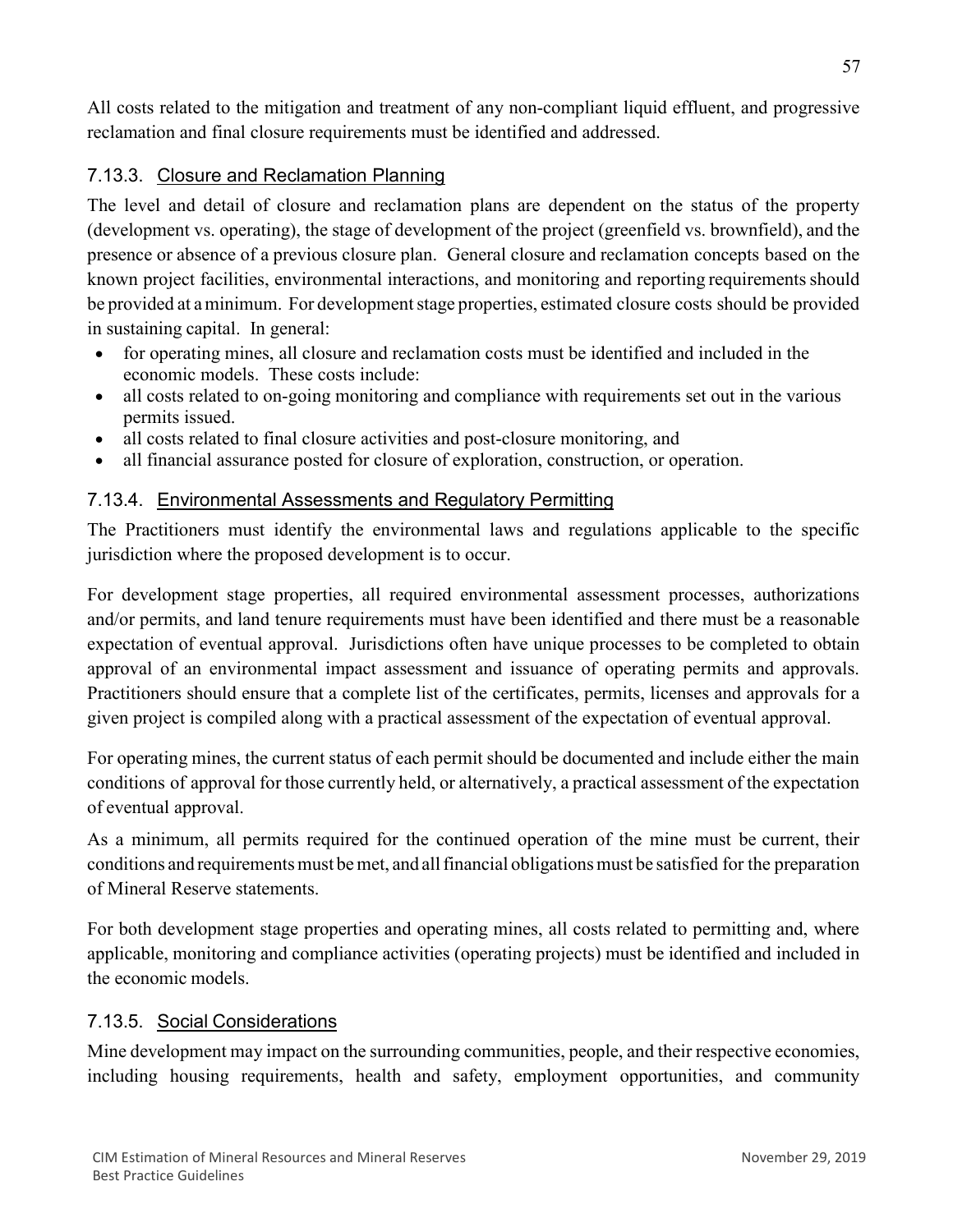displacement. Impacted stakeholders should be provided with the social/community studies conducted in support of the Mineral Reserve estimate. Indigenous peoples and their rights as Indigenous people in certain jurisdictions may require specific actionssuch as consultation and binding agreements.

Any restrictions placed on the mine design caused by social factors, cultural, or archeological issues must be identified. All public or government stakeholder meetings or consultations, hearings, as well as proposed or actual stakeholder agreements should be discussed as part of the studies supporting the Mineral Reserve estimate.

## 7.13.6. Product Marketing

To determine if a mineral product is saleable, it could be a necessity that the physical and chemical characteristics of the product be demonstrated by preparing a representative sample of the final product. Some products of a mining operation can be sold directly from the mine site but others require additional off-site treatment (e.g. by a smelter). Some products are sold on an open market basis but many are sold on a contractual basis. The method and costs of transporting the product to the ultimate buyer must be considered.

Depending on the product, deleterious elements may restrict the saleability of the mine product. Some customers are able to treat such elements while others may not. The Practitioners should provide an assessment of the risk of the marketability of the product being evaluated and penalties that might be paid for off-specification products. Where possible, the Practitioners should also identify limitations for marketing the product by identifying particular customer restrictions.

Sources of market information may include any relevant market studies for the commodity, including supply and demand, commodity price projections, product valuations, or product specifications.

The Practitioners are advised to consult with marketing experts for the intended commodity to determine expected quality, costing, market capacity, and other parameters.

## 7.13.7. Legal

Clear title regarding the extraction, processing, and sale of the mineralized material and final product must be demonstrated.

## **7.14. Economic Analysis**

## 7.14.1. Introduction

A fundamental requirement for declaring Mineral Reserve, whether it is relating to a current mining operation or a mineral property being evaluated at the study stage, is the demonstration of the economic viability (profitability) of the operation with the technical parameters under consideration as described in the CIM Definition Standards. This is most commonly achieved by preparation of an economic model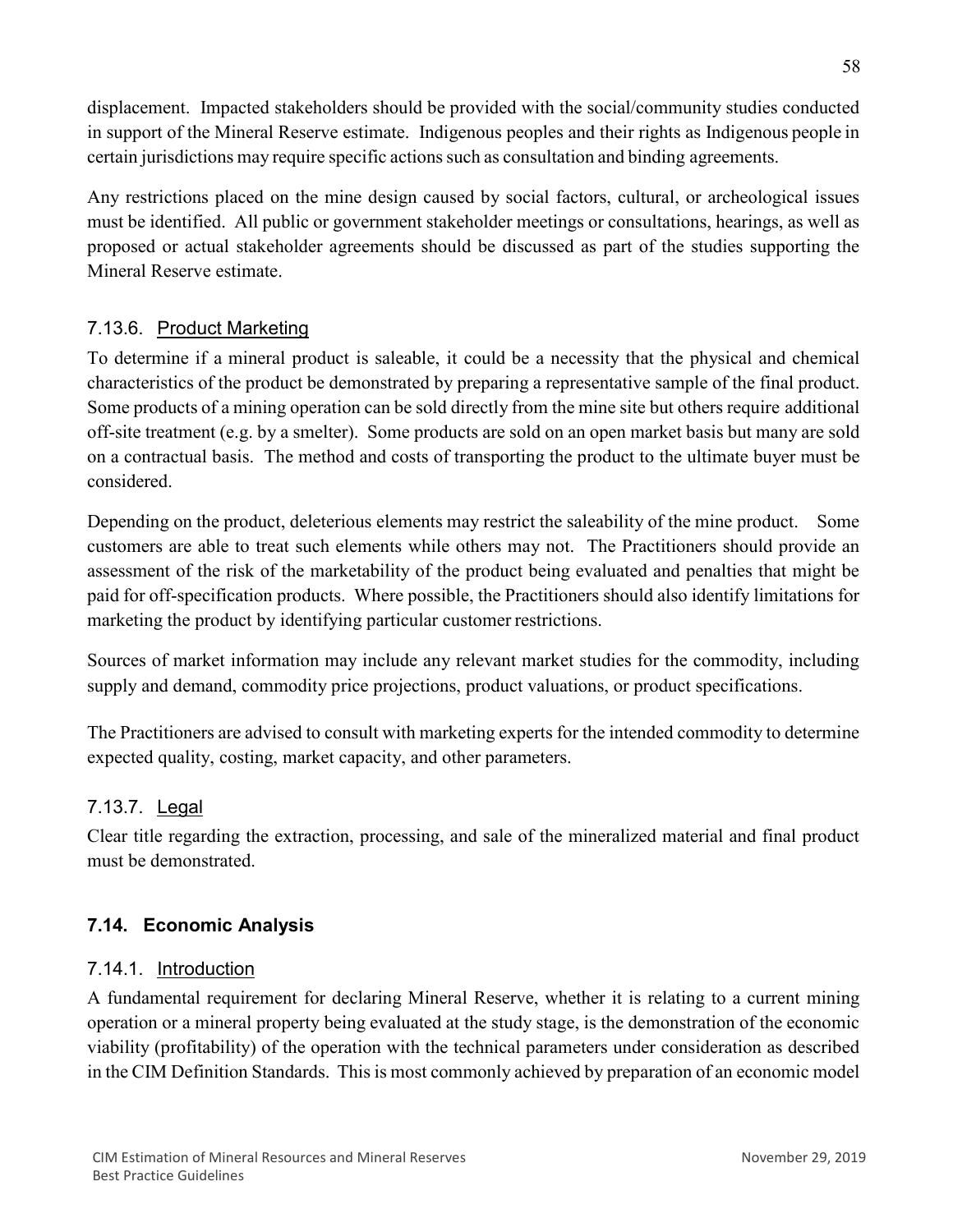on a discounted cash flow (DCF) basis.

In the mining industry, economic/DCF models are used to determine and validate such business or investment decisions as:

- declaration of Mineral Reserves,
- decisions to proceed with additional investments in a property,
- decisions on capital allocations between properties, and
- valuations of mining properties, mining projects, and business entities.

Economic models are commonly constructed using successive one-year periods and provide several DCF metrics such as NPV, internal rate of return (IRR), and payback period. Economic models should be prepared on both a pre-taxation and a post-taxation basis.

A detailed discussion regarding the construction of economic models is beyond the scope of this document; examples of best practices and procedures used to prepare economic models can be found in Smith (1999), Lattanzi (2000), Smith (2002), and Stermole and Stermole (2014).

## 7.14.2. Base Case

An economic analysis of the given set of technical parameters will include at least one cash flow model that will be referred to as the base case. This base case should include the following conventions:

- No debt. The reason for this is that debt and financing are not a measure of the economic viability of the technical parameters that are under consideration in relation to the preparation of a Mineral Reserve statement. They are more a measure of the borrowing ability of the owner company or companies. Additionally, debtleveraged cases can be manipulated to give a wide range of positive outcomes that do not reflect the technical parameters under consideration.
- No inflation. Mining project forecasts are forward-looking exercises that can cover long periods of time. The addition of inflation over time to a DCF model requires numerous projections. Predictions of future costs and product values with any degree of accuracy are difficult at best and future predictions of inflation are likely to be inaccurate. These can cause unreasonable distortions to the base case DCF metrics.
- Constant metal price(s) and foreign exchange rates (as applicable). This is a generally accepted practice in mining evaluations. Constant ("flat") price(s) refers to excluding cycles or trends in the long-term forecast. It is a separate consideration from inflation (see above). The price forecasts should be determined by suitably qualified members of the Mineral Reserve estimation team and should be carried out in consideration of the guidance provided in CIM (2015), as amended from time to time.
- All taxes, royalties, and streams (revenue-based, tonnage-based, or other) payable by the project should be included in the economic model. Practitioners preparing economic models should consult with suitably qualified individuals for guidance in relation to treatment of the tax or royalty obligations of a project.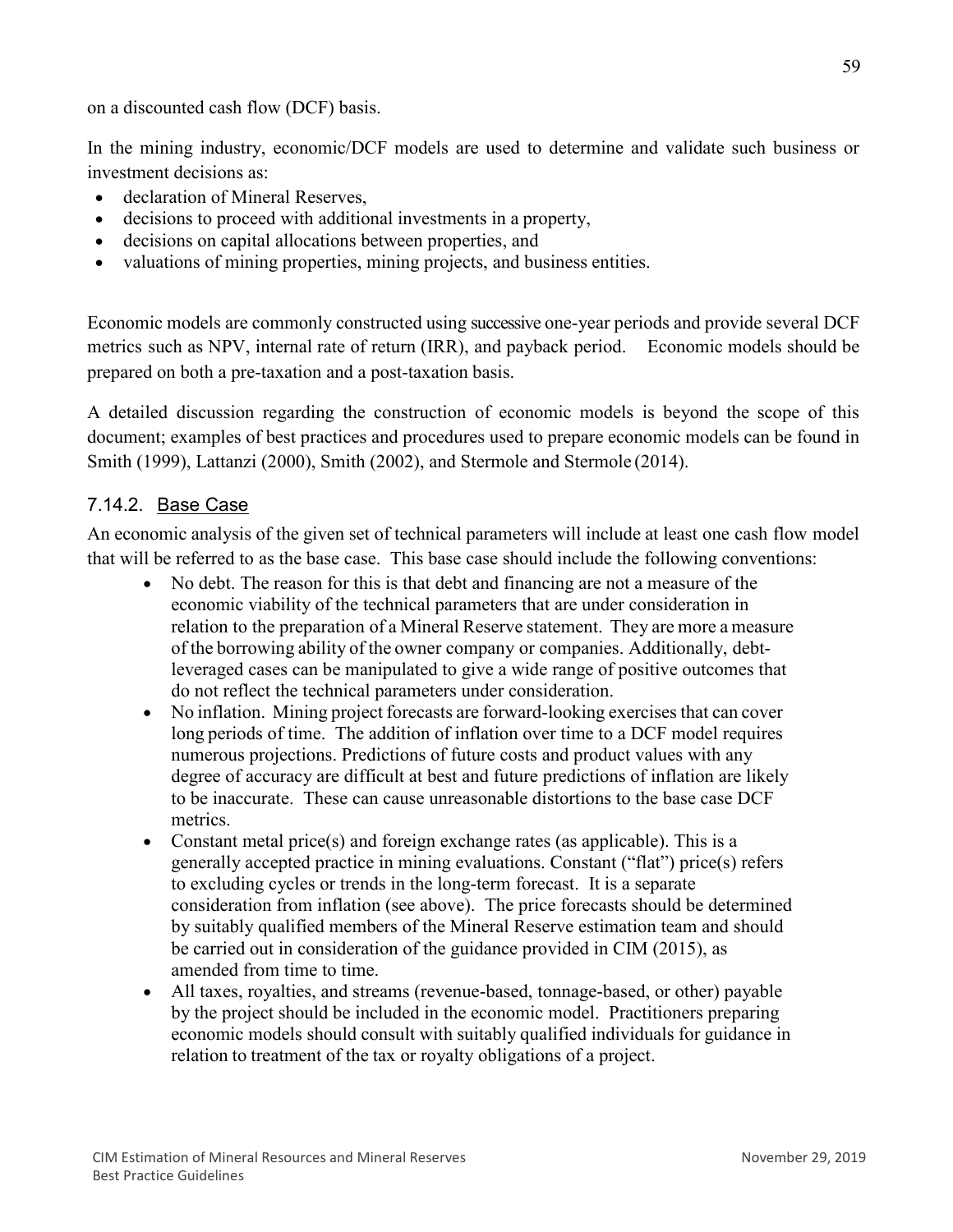## 7.14.3. Economic Model

Essential elements in an economic model prepared in support of a Mineral Reserve statement should include, as a minimum, the following items.

## *7.14.3.1. Production:*

Economic models should include annual schedules of mine production including ore tonnes, ore grades, product recovery (which can vary with grade and throughput rate), waste tonnes and grade (if any), and stockpile feed tonnes and grades (if any).

Annual schedules of process plant production must also be included in economic models where the mine production schedules differ from the plant production schedules (e.g. where a stockpiling strategy is employed). Process plant production schedules include ore tonnes, ore grades, metallurgical recoveries, and stockpile reclaim tonnes and grades (if any). The project production schedule should recognize any ramp-up requirements (McNulty 2014) for both the processing plant and the mine.

## *7.14.3.2. Revenue:*

The major inputs required to calculate revenues for an economic model include the following:

- annual schedules of metal recovered, or tonnes and grades of intermediate products produced (concentrate, doré, etc).
- annual schedules of smelter and refinery costs including: payable (accountable) metal deductions, treatment and refining charges, marketing costs, freight, material handling, losses in transit, insurance, etc., and
- annual schedules of gross and net revenues.

#### *7.14.3.3. Operating Costs:*

The operating cost section of an economic model commonly includes consideration of the following components as separate line items:

- annualized schedule of mining operating costs,
- annualized schedule of processing operating costs,
- annualized schedule of G&A operating costs,
- annualized schedule of royalties, and social contract commitments, and
- annualized schedule of any other costs of operations, as applicable.

#### *7.14.3.4. Capital Costs*

The capital cost section of an economic model considers the annual schedules of all initial capital costs as separate line items including:

- open pit and underground development and equipment,
- pre-stripping (if any),
- processing facilities,
- services.
- infrastructure,
- construction of initial tailings and waste storage facilities,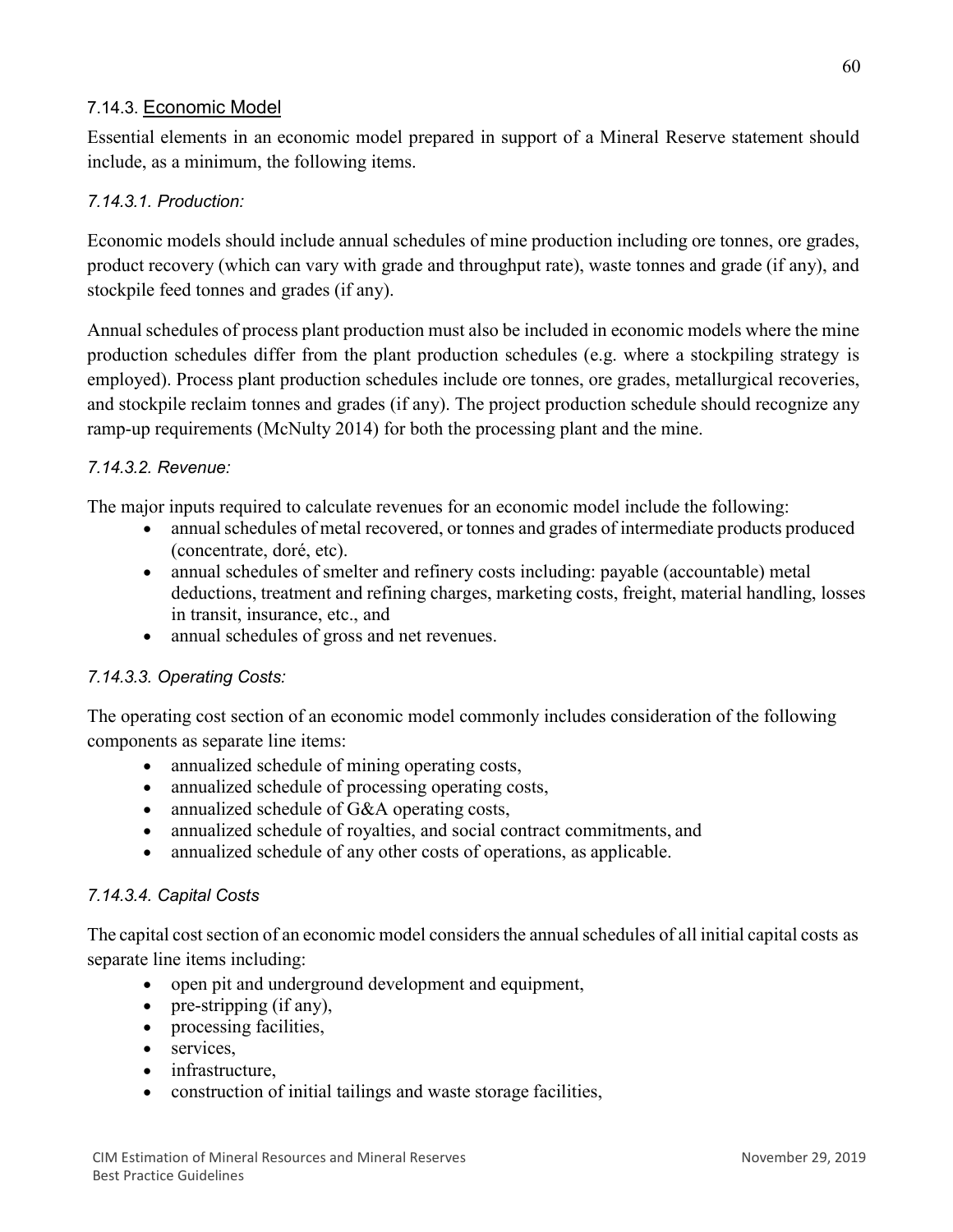- construction indirects,
- EPCM,
- owner's costs,
- contingency, and
- any other capital costs associated with the initial construction of the facility.

In addition to initial capital costs, the capital cost section of an economic model will also consider the annual schedules of sustaining capital costs including but not limited to:

- mine equipment replacement,
- tailings dam lifts,
- heap leach extensions,
- furnace rebuilds, etc., and
- annual schedule of costs associated with closure, both during and after operations.

## *7.14.3.5. Working Capital*

An annual schedule of working capital requirements on a cash basis is typically included in an economic model as a separate line item.

## *7.14.3.6. Taxes, Royalties, and Streams*

An annual schedule of all significant taxes and royalties (whether based on income, revenue, tonnage, time, or other characteristics) must be included in an economic model, as separate line items. They can include, but are not limited to, non-government royalties, Impact and Benefit Agreement payments, federal and state income taxes, state/provincial mining taxes, capital taxes, withholding taxes, and special levies by government bodies.

## *7.14.3.7. Economic Model:*

An annual schedule of the cash flows is derived from the items listed under Economic Criteria. For clarity, in the context of these MRMR Guidelines, the economic model is constructed for the sole purpose of evaluating and demonstrating the economic viability of the selected technical parameters, in support of the Mineral Reserve statement.

To ensure that the DCF model is a fair evaluation of the economic viability of the selected technical parameters, it is considered good practice to use the same metal price(s) or value for preparation of the base case Mineral Reserve economic model as used to prepare the tonnage and grade estimates in the production schedules.

If the metal price(s) or value assumptions used for the economic base case differ from the price assumptions used to prepare the production schedules and the Mineral Reserve statements, the Practitioner should:

- explain the reasons for the different price assumptions, and
- provide the DCF metrics at the price assumptions used to determine the production schedules and the Mineral Reserve statements.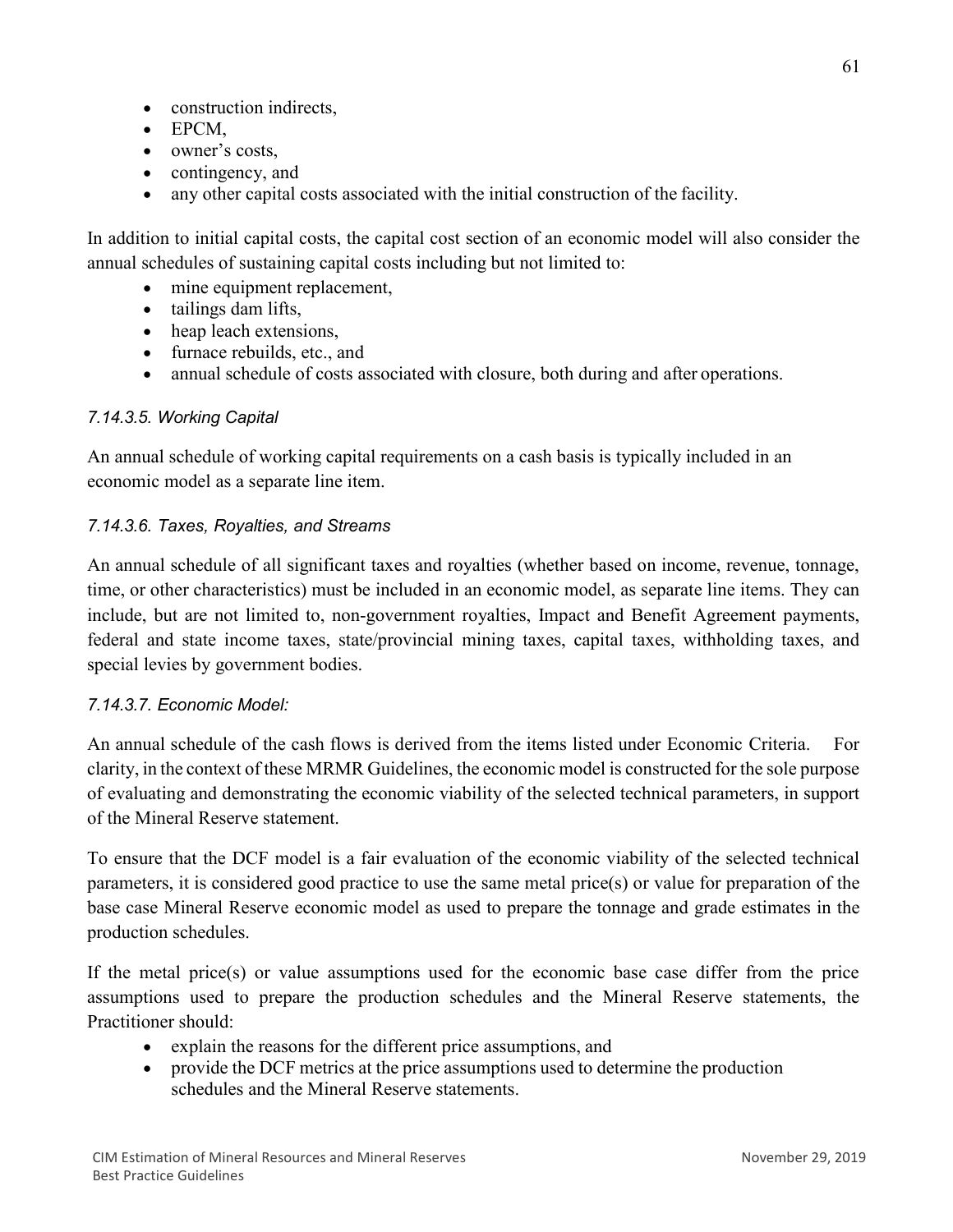Guidance regarding the selection of metal prices (or values) for use in the preparation of Mineral Reserve estimates has been presented in CIM (2015), as amended from time to time.

The recommended format to show in the cash flow analysis is annual schedules of each of the items that follow:

## **Physicals:**

- mined quantities and grade,
- processed quantities and grade,
- recoveries and recovered metal quantities, and
- quantities of payable metals.

## **Cash Flow:**

metal prices for each metal

A general example of a cash flow components is presented in Table 7-3.

## **Table 7.3 Cash Flow Model Components**

- + Gross revenue for each metal (payable metal times metal price)
- Less transportation and treatment/refining charges
- = Net Revenue
- Operating costs
- Non-government royalties and agreements\*
- Working capital adjustments (cash basis)
- = Operating Cash Flow:
- Initial capital costs
- Sustaining capital costs
- Closure and reclamation Costs
- = Cash Flow Before Taxes:
- Government taxes and royalties (income, mining, severance, etc)
- Withholding taxes
- = Free Cash Flow After Tax

\*Note: Non-government royalties and agreements include Impact and Benefit Agreements (IBA), Net Smelter Return and other ad valorum-based royalties and production taxes, etc.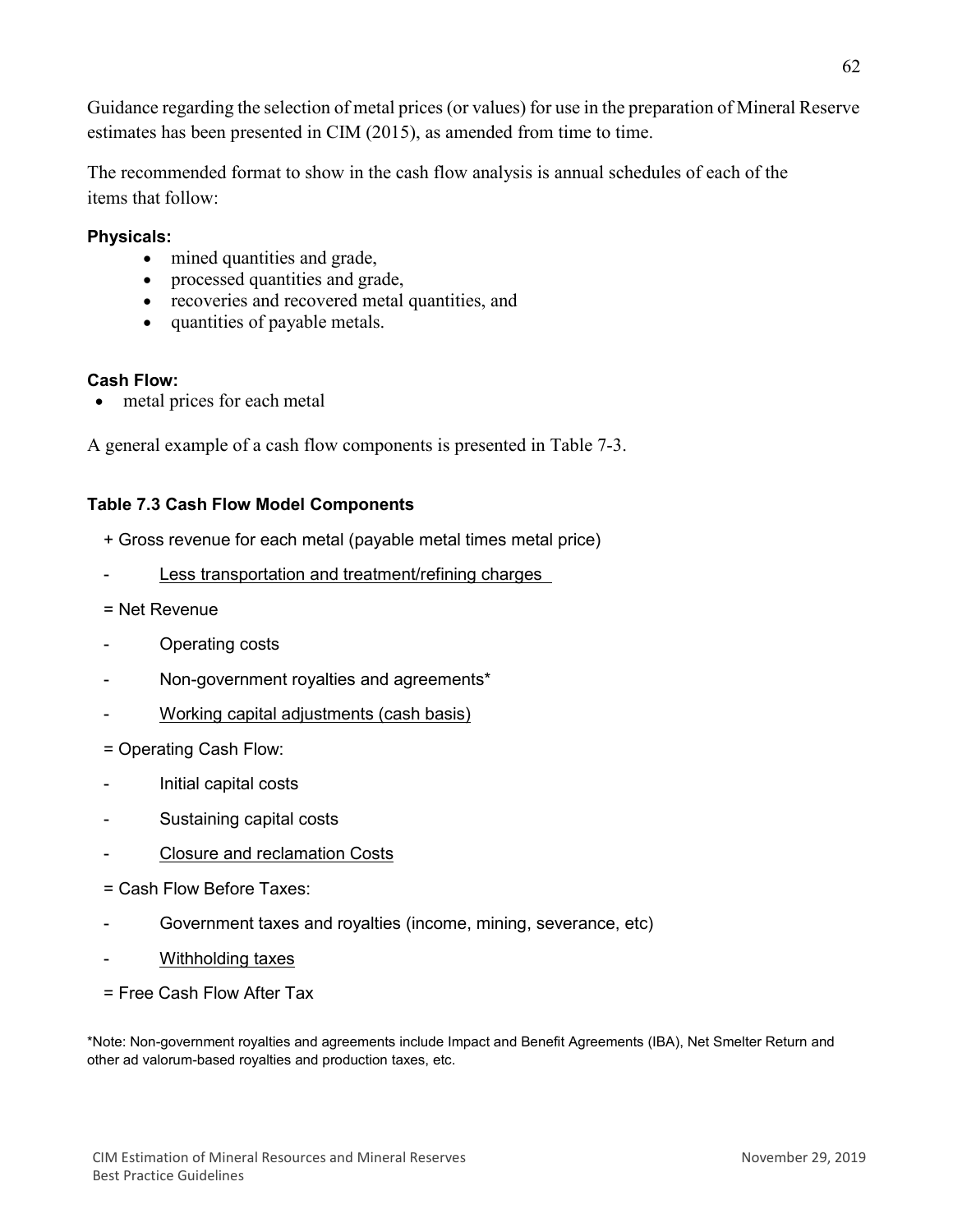#### *7.14.3.8. Net Present Value and Discount Rate*

Once the annual cash flows are calculated, at a minimum, the following metrics should be reported:

- Total undiscounted after-tax cash flow,
- Net present value (NPV) at an appropriate risk adjusted discount rate (RADR),
- IRR, and
- payback period.

NPV is typically reported for a specific Risk Adjusted Discount Rate (RADR). The evaluation report must include an explanation of the development of this discount rate. This discount rate may have different names including: hurdle rate, minimum rate, required rate, etc.

If the NPV is positive at this discount rate, the project is considered to be economically viable and therefore a Mineral Reserve statement can be justified.

The risk adjusted discount rate is expected to reflect:

- the cost of capital to the owner of the project,
- the level of risk at the current stage of the project (PEA, PFS, FS, operating mine),
- any jurisdictional or country risk, and
- any other risk that can appropriately be incorporated into a discount rate.

Additional information on selection of appropriate discount rates is provided in Runge (1998) and Smith (2002).

## **7.15. Sensitivity Analysis**

As appropriate, the economic evaluation will include sensitivity or other analyses using variants in commodity price, grade, capital and operating costs, or other significant parameters, as desired, and will include a discussion of the impact of the results. When carrying out a sensitivity analysis, it is important to examine the impact of both positive and negative variations of a given parameter, as examination of a positive variation alone or a negative variation alone may result in misleading conclusions.

The NPV of the annual cash flow should be calculated for a range of discount rates. If sensitivity to the discount rate is shown in the economic analysis, then the presentation must be balanced, with sensitivity to both higher and lower discount rates around the base case. Also, the lowest discount rate shown must still meet the reasonableness test for forward-looking information. The results could be presented as a table or as a graph.

Due to the complexities in carrying out such sensitivity analysis, a common approach is to maintain Mineral Reserves (tonnage, grades, production schedule) and all other values as constants while adjusting the desired variable across a range of values. This approach is commonly referred to as a deterministic approach. Additional information on evaluation of uncertainty and risk analysis is presented in Lattanzi (2000) and Stermole and Stermole (2014).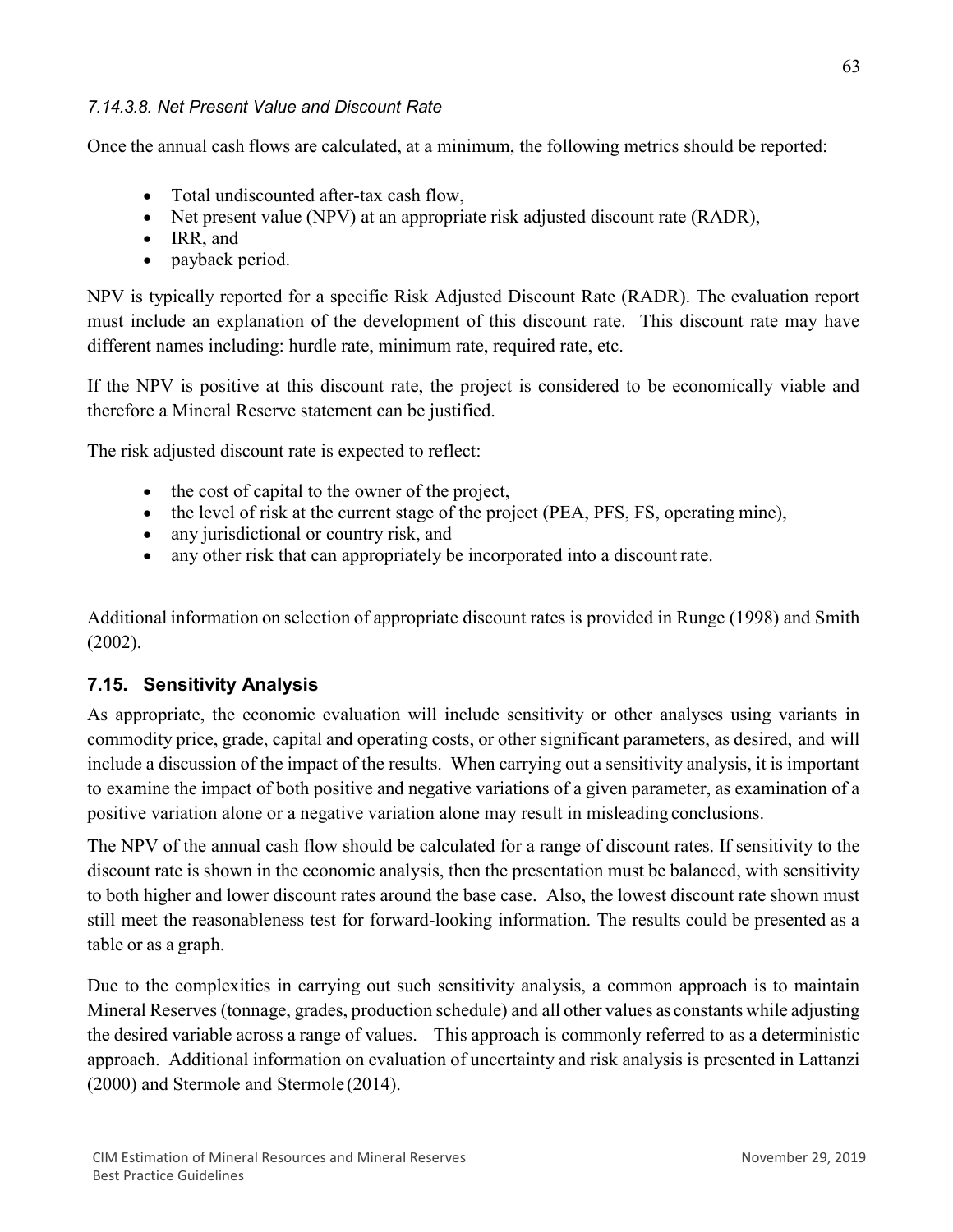The results of any sensitivity analysis should be clearly presented in tables and/or graphs and be balanced and commensurate with the level of the study. One of the sensitivities must show the impact of different metal prices on the main DCF metrics. The range of metal prices is at the discretion of the Practitioner but the lower end of the price range should include a value at which the total undiscounted cash flow becomes zero and a value at which NPV becomes zero.

## **7.16. Mineral Reserve Statements**

Mineral Reserve statements should be unambiguous and sufficiently detailed for a knowledgeable person to understand the significance of, for example, the economic cut-off(s) and its/their relationship to the Mineral Resource. In the case of open pit Mineral Reserve estimates, the waste to ore ratio (the strip ratio) should be unambiguously stated. There should be an obvious linkage of the Mineral Reserve estimate to the Mineral Resource estimate provided in earlier reporting documents. Best practice includes documentation of those linkages (e.g. dilution, mining losses, plant recovery) that were used in preparing the Mineral Reserve estimation.

Mineral Reserves are developed from the Measured and Indicated portions of the Mineral Resources that meet all of the necessary technical and economic criteria to demonstrate that the material can be extracted, processed and sold at a profit. Mineral Reserves include modifying factors and demonstration of the technical and economic viability through completion of a positive PFS, FS, or, for operating mines, preparation of a cash flow model based on a Life-of-Mine plan. The Life-of-Mine cash flow model must use only material in the Proven or Probable Mineral Reserve categories

As a minimum, Mineral Reserve statements must include a summation of the tonnage and grade for each of the Proven and Probable categories for all mineralized zones within the Life-of-Mine design. Additional reports of the Mineral Reserves that are broken out into each of the mineralized zones, by mining method, by period, or by any other criteria, can be prepared, with the provision that they conform to the requirements of the CIM Definition Standards.

Reporting of tonnage and grade figures should reflect the order of accuracy or precision of the estimate by rounding off to an appropriate number of significant figures.

At the Practitioner's discretion, the metal content of the Mineral Reserves may be disclosed, but only when accompanied by the corresponding tonnage and grade estimates. Metal contents alone must not be disclosed. Mineral Reserve statements should be accompanied by footnotes that provide such information as is relevant to assist in the understanding of the technical and economic inputs to the Mineral Reserve statement.

It is important to understand that a Mineral Reserve statement is based upon a given set of technical and economic parameters which have demonstrated their technical and economic viability at a stated point in time. In many cases, the technical or economic parameters can change with time, such that the viability test may no longer result in a positive outcome at a later date. In this way, the Mineral Reserve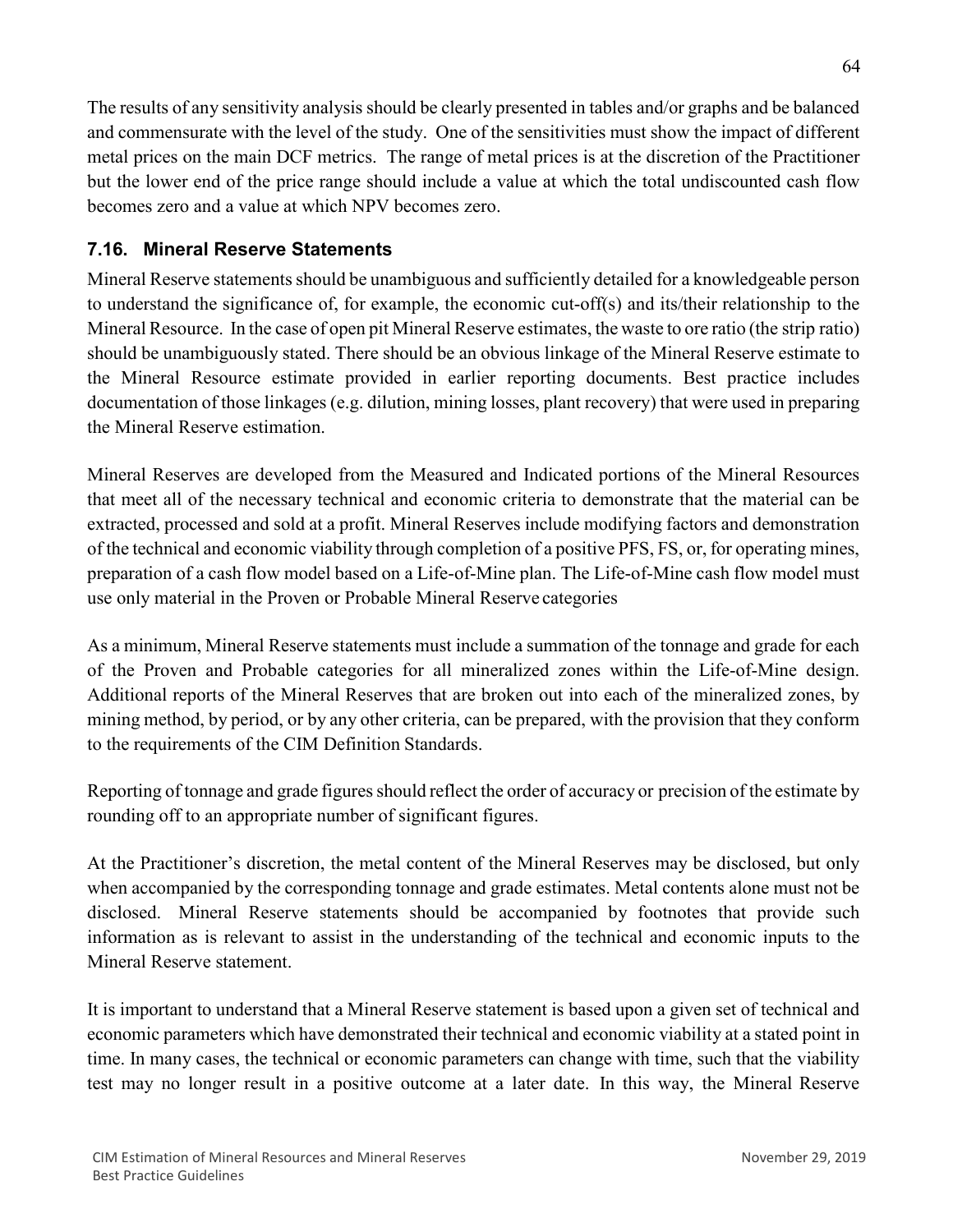statement for a stated date may no longer be valid at a later time. For development stage properties, it is recommended that the Mineral Reserve statements be reviewed on a periodic basis and adjusted as necessary to reflect the technical and economic parameters of the day. For producing properties, a review of the Mineral Reserves should be conducted at least annually to verify that, at a minimum, the future undiscounted cash flow is positive. The cash flow ignores all sunk costs and only considers future operating costs (including revenue-based royalties and revenue-based severance taxes) and closure costs as well as future capital costs.

## **7.17. Stockpiles**

Stockpiles may exist on a mining property that may have been sampled during production, or drilled and sampled, or assigned a grade based on a resource block model.

Active stockpiles should be periodically surveyed to determine the current tonnage and sampled to determine the density and estimate the grade. Original ground surface contours are necessary for determining accurate volume estimates.

Stockpiles may require ripping with a bulldozer, loading into surface haul trucks with an excavator or loader, and placement into the mill crusher or reclaim stockpile and blending with other mill feed material from other ore sources at the mine. Operating costs generally are lower and stockpiles have a lower cut-off grade or value because drilling and blasting generally are not required.

The stockpile cut-off grade or value is calculated using cost data, commodity prices, and milling recovery. Smelter returns, treatment costs, and freight costs were included in calculating the NSR for in-situ material and should similarly be applied. Mining dilution and ore loss factors should also be considered.

## **7.18. Mineral Reserve Risk Assessment**

Although classification of Mineral Reserves into either the Proven or Probable categories allows the Practitioner(s) to identify technical risk in broad terms, establishment of a methodology to identify and rank risks associated with each input of the Mineral Reserve estimate is recommended. This will assist the Practitioners in establishing the Mineral Reserve categorization criteria, thus providing an understanding of the various technical risks associated with the Mineral Reserve estimate. This methodology, ranking and analysis should be well documented.

## **7.19. Peer Reviews**

Best practice includes a peer review of the Mineral Reserve estimate including sufficiency and reliability of inputs, methodology, underlying assumptions, the results of the estimate itself, and test for technical feasibility and economic viability. The following items are typically considered when carrying out peer reviews of Mineral Reserve estimates: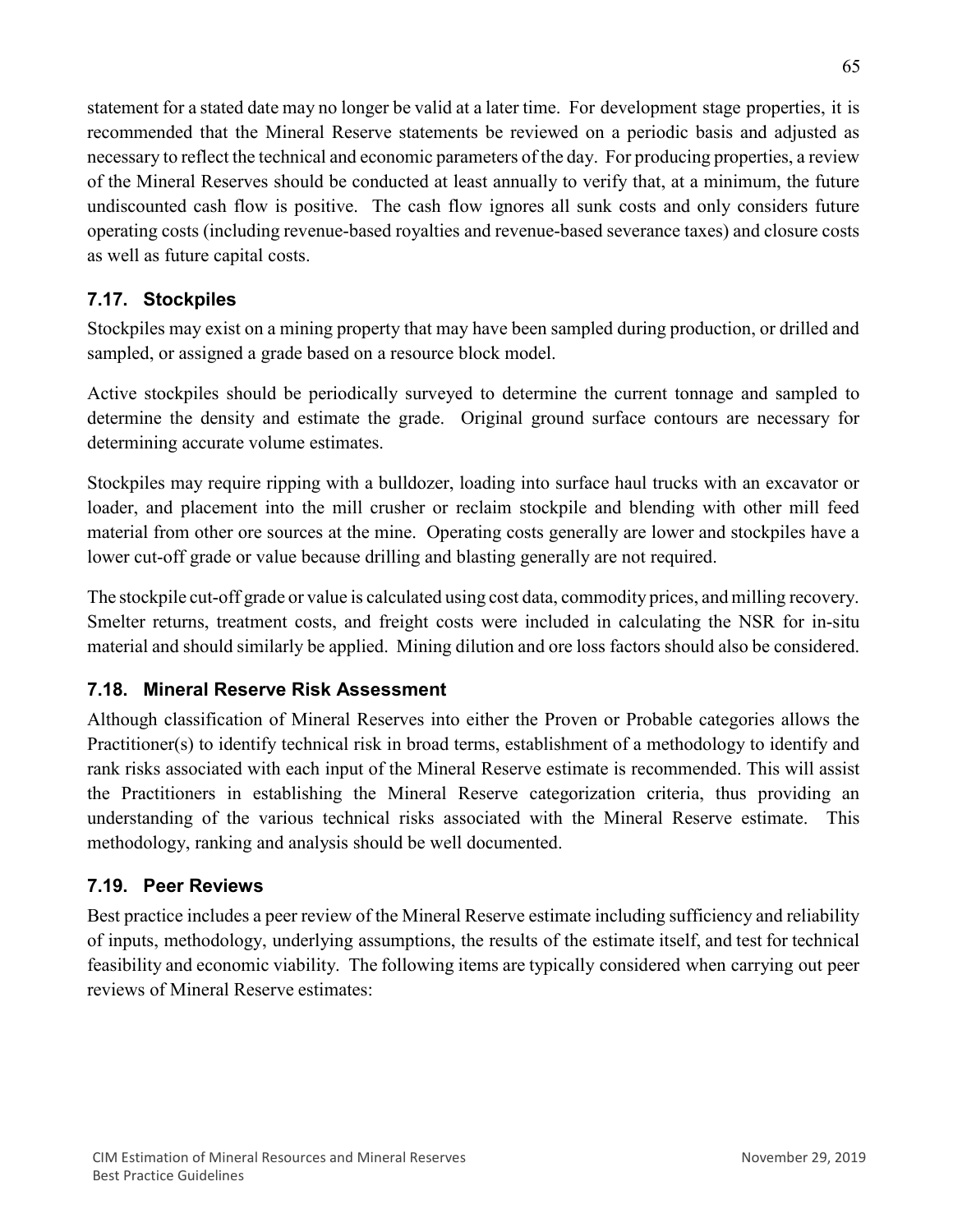## 7.19.1 Mining

- data to determine appropriate mine parameters, (e.g. test mining, RQD, etc.),
- open pit and/or underground production,
- production rate scenarios.
- cut-off grade or economic limit (single element, multiple element, dollar item),
- dilution: material which is not part of the original Mineral Resource estimate; often referred to as a "planned dilution",
- mining losses with respect to the Mineral Resource model,
- waste rock handling,
- fill management (underground mining),
- grade control method,
- operating cost,
- capital cost, and
- sustaining capital cost.

#### 7.19.2. Processing

- sample and sizing selection: representative of planned mill feed, measurement of variability, is a bulk sample appropriate,
- adequacy of testing performed,
- pilot plant required for process confirmation and production of evaluation samples,
- product recoveries and dependence of recovery and costs on feed grade,
- mineral and rock properties such as hardness,
- bulk density,
- presence and distribution of deleterious elements,
- process selection,
- operating cost,
- capital cost, and
- sustaining capital cost.

#### 7.19.3. Geotechnical/Hydrogeological/Hydrological

- slope stability (open pit),
- ground support strategy (underground), test mining,
- seismic risk.
- site and area hydrogeology, and
- water balance-water suitable for process plant or discharge with/without treatment.

#### 7.19.4.Environmental

- baseline environmental studies,
- tailings management,
- waste rock management,
- effluent water recycle or treatment then discharge,
- acid rock drainage issues,
- closure and reclamation plan, and
- permitting schedule.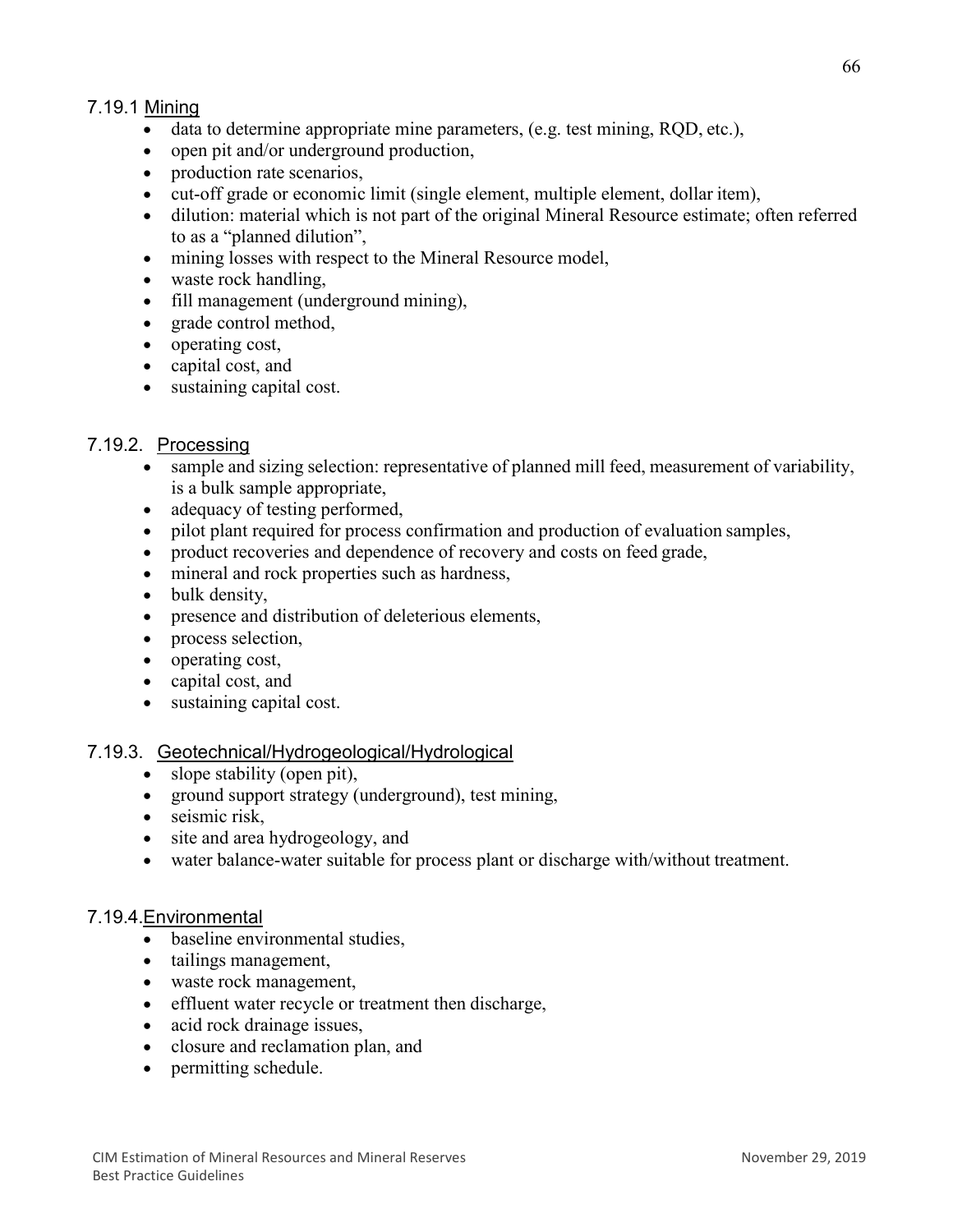## 7.19.5. Location and Infrastructure

- Climate and seasonality; impact on cost and schedule for mine construction, and operations,
- supply logistics,
- power source(s),
- existing infrastructure; requirements to connect to existing infrastructure (surface rights, permits, time required) and who is expected to pay for infrastructure improvements, and
- labour supply, housing, and skill level.

## 7.19.6. Marketing Elements or Factors

- product specification, demand and prices,
- off-site treatment terms and costs, and
- transportation costs.

## 7.19.7. Legal Elements or Factors

- security of tenure,
- ownership rights and interests,
- Indigenous people and their rights,
- environmental liability,
- political risk (e.g. land claims, sovereign risk),
- negotiated fiscal regime,
- permits to operate, and
- permits to sell or export saleable products.

## 7.19.8. General Costs and Revenue Elements or Factors

- general and administrative costs
- commodity price and market forecasts
- foreign exchange forecasts
- inflation (considered or not considered)
- royalty and stream commitments
- taxes, and
- corporate investment criteria

## 7.19.9. Social Issues

- sustainable development strategy
- impact assessment and mitigation
- negotiated impact/benefit agreements
- cultural and social influences, and
- restrictions placed on mine design caused by existing infrastructure, socio-economic, cultural, or archaeological issues

Prior to first-time disclosure of a Mineral Reserve on a mineral property or significant changes to a Mineral Reserve estimate, a peer review should be carried out by qualified Practitioners. The peer review should consider the methodology used, test the reasonableness of underlying assumptions, and review conformity to Mineral Reserve definitions and confidence categories. The methodology for Mineral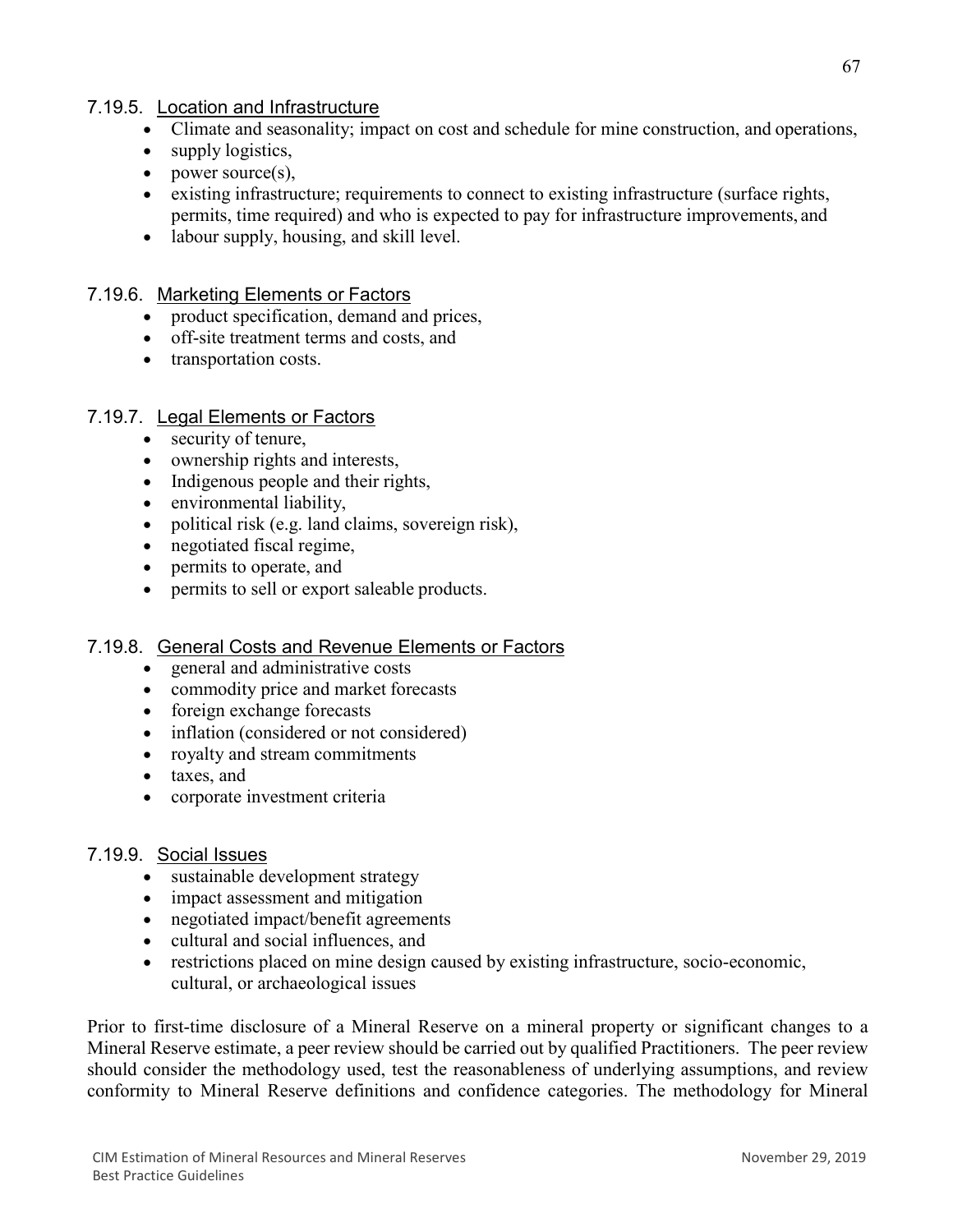Reserve risk identification, assessment and management should also be included in the Mineral Reserve peer review. The peer review should be documented.

# **8. CONCLUSIONS**

Significant decisions that affect many stakeholders are often made on the basis of MRMR estimates. These MRMR Guidelines will provide some necessary and long-awaited directions to ensure that informed and rational decisions are made during the MRMR estimation process. These MRMR Best Practice Guidelines will assist in preparing high quality Mineral Resource and Mineral Reserve estimates that benefit the mining industry, government agencies, academic institutions, and the public.

Technological advances permit consideration of a greater number of inputs and a larger and more diverse set of information when preparing MRMR estimates than were possible in the past. Consequently, it is necessary to develop current procedures and practices that embrace these technological innovations while maintaining a sound basis in the good mining practices that have evolved over time.

The concepts, procedures, and practices described in this document represent the current cumulative knowledge, judgement and experience of a broad cross section of the Canadian mining community who have experience in preparing MRMR estimates in Canada and internationally. The CIM MRMR Committee believes that these MRMR Best Practice Guidelines will assist Practitioners for preparing MRMR estimates.

# **9. ACKNOWLEGEMENTS**

A sub-committee of the CIM MRMR Committee composed of Reno Pressacco, John Postle, Greg Gosson, and Tomasz Postolski was formed to assist in the preparation of these 2019 MRMR Best Practice Guidelines. The sub-committee wishes to express their appreciation and acknowledge the significant contributions from Lawrence Devon Smith, Grant Malensek, Keith Boyle, John Goode, Ian Ward, and Kathryn Wherry, and to extend their appreciation to the many individuals and organizations that provided useful comments. The editorial contributions to this document of Alastair Sinclair, Hendrik Falck, and Natalia Dyatlova are also gratefully acknowledged.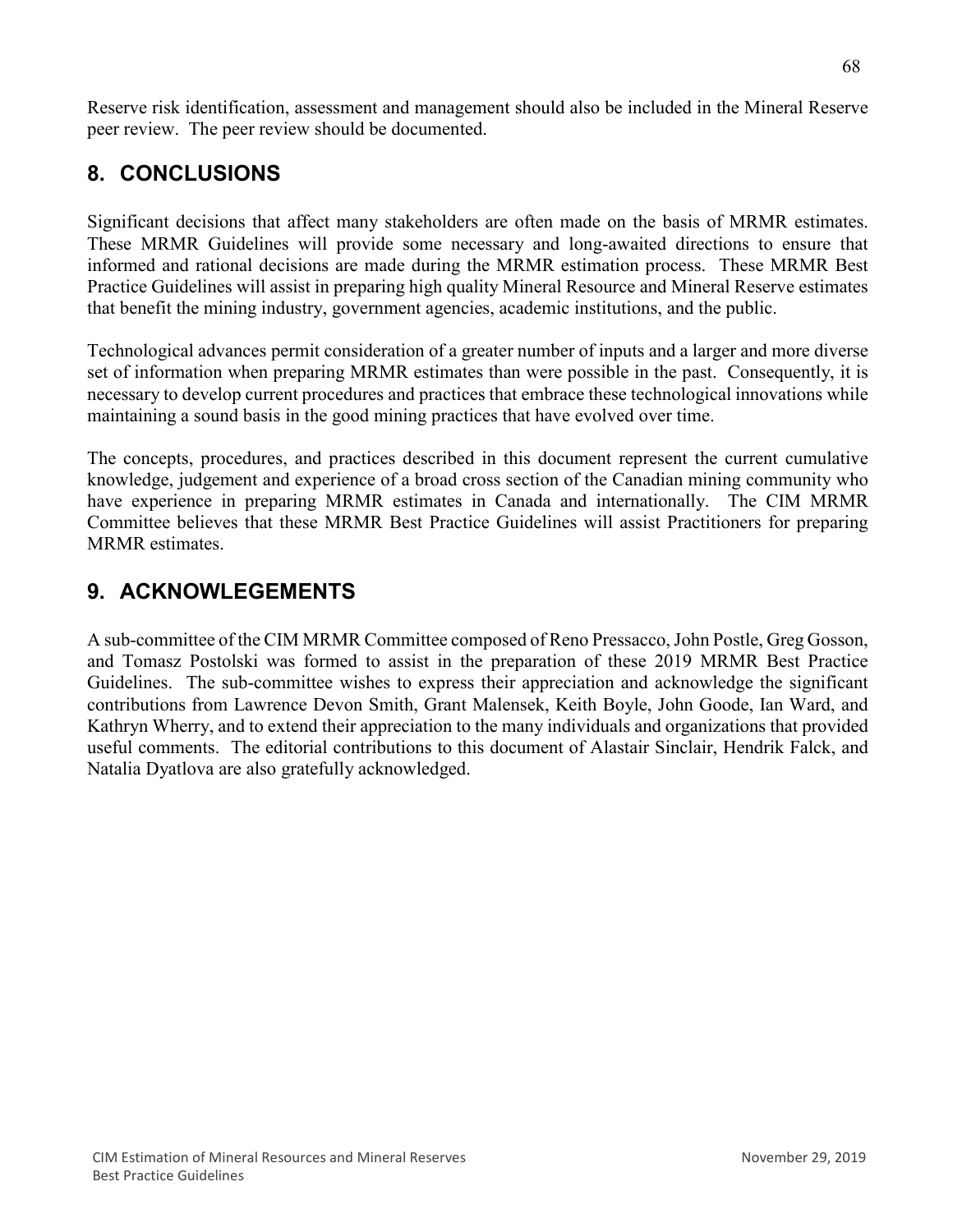# **10.REFERENCES**

The list of documents below that are publicly available and are either cited as sources of specific content or they provide additional details and information on selected subjects. The list is not intended to be an extensive or complete, rather it is a selection of useful and easily accessible references that cover a range of topics. For clarity, the reference sources identified below are provided as a convenience and are intended to serve as sources of further information on various topics to interested parties. Readers of this document are not obliged to consider these references as the sole source of information on any of the topics covered.

Abzalov, M., 2011, Sampling Errors and Control of Assay Data Quality in Exploration and Mining Geology: in Applications and Experiences of Quality Control, Prof. Ognyan Ivanov (Ed.).

Alford, C.G, and Whittle, J, 1986, Application of Lerchs-Grossmann Pit Optimization to the Design of Open Pit Mines: *in* Proceedings, Large Open Pit Mining Conference, AusIMM, Melbourne, pp. 201- 207.

AACE International Recommended Practice No. 47R-11, 2012, Cost Estimate Classification System – As Applied in the Mining and Mineral Processing Industries, document available from the AACE International website at [https://web.aacei.org/docs/default-source/toc/toc\\_47r-11.pdf?sfvrsn=4,](https://web.aacei.org/docs/default-source/toc/toc_47r-11.pdf?sfvrsn=4) 18 p.

AusIMM, 2012, Operating Cost Estimates: *in* Monograph 27 - Cost Estimation Handbook, pp. 61 – 82.

Australian Government Geoscience Information Committee, 2017, Australian Requirements for the Submission of Digital Exploration Data Version 4.4. Commonwealth, State and Territory Governments of Australia, URL: [http://www.australiaminerals.gov.au/](http://www.australiaminerals.gov.au/__data/assets/pdf_file/0004/47092/National_Guidelines_Version_4.4_January_17.pdf) 

[data/assets/pdf\\_file/0004/47092/National\\_Guidelines\\_Vers](http://www.australiaminerals.gov.au/__data/assets/pdf_file/0004/47092/National_Guidelines_Version_4.4_January_17.pdf) [ion\\_4.4\\_January\\_17.pdf](http://www.australiaminerals.gov.au/__data/assets/pdf_file/0004/47092/National_Guidelines_Version_4.4_January_17.pdf), 44 p.

CIM, 2003, Estimation of Mineral Resources and Mineral Reserves Best Practices Guidelines: document available from the CIM website at [http://web.cim.org/standards/MenuPage.cfm?sections=177,180&menu=219](http://web.cim.org/standards/MenuPage.cfm?sections=177%2C180&menu=219) , 55 p.

CIM, 2011, CIM Best Practice Guidelines for Mineral Processing: Prepared by the sub-committee on Best Practice Guidelines for Mineral Processing, available from the CIM website at <https://mrmr.cim.org/en/best-practices/mineral-processing/> , 12 p.

CIM, 2014, Definition Standards for Mineral Resources and Mineral Reserves. Prepared by the CIM Standing Committee on Reserve Definitions, May 10, 2014: CIM Bulletin Vol. 93, No. 1044, pp. 53- 61.

CIM, 2015, Guidance on Commodity Pricing Used in Resource and Reserve Estimation and Reporting; available at [www.cim.org,](http://www.cim.org/) 9 p.

CIM, 2018, Exploration Best Practices Guidelines: Document available from the CIM website at [https://mrmr.cim.org/media/1080/cim-mineral-exploration-best-practice-guidelines-](https://mrmr.cim.org/media/1080/cim-mineral-exploration-best-practice-guidelines-november-23-2018.pdf) [november-23-](https://mrmr.cim.org/media/1080/cim-mineral-exploration-best-practice-guidelines-november-23-2018.pdf) [2018.pdf,](https://mrmr.cim.org/media/1080/cim-mineral-exploration-best-practice-guidelines-november-23-2018.pdf) 17 p.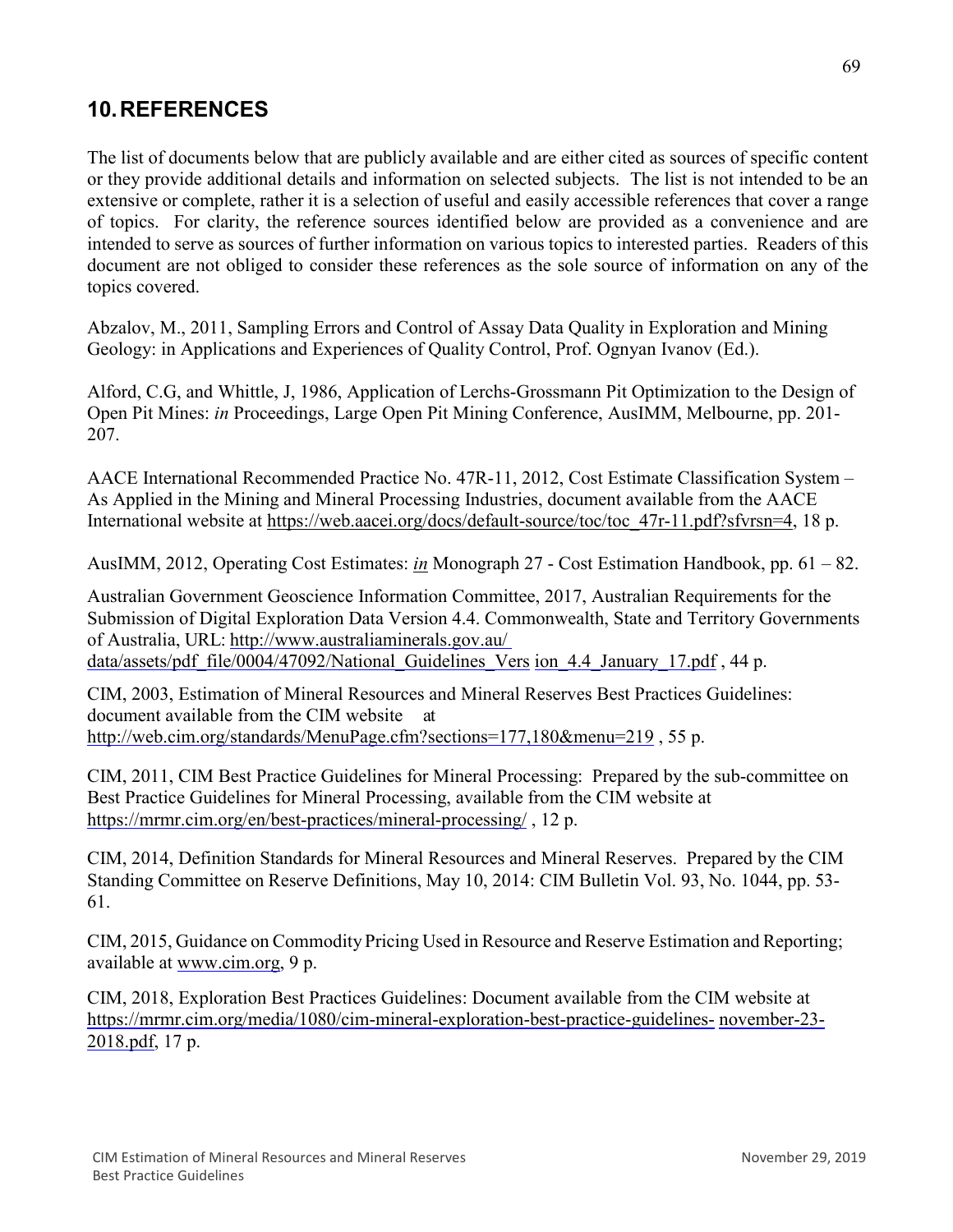Cowan, E.J., Spragg, K.J., and Everitt, M.R., 2014, Wireframe-Free Geological Modelling-An Oxymoron or a Value Proposition?: *in* Mineral Resource and Ore Reserve Estimation, The AusIMM Guide to Good Practice, Second Edition, Monograph 30, p. 247-258.

Deutsch, C.V., Leuangthong, O., and Ortiz, J.M., 2007, Case for Geometric Criteria in Resources and Reserves Classification: Society for Mining, Metallurgy, and Exploration Vol. 322, 2007 Transactions, p. 1-11.

Froidevaux, R., 1982, Geostatistics and Ore Reserve Classification; CIM Bulletin, Vol. 75, No. 843, pp. 77-83.

Goldie, R., and Tredger, P., 1991, Net Smelter Return Models and Their Use in the Exploration, Evaluation, and Exploitation of Polymetallic Deposits: Geoscience Canada Vol. 18, No. 4., pp. 159- 171.

Gradim, R., Donaldson, J., Levett, J., Briggs, M., Crawford, M., Dusci, M., and Trueman, A, 2014, The Pursuit of Best Practice and Use of Innovative Techniques-Case Studies in Geological Interpretation and Modelling, Gold Fields-Growth and International Projects: *in* Mineral Resource and Ore Reserve Estimation, The AusIMM Guide to Good Practice, Second Edition, Monograph 30, pp. 229-245.

Hall, B., 2014, Cut-off Grades and Optimising the Strategic Mine Plan: AusIMM Spectrum Series 20, 311 p.

Hargreaves, R., and Morley, C., 2014, Mining Reconciliation – An Overview of Data Collection Points and Data Analysis: *in* Mineral Resource and Ore Reserve Estimation, The AusIMM Guide to Good Practice, Second Edition, Monograph 30, pp. 739-748.

Haddow, D.J., and Cowan, E.J., 2014, Practical Implicit Dyke Modelling for Resource Estimation-Newmont Boddington Gold, Western Australia: *in* Mineral Resource and Ore Reserve Estimation, The AusIMM Guide to Good Practice, Second Edition, Monograph 30, pp. 221-228.

Isaaks, E.H., and Srivastava, R.M, 1989, An Introduction to Applied Geostatistics: Oxford University Press, 561 p.

Lane, K. F., 1988, The Economic Definition of Ore – Cut-off Grades in Theory and Practice: Mining Journal Books, Limited, 147 p.

Lattanzi, C. R., 2000, Discounted Cash Flow Analysis Input Parameters and Sensitivity: *in* Mineral Property Valuation Proceedings, Keith N. Spence and William E. Roscoe, co-chairs, pp. 73-84.

Lerchs, H., and Grossmann, I.F., 1965, Optimum Design of Open Pit Mines: Canadian Mining and Metallurgy Bulletin, Vol. 58, No 633, pp. 17-24.

Lipton, I.T., and Horton, J.A., 2014, Measurement of Bulk Density for Resource Estimation – Methods, Guidelines and Quality Control: *in* Mineral Resource and Ore Reserve Estimation, The AusIMM Guide to Good Practice, Second Edition, Monograph 30, pp. 97-108.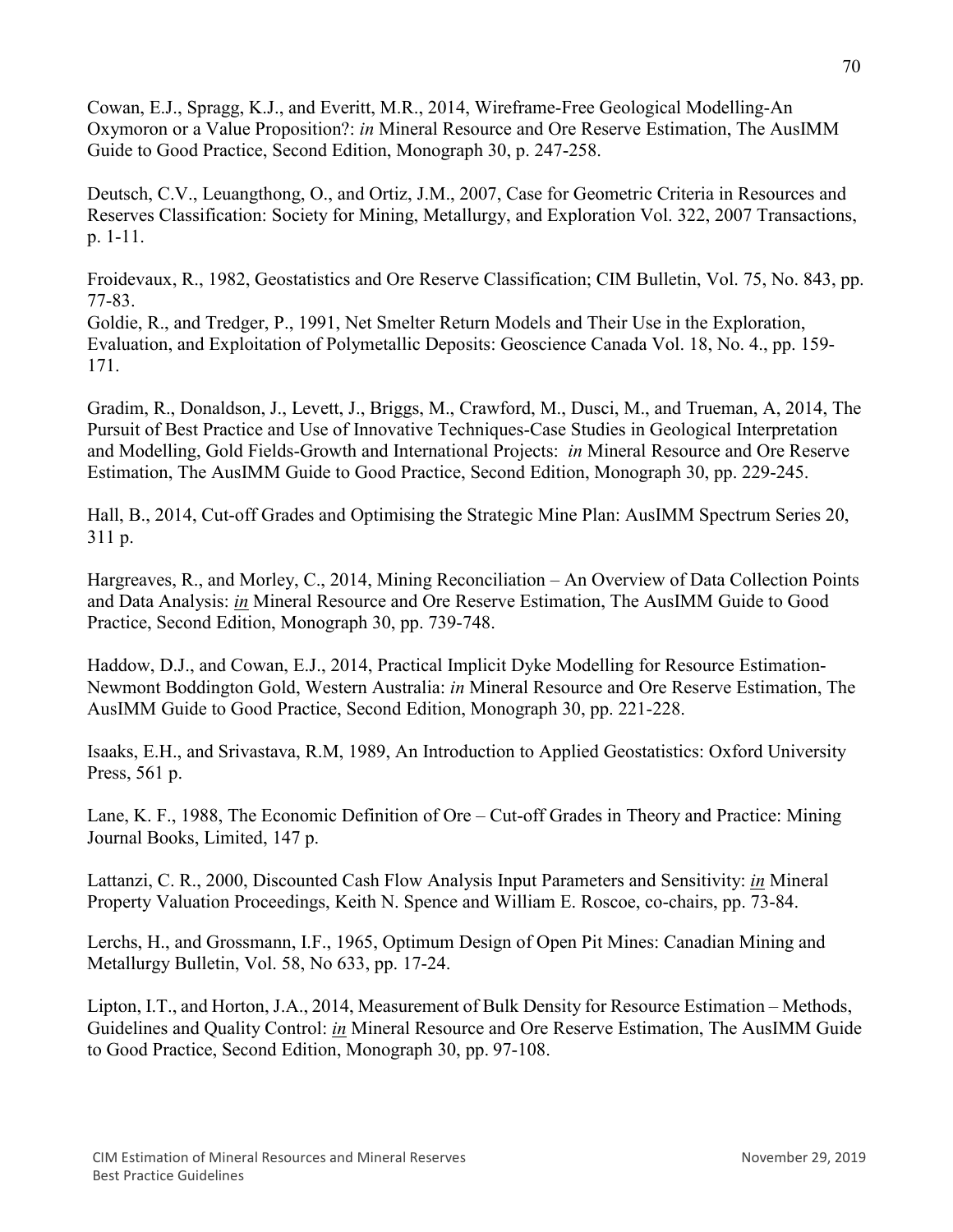Long, S.D., 1998, Practical Quality Control Procedures in Mineral Inventory Estimation: Exploration Mining Geology, Vol. 7, Nos 1 and 2, pp. 117-127.

McNulty, T.P., 1998, Developing innovative technology: Mining Engineering Vol 50, No 10 Oct 1998, pp 50-55.

McNulty, T.P., 2014, Plant ramp-up profiles: An update with emphasis on process development. COM 2014 - Conference of Metallurgists Proceedings ISBN: 978-1-926872-24-7

Mineral Resource and Ore Reserve Estimation – The AusIMM Guide to Good Practice, Monograph 23. Editor: A.C. Edwards, The Australasian Institute of Mining and Metallurgy: Melbourne. Morley, C., 2014, Guide to Creating a Mine Site Reconciliation Code of Practice: *in* Mineral Resource and Ore Reserve Estimation, The AusIMM Guide to Good Practice, Second Edition, Monograph 30, pp. 755-764.

Murphy, M., Parker, H., Ross, A., and Audet, M-A., 2004, Ore-thickness and Nickel Grade Resource Confidence at the Koniambo Nickel Laterite Deposit in New Caledonia; in Banff 2004 Seventh International Geostatistics Conference, 43 p.

National Instrument 43-101 – Standards of Disclosure for Mineral Projects. June 30, 2011.

Parker, H. M., 2014, Reconciliation Principles for the Mining Industry: *in* Mineral Resource and Ore Reserve Estimation, The AusIMM Guide to Good Practice, Second Edition, Monograph 30, pp. 721- 737.

Prospectors and Developers Association of Canada, 2017, Exploration Assessment Data Digital Formats Proposal, Version 1.0: document available from the PDAC website at [http://www.pdac.ca/docs/default-source/priorities/geosciences/pdac-2017\\_exploration-](http://www.pdac.ca/docs/default-source/priorities/geosciences/pdac-2017_exploration-assessment-data-digital-formats-proposal-final-web.pdf?sfvrsn=a048bc98_0) [assessment-data](http://www.pdac.ca/docs/default-source/priorities/geosciences/pdac-2017_exploration-assessment-data-digital-formats-proposal-final-web.pdf?sfvrsn=a048bc98_0)[digital-formats-proposal-final-web.pdf?sfvrsn=a048bc98\\_0](http://www.pdac.ca/docs/default-source/priorities/geosciences/pdac-2017_exploration-assessment-data-digital-formats-proposal-final-web.pdf?sfvrsn=a048bc98_0) .

Queen's University, 2016, Net Smelter Return: information available at https://minewiki.engineering.queensu.ca/mediawiki/index.php/Net\_smelter\_return . Rendu, J.M, 2008, An Introduction to Cut-off Grade Estimation: Society for Mining, Metallurgy, and Exploration, Inc., 103 p.

Roden, S., and Smith, T., 2014, Sampling and Analysis Protocols and Their Role in Mineral Exploration and New Resource Development: *in* Mineral Resource and Ore Reserve Estimation, The AusIMM Guide to Good Practice, Second Edition, Monograph 30, pp. 53-60.

Roditis, Y.S., 1993, Beyond Open Pit Optimization Planning, Scheduling and Sensitivity Analysis: *in* Proceedings, SME Annual Meeting, Society for Mining, Metallurgy, and Exploration Rossi, M.E., and Deutsch, C.V., 2014, Mineral Resource Estimation: Springer, 337 p.

RPM Global,2015, Minimum Engineering Study Requirement Updates: available at [https://www.rpmglobal.com/wp-content/uploads/mp/files/resources/files/rpm-perspectives-](https://www.rpmglobal.com/wp-content/uploads/mp/files/resources/files/rpm-perspectives-2015-128.pdf)[2015-](https://www.rpmglobal.com/wp-content/uploads/mp/files/resources/files/rpm-perspectives-2015-128.pdf) [128.pdf,](https://www.rpmglobal.com/wp-content/uploads/mp/files/resources/files/rpm-perspectives-2015-128.pdf) 13 p.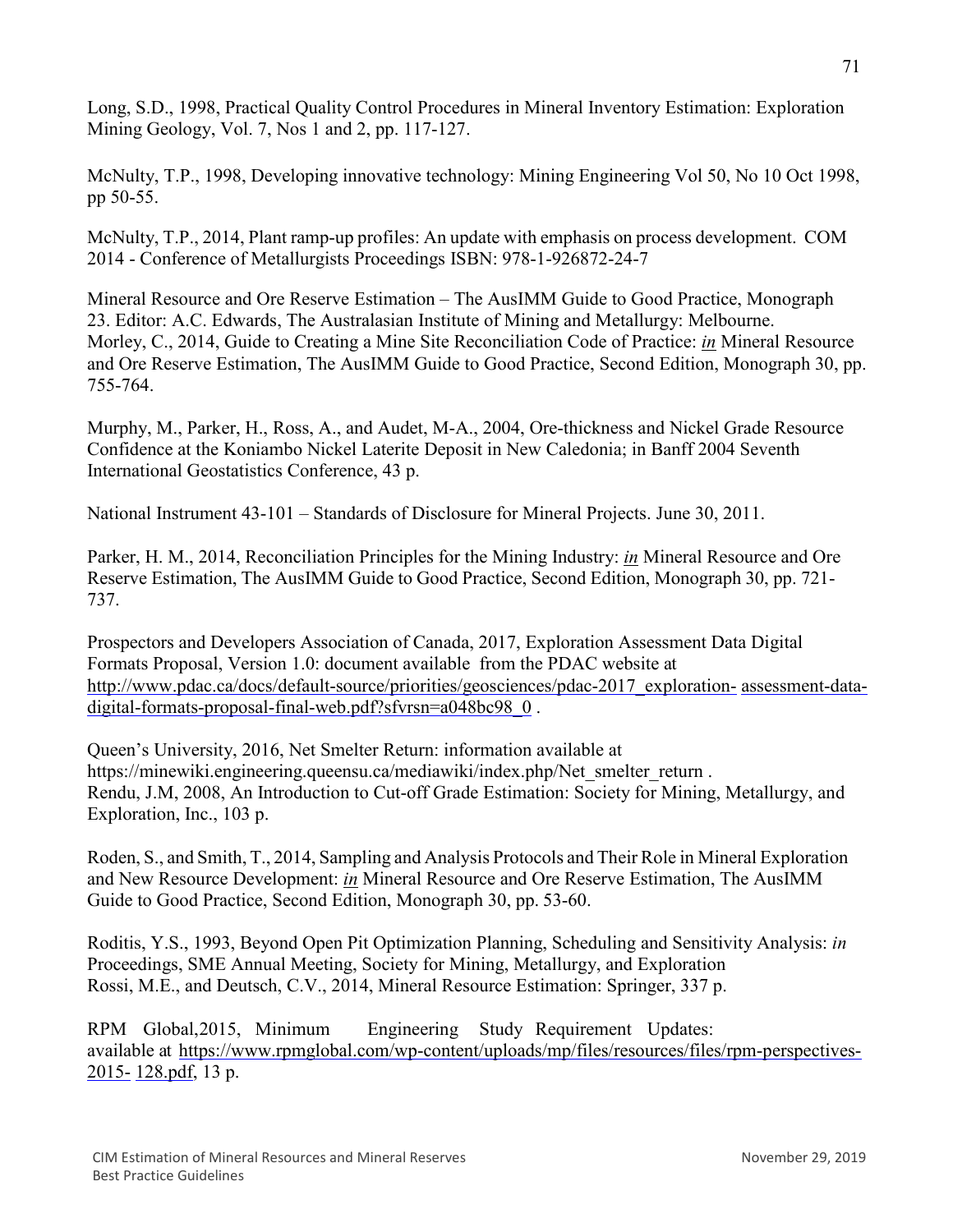Runge, I. C., 1998, Mining Economics and Strategy: Society for Mining, Metallurgy, and Exploration, Inc, pp. 59 – 60.

Sinclair, A.J. and Blackwell, G.H, 2002, Applied Mineral Inventory Estimation: Cambridge University Press, 381 p.

SME, 2014, SME Mining Engineering Handbook 3rd Edition: Society for Mining, Metallurgy, and Exploration, Inc, Howard Hartman, Senior Editor.

SME, 2017, SME Guide for Reporting Exploration Information, Mineral Resources, and Mineral Reserves: document available at [https://www.smenet.org/publications-resources/resources/sme-](https://www.smenet.org/publications-resources/resources/sme-guide-for-reporting) [guide](https://www.smenet.org/publications-resources/resources/sme-guide-for-reporting)[for-reporting](https://www.smenet.org/publications-resources/resources/sme-guide-for-reporting) , 97 p.

Smith, L.D., 1999, The Argument for a "Bare Bones" Base Case: CIM Technical Paper available at [www.CIM.org,](http://www.cim.org/) 8 p.

Smith, L.D., 2002, Discounted Cash Flow Analysis – Methodology and Discount Rates: CIM Bulletin, June 1999, available at [www.CIM.org,](http://www.cim.org/) 8 p.

Srivastava, R.M., and Parker, H.M. 1989, Robust Measures of Spatial Continuity: *in* Armstrong, M. (ed), Proc. Third International Geostatistics Congress; D. Reidel Pub. Co., Dordecht, the Netherlands, pp. 295-308.

Stephenson, P.R., and Stoker, P.T, 1999, Classification of Mineral Resources and Ore Reserves: in Computer Applications in the Minerals Industries, Proceedings Volume APCOM '99 Computer Applications in the Minerals Industries, 28<sup>th</sup> International Symposium, Cherie Dardano, Melody Francisco, and Jim Proud eds., pp. 55-68.

Stephenson, P.R., Allman, A., Carville, D.P., Stoker, P.T., Mokos, P., Tyrell, J., and Burrow, T., 2006, Mineral Resource Classification – It's Time to Shoot the "Spotted Dog": 6<sup>th</sup> International Mining Geology Conference, 6 p.

Stermole, F.J., and Stermole, J.M., 2014, Economic Evaluation and Investment Decision Methods: Investment Evaluations Corporation, pp. 495 – 523.

Sullivan, T.D., 2014, The Influence of Geotechnical and Groundwater Factors on Ore Reserve Estimation: *in* Mineral Resource and Ore Reserve Estimation, The AusIMM Guide to Good Practice, Monograph 30, pp. 385-400.

Vallée, M. and Sinclair, A.J. (eds.), 1998, Quality Assurance, Continuous Quality Improvement and Standards in Mineral Resource Estimation: Exploration and Mining Geology (Volume 7, nos. 1 and 2, 1998).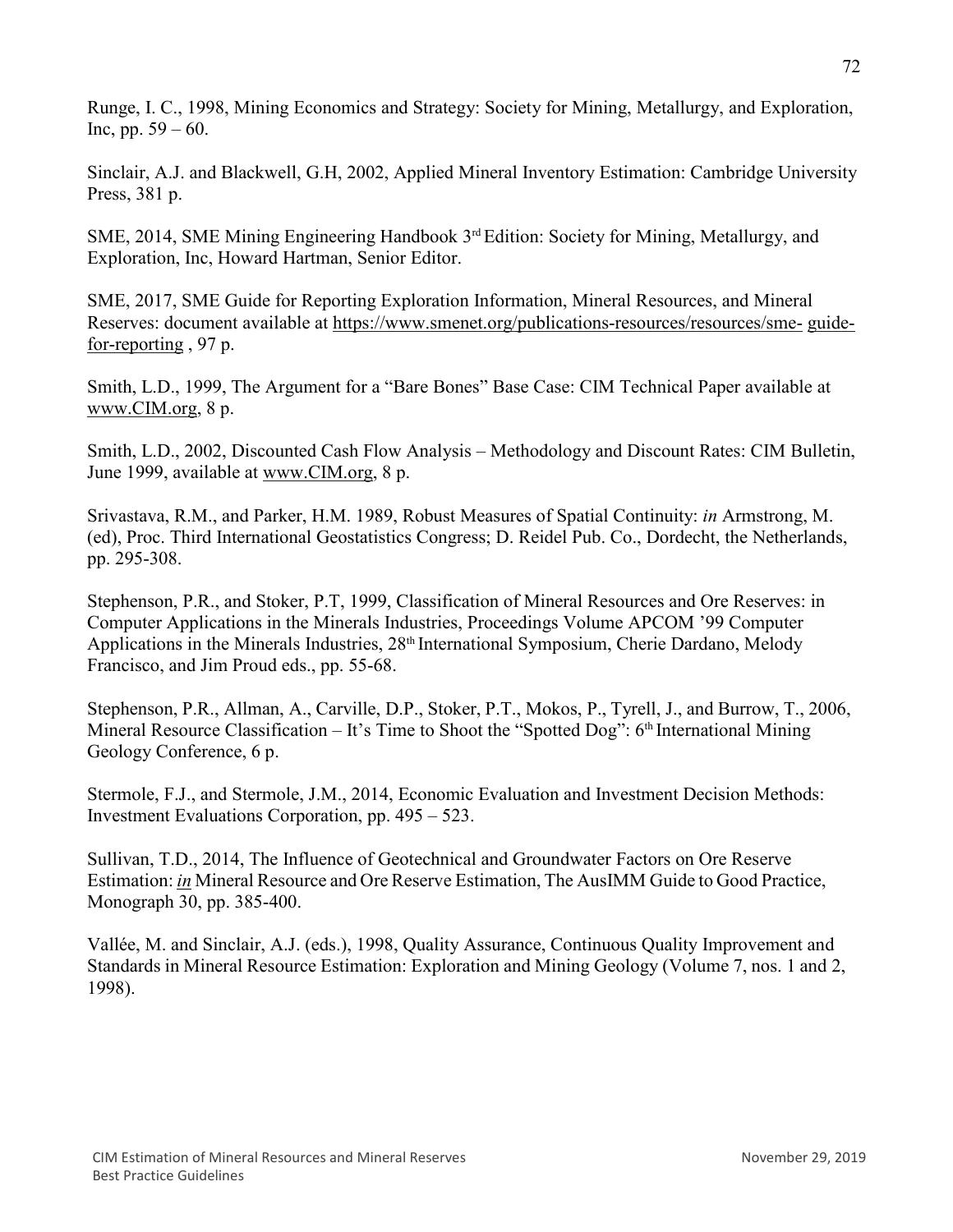Vann, J., Jackson, S., and Bertoli, O., 2003, Quantitative Kriging Neighbourhood Analysis for the Mining Geologist – A Description of the Method with Worked Case Examples: *in* The Australasian Institute of Mining and Metallurgy Proceedings Fifth International Mining Geology Conference, pp. 215-233.

Verly, G., Postolski, T., and Parker, H.M., 2014, Assessing Uncertainty with Drill Hole Spacing Studies – Application to Mineral Resources: in Orebody Modelling and Strategic Mine Planning, Perth, WA, pp. 109-118.

Whitham, M.F., 2014, Overview – The Non-Resource Inputs to Estimation of Ore Reserves – The Modifying Factors: *in* Mineral Resource and Ore Reserve Estimation, The AusIMM Guide to Good Practice, Monograph 30, pp. 373-384.